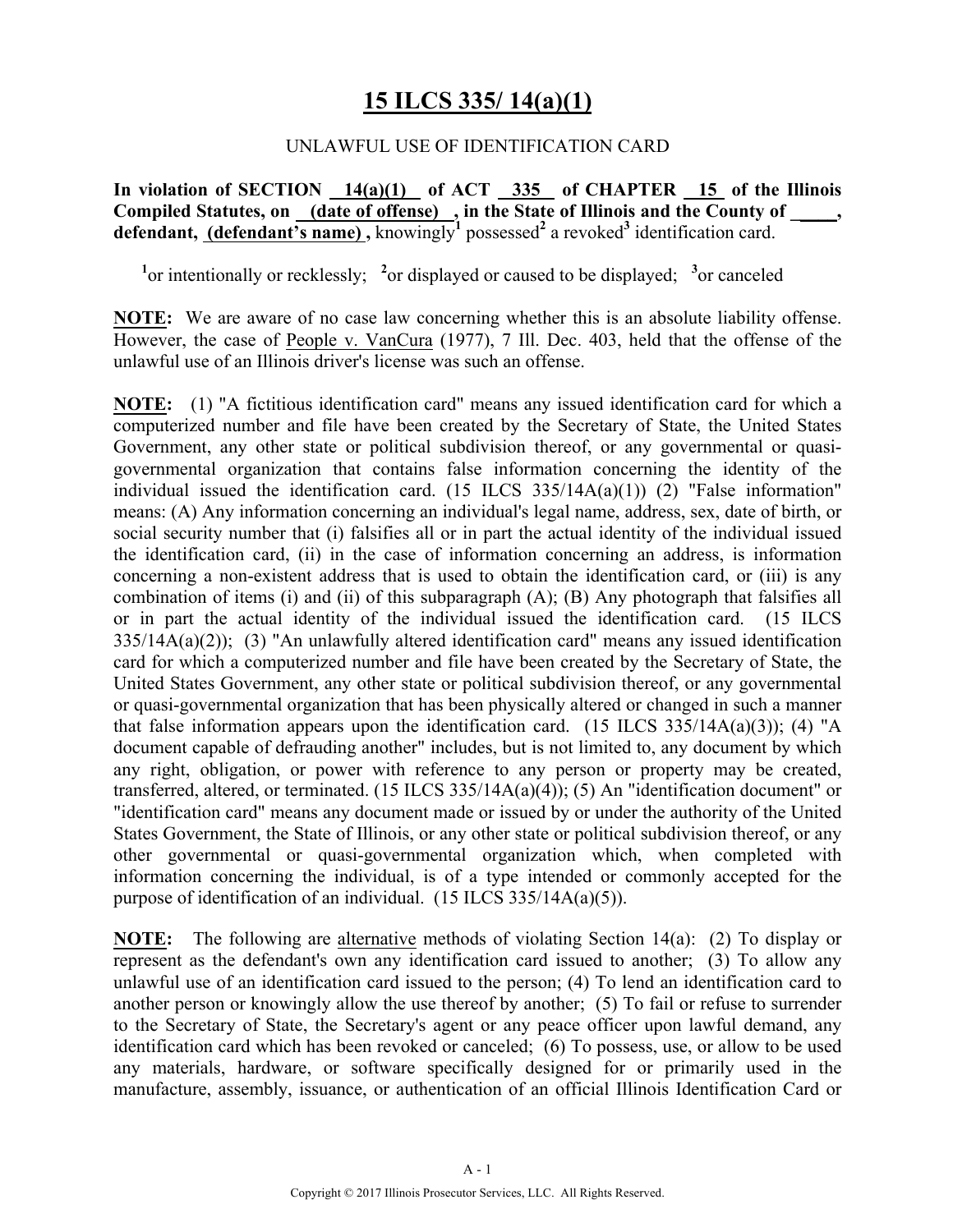Illinois Disabled Person Identification Card issued by the Secretary of State; (7) To knowingly possess, use, or allow to be used a stolen identification card-making implement.

**NOTE:** See Appendix B for discussion of necessity of alleging mental state.

**CHARGING NOTE:** A second or subsequent offense is a Class 4 felony. The charging instrument must state prior conviction. See Appendix A for discussion.

**IMPORTANT**: For sentencing and alternative charging information see the Sentencing Guide.

**Legislative History:** Created - P.A. 79-1161 (July 1, 1977); Amended - P.A. 81-307, 82-999, 83-1421, 85-302, 85-309, 86-503, 86-555, 86-1028, 88-210, 89-283, 93-667 and 93-895.

**CHARGE:** Misdemeanor (Class A) **BOND:** \$1,500

# **15 ILCS 335/ 14A(b)(1)**

UNLAWFUL FICTITIOUS**1** IDENTIFICATION CARD

In violation of SECTION 14A(b)(1) of ACT 335 of CHAPTER 15 of the Illinois Compiled Statutes, on (date of offense), in the State of Illinois and the County of defendant, (defendant's name), knowingly possessed<sup>1</sup> a fictitious<sup>2</sup> identification card in that said card contained a false birth date of the defendant**<sup>3</sup>** .

<sup>1</sup><sup>or</sup> displayed or caused to be displayed; <sup>2</sup><sup>or</sup> an unlawfully altered; <sup>3</sup><sup>or</sup> any false information concerning the identity of the person issued the identification card

**NOTE:** The following are alternative methods of violating Section 14A(b); 2. To knowingly possess, display or cause to be displayed any fictitious or unlawfully altered identification card for the purpose of obtaining any account, credit, credit card or debit card from a bank, financial institution or retail mercantile establishment; 3. To knowingly possess any fictitious or unlawfully altered identification card with the intent to commit theft, deception or credit or debit card fraud in violation of any law of this State or any law of any other jurisdiction; 4. To knowingly possess any fictitious or unlawfully altered identification card with the intent to commit any other violation of any law of this State or any law of any other jurisdiction for which a sentence to a term of imprisonment in a penitentiary for one year or more is provided; 5. To knowingly possess any fictitious or unlawfully altered identification card while in unauthorized possession of any document, instrument or device capable of defrauding another; 6. To knowingly possess any fictitious or unlawfully altered identification card with the intent to use the identification card to acquire any other identification document; 7. To knowingly issue or assist in the issuance of any fictitious identification card; 8. To knowingly alter or attempt to alter any identification card; 9. To knowingly manufacture, possess, transfer or provide any identification document, whether real or fictitious, for the purpose of obtaining a fictitious identification card; 10. To make application for the purpose of obtaining a fictitious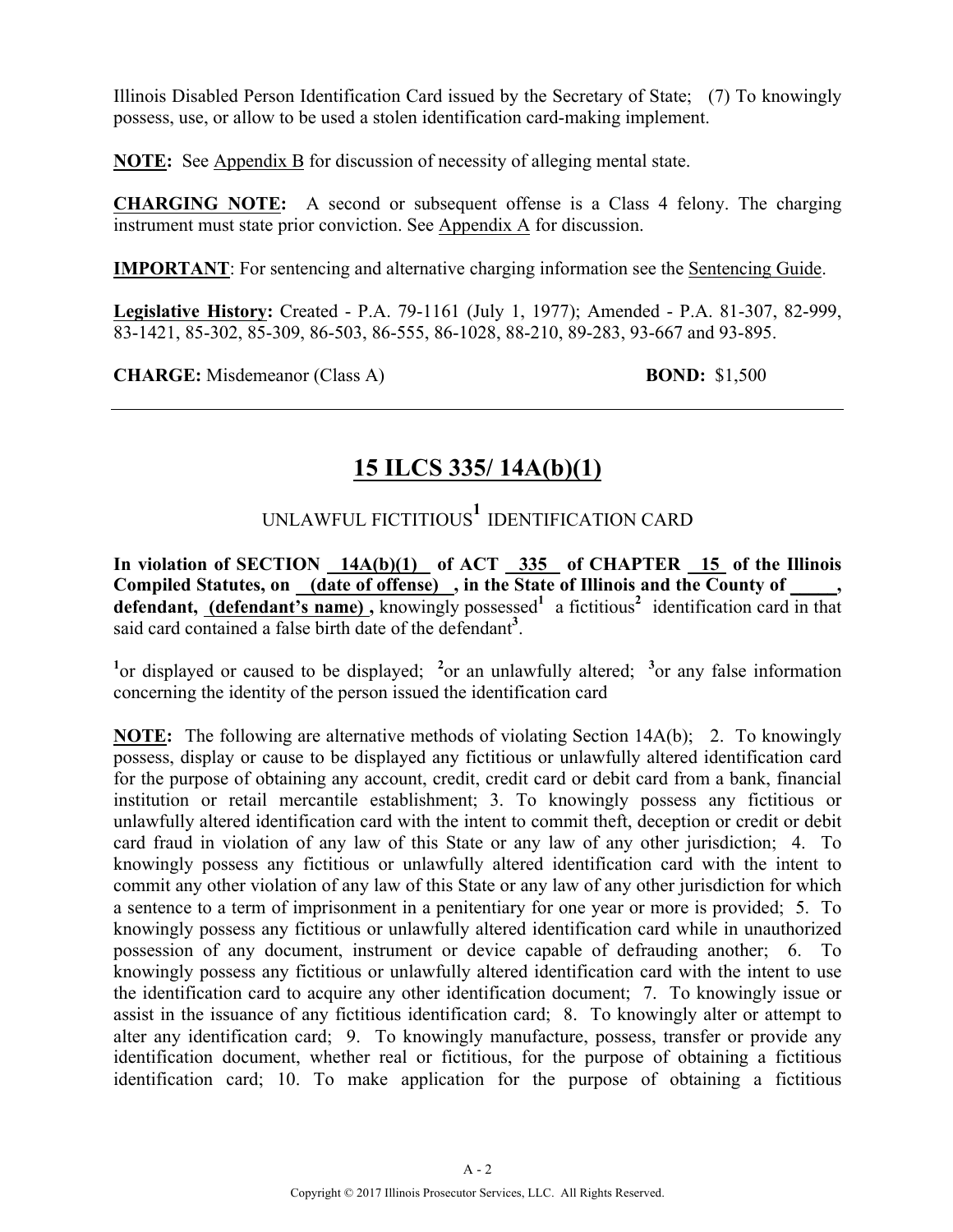identification card for another person; 11. To obtain the services of another person to make application for the purpose of obtaining a fictitious identification card.

**NOTE:** (1) "A fictitious identification card" means any issued identification card for which a computerized number and file have been created by the Secretary of State, the United States Government, any other state or political subdivision thereof, or any governmental or quasigovernmental organization that contains false information concerning the identity of the individual issued the identification card.  $(15$  ILCS  $335/14A(a)(1)$   $(2)$  "False information" means: (A) Any information concerning an individual's legal name, address, sex, date of birth, or social security number that (i) falsifies all or in part the actual identity of the individual issued the identification card, (ii) in the case of information concerning an address, is information concerning a non-existent address that is used to obtain the identification card, or (iii) is any combination of items (i) and (ii) of this subparagraph(A); (B) Any photograph that falsifies all or in part the actual identity of the individual issued the identification card. (15 ILCS  $335/14A(a)(2)$ ; (3) "An unlawfully altered identification card" means any issued identification card for which a computerized number and file have been created by the Secretary of State, the United States Government, any other state or political subdivision thereof, or any governmental or quasi-governmental organization that has been physically altered or changed in such a manner that false information appears upon the identification card. (15 ILCS 335/14A(a)(3)); (4) "A document capable of defrauding another" includes, but is not limited to, any document by which any right, obligation, or power with reference to any person or property may be created, transferred, altered, or terminated. (15 ILCS 335/14A(a)(4)); (5) An "identification document" or "identification card" means any document made or issued by or under the authority of the United States Government, the State of Illinois, or any other state or political subdivision thereof, or any other governmental or quasi-governmental organization which, when completed with information concerning the individual, is of a type intended or commonly accepted for the purpose of identification of an individual. (15 ILCS 335/14A(a)(5)).

**CHARGING AND SENTENCING NOTE:** A second or subsequent offense is a Class 3 felony and shall be sentenced to a minimum fine of \$500 or 50 hours of community service, preferably at an alcohol abuse prevention program, if available.. The charging instrument must state prior conviction. See Appendix A for discussion.

**IMPORTANT**: For sentencing and alternative charging information see the Sentencing Guide.

**Legislative History:** Created - P.A. 86-503 (Eff. 9-1-89); Amended - 88-210, 89-283, 90-220, 93-895 and 96-1120.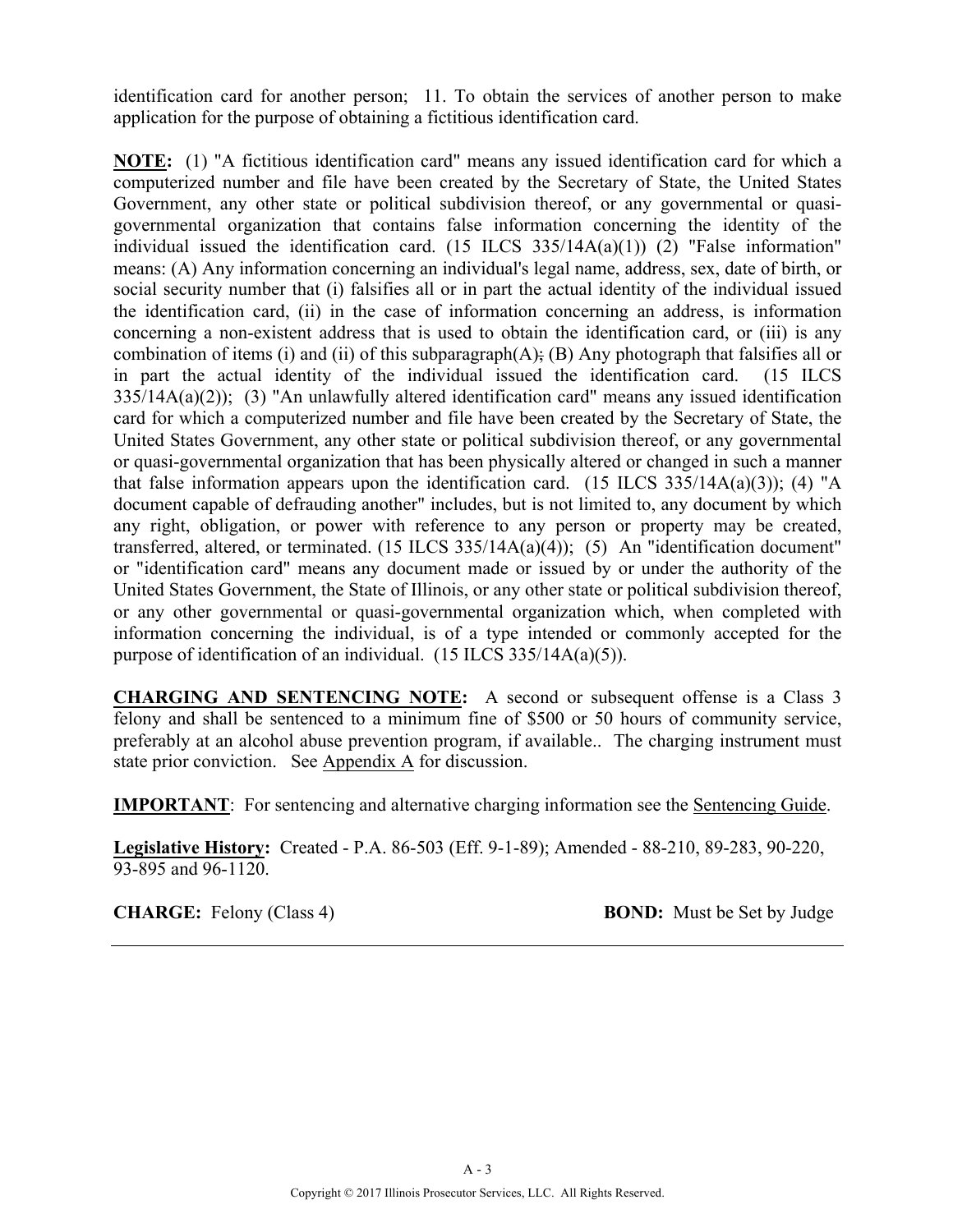### **15 ILCS 335/ 14B(b)(1)**

#### UNLAWFUL POSSESSION OF A FRAUDULENT IDENTIFICATION CARD

#### In violation of SECTION 14B(b)(1) of ACT 335 of CHAPTER 15 of the Illinois Compiled Statutes, on (date of offense), in the State of Illinois and the County of, **defendant, (defendant's name)**, knowingly possessed<sup>1</sup> a fraudulent identification card.

<sup>1</sup> or displayed or caused to be displayed

**NOTE:** (1) The following are alternative methods of violating Section 14B(b): (2) To knowingly possess, display or cause to be displayed any fraudulent identification card for the purpose of obtaining any account, credit, credit card or debit card from a bank, financial institution or retail mercantile establishment; (3) To knowingly possess any fraudulent identification card with the intent to commit a theft, deception or credit or debit card fraud in violation of any law of this State or any law of any other jurisdiction; (4) To knowingly possess any fraudulent identification card with the intent to commit any other violation of any law of this State or any law of any other jurisdiction for which a sentence to a term of imprisonment in a penitentiary for one year or more is provided; (5) To knowingly possess any fraudulent identification card while in unauthorized possession of any document, instrument or device capable of defrauding another; (6) To knowingly possess any fraudulent identification card with the intent to use the identification card to acquire any other identification document; (7) To knowingly possess without authority any identification card making implement; (8) To knowingly possess any stolen identification card making implement; (9) To knowingly duplicate, manufacture, sell or transfer any fraudulent identification card; (10) To advertise or distribute any information or materials that promotes the selling, giving, or furnishing of a fraudulent identification card.

**NOTE:** When possession is the essence of the offense, knowledge is the mental state that must be alleged. People v. Smith (1960), 20 Ill. 2d 345 and People v. Farmer (1995), 165 Ill. 2d 194.

**NOTE:** (1) "A fictitious identification card" means any issued identification card for which a computerized number and file have been created by the Secretary of State, the United States Government, any other state or political subdivision thereof, or any governmental or quasigovernmental organization that contains false information concerning the identity of the individual issued the identification card. (15 ILCS 335/14A(a)(1)) (2) "False information" means: (A) Any information concerning an individual's legal name, address, sex, date of birth, or social security number that (i) falsifies all or in part the actual identity of the individual issued the identification card, (ii) in the case of information concerning an address, is information concerning a non-existent address that is used to obtain the identification card, or (iii) is any combination of items (i) and (ii) of this subparagraph(A); (B) Any photograph that falsifies all or in part the actual identity of the individual issued the identification card. (15 ILCS 335/14A(a)(2)); (3) "An unlawfully altered identification card" means any issued identification card for which a computerized number and file have been created by the Secretary of State, the United States Government, any other state or political subdivision thereof, or any governmental or quasi-governmental organization that has been physically altered or changed in such a manner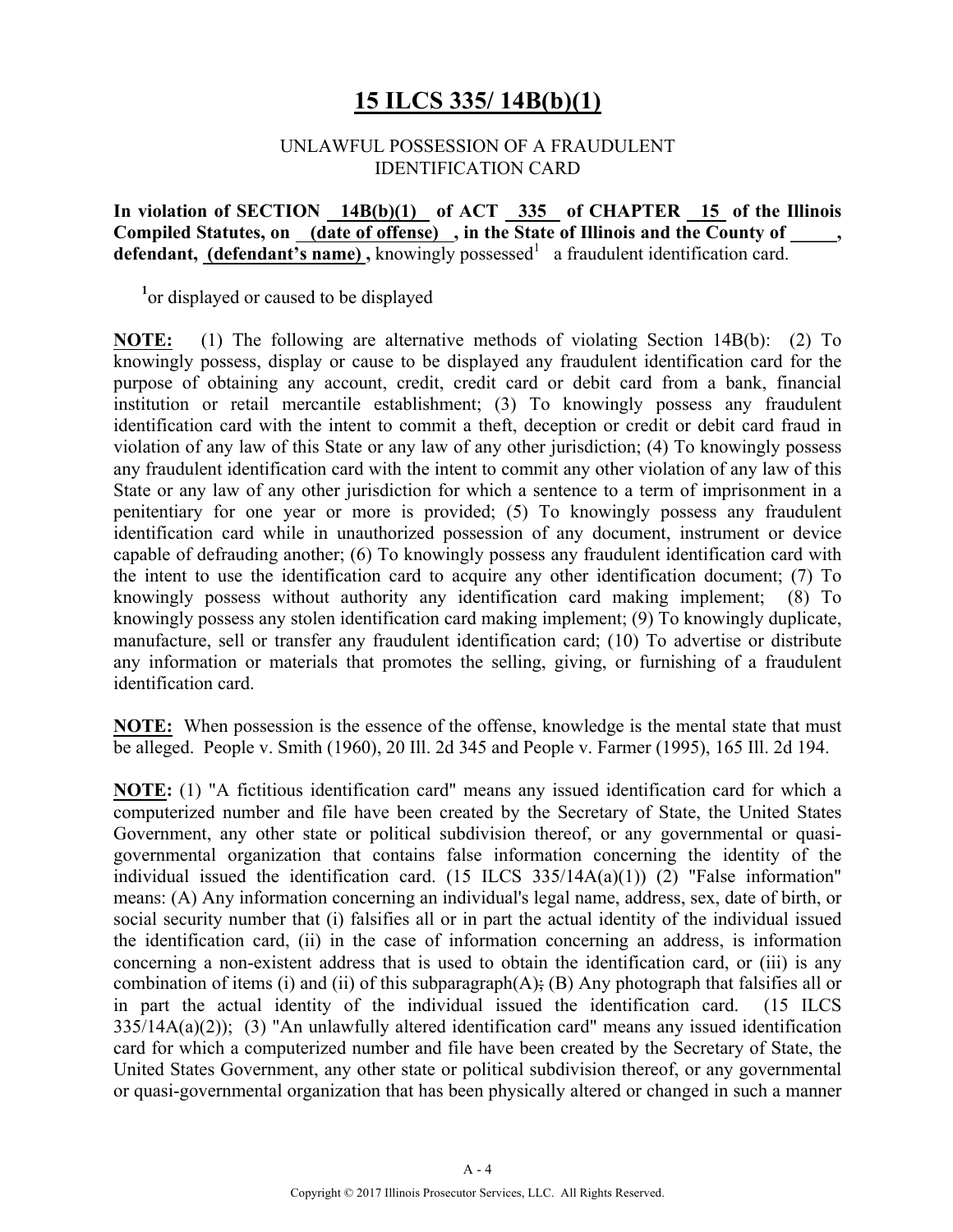that false information appears upon the identification card. (15 ILCS 335/14A(a)(3)); (4) "A document capable of defrauding another" includes, but is not limited to, any document by which any right, obligation, or power with reference to any person or property may be created, transferred, altered, or terminated. (15 ILCS 335/14A(a)(4)); (5) An "identification document" or "identification card" means any document made or issued by or under the authority of the United States Government, the State of Illinois, or any other state or political subdivision thereof, or any other governmental or quasi-governmental organization which, when completed with information concerning the individual, is of a type intended or commonly accepted for the purpose of identification of an individual. (15 ILCS 335/14A(a)(5)).

**CHARGING AND SENTENCING NOTE:** Any person convicted of a violation of paragraph 1of subsection (b) of this Section shall be guilty of a Class 4 felony and shall be sentenced to a minimum fine of \$500 or 50 hours of community service, preferably at an alcohol abuse prevention program, if available. Any person convicted of a violation of any of paragraphs 2 through 9 of subsection (b) of this Section shall be guilty of a Class 3felony. A person convicted of a second or subsequent violation shall be guilty of a Class 2 felony. Any person who violates paragraph 10 of subsection (b) of this Section is guilty of a Class A misdemeanor.

**IMPORTANT**: For sentencing and alternative charging information see the Sentencing Guide.

**CONSTITUTIONALITY:** The constitutionality of this section was upheld in People v. Pizano, 347 Ill. App. 3d 128 (1st Dist. No. 1-01-4277, March 4, 2004).

**Legislative History:** Created - P.A. 86-503 (Eff. 9-1-89); Amended - 86-1028, 88-210, 89-283, 91-357, 93-895 and 94-701.

**CHARGE:** Felony (Class 4) **BOND:** Must be Set by Judge

# **15 ILCS 335/ 14C(a)(1)**

#### MAKING FALSE APPLICATION OR AFFIDAVIT

In violation of SECTION 14C(a)(1) of ACT 335 of CHAPTER 15 of the Illinois Compiled Statutes, on (date of offense), in the State of Illinois and the County of **defendant, (defendant's name)**, presented<sup>1</sup> an application<sup>2</sup> for an Illinois identification card<sup>3</sup> knowing that said application contained a false birth date<sup>4</sup> of the defendant.

<sup>1</sup>or displayed; <sup>2</sup>or any document; <sup>3</sup>or an Illinois Disabled Person identification card; <sup>4</sup> or any false information concerning the identity of defendant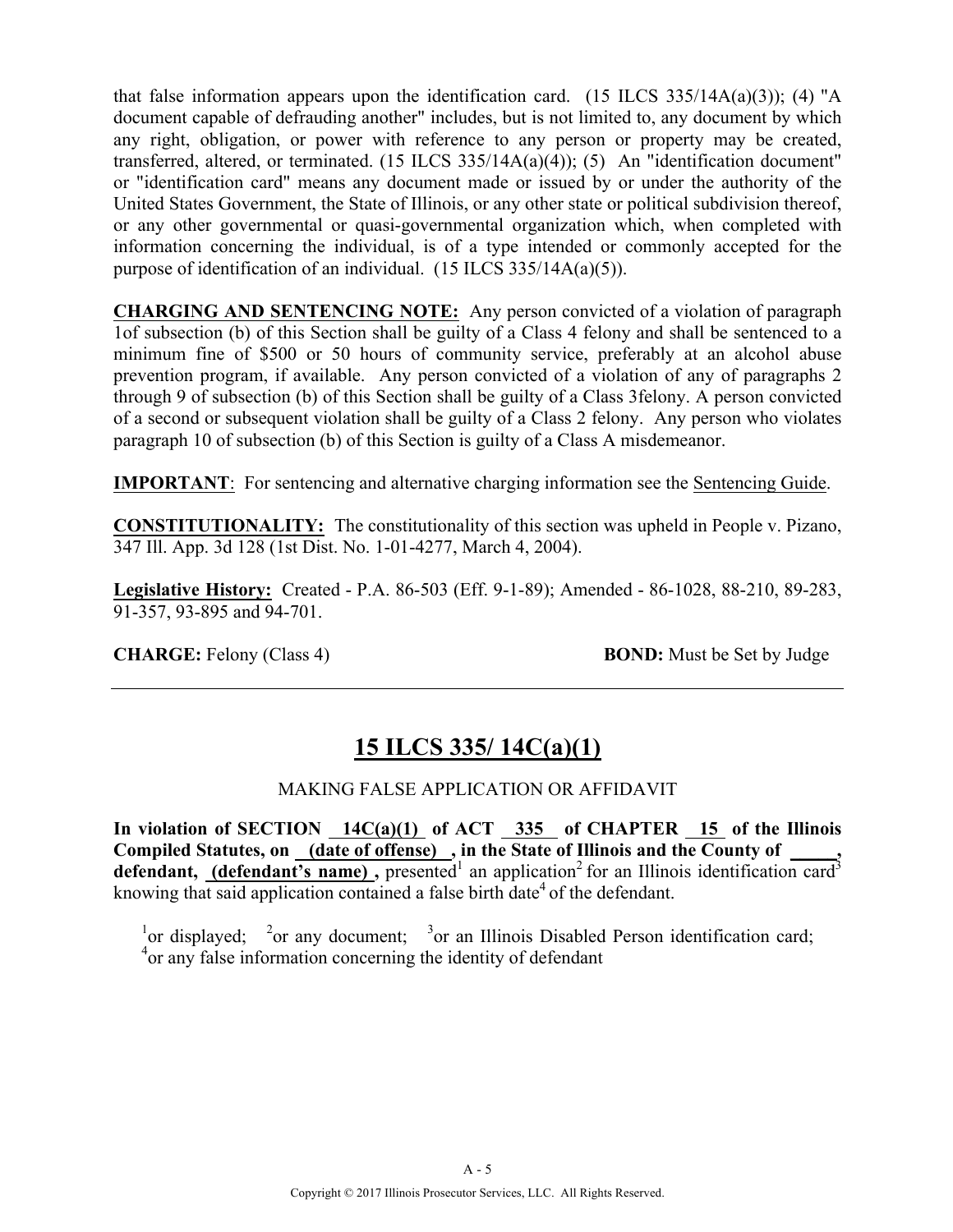**NOTE:** This offense may also be committed by the following: (a) (2) accepting or allowing to be accepted any document displayed or presented for the purpose of making application for an Illinois identification card or Illinois Disabled Person identification card knowing that such document contained false information concerning the identity of the applicant or; (a) (3) knowingly making a false affidavit or swearing or affirming falsely concerning any matter or thing required by the terms of this Act to be sworn or affirmed. (Chapter 15, Sections  $14C(a)(2)$ ) and  $14C(a)(3)$ )

**CHARGING NOTE:** A second or subsequent offense is a Class 3 felony. The charging instrument must state prior conviction. See Appendix A for discussion.

**IMPORTANT:** For sentencing and alternative charging information see the Sentencing Guide.

**Legislative History:** Created - P.A. 86-503 (Eff. 9-1-89). Amended: P.A. 93-895.

**CHARGE:** Felony (Class 4) **BOND:** Must be Set by Judge

# **20 ILCS 2635/ 18(B)**

#### UNLAWFUL DISSEMINATION OF INACCURATE CONVICTION INFORMATION

**In violation of SECTION 18(B) of ACT 2635 of CHAPTER 20 of the Illinois Compiled Statutes, on (date of offense) , in the State of Illinois and the County of \_\_\_\_\_,**  defendant, **(defendant's name)**, intentionally and knowingly disseminated inaccurate<sup>1</sup> conviction information concerning Sam Smith in that (describe the inaccurate or incomplete information).

<sup>1</sup><sub>or</sub> incomplete

**NOTE:** This offense may also be committed by intentionally and knowingly: (A) requesting, obtaining, or seeking to obtain conviction information under false pretenses, or (B) failing to disseminate or make public conviction information as required under the Illinois Uniform Conviction Information Act, or (C) failing to correct or update a conviction record after it is determined by audit, by individual review and challenge procedures, or by other verifiable means to be inaccurate or incomplete for the purpose of causing harm to the individual named in the request or to whom the information pertains, or (D) violating any other provision of this Act.

**IMPORTANT**: For sentencing and alternative charging information see the Sentencing Guide.

**Legislative History:** Created - P.A. 85-922. (January 1, 1991)

**CHARGE**: Misdemeanor (Class A) **BOND:** \$1,500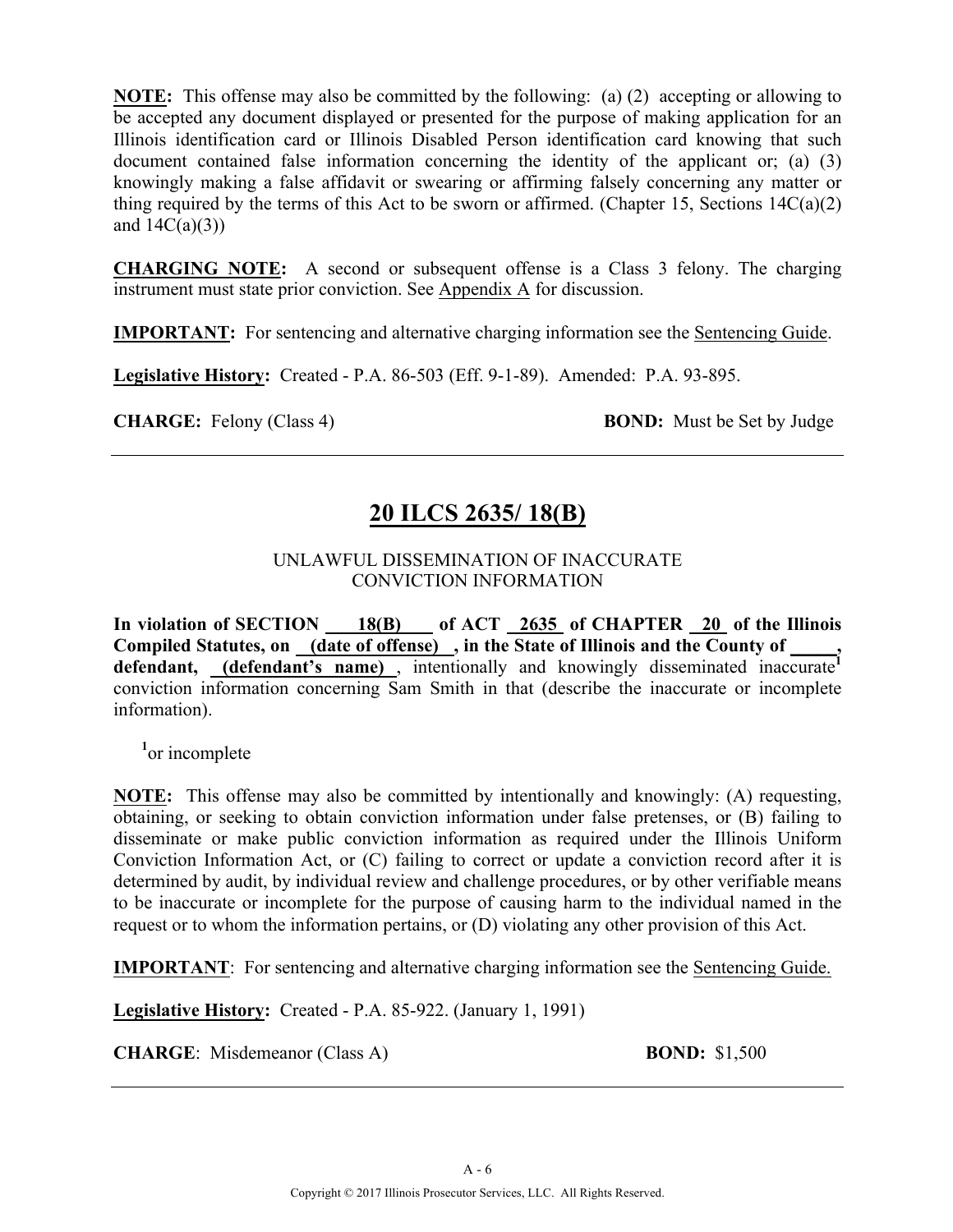### **205 ILCS 205/ 11008a**

#### UNLAWFUL PARTICIPATION IN CONDUCT OF AFFAIRS OF A SAVINGS BANK

In violation of SECTION 11008a of ACT 205 of CHAPTER 205 of the Illinois Compiled Statutes, on <u>(date of offense)</u>, in the State of Illinois and the County of defendant, (defendant's name), a person who has been convicted of the offense of forgery,<sup>1</sup> participated directly<sup>2</sup> in the conduct of the affairs of the Union City Savings Bank<sup>3</sup> in that said defendant (describe manner in which defendant participated in the conduct of the affairs of the savings bank).

<sup>1</sup> or any criminal offense involving dishonesty or a breach of trust; <sup>2</sup> or indirectly; <sup>3</sup> any savings bank

**NOTE:** Additionally, no such person may receive benefit, directly or indirectly, from such savings bank or own or control, directly or indirectly, more than 0.001% of the capital stock of such savings bank.

**CHARGING AND SENTENCING NOTE:** A person who violates this statute may be fined not more than \$10,000 for each day of violation. It is also a Class 3 felony for a savings bank to permit participation in the conduct of its affairs by a person who has been convicted of any criminal offense involving dishonesty or a breach of trust. (205 ILCS 205/11008(b)) See Sentencing Guide.

**IMPORTANT:** For sentencing and alternative charging information see the Sentencing Guide.

**Legislative History:** Created - P.A. 86-1213 (August 30, 1990). Amended: P.A. 91-97 and 92- 483.

**CHARGE:** Felony (Class 3) **BOND:** Must be Set by Judge

### **205 ILCS 685/ 7(a)(3)**

UNLAWFUL STRUCTURING OF A CURRENCY **TRANSACTION** 

**In violation of SECTION 7(a)(3) of ACT 685 of CHAPTER 205 of the Illinois**  Compiled Statutes, on (date of offense), in the State of Illinois and the County of defendant, (defendant's name),<sup>1</sup> for the purpose of evading the reporting requirements of the Currency Reporting Act, knowingly<sup>2</sup> conducted<sup>3</sup> a transaction in currency<sup>4</sup> in the amount of  $$5,000^5$  at the Union City Bank<sup>6</sup> in that said defendant (describe defendant's actions in conducting the transaction).<sup>7</sup>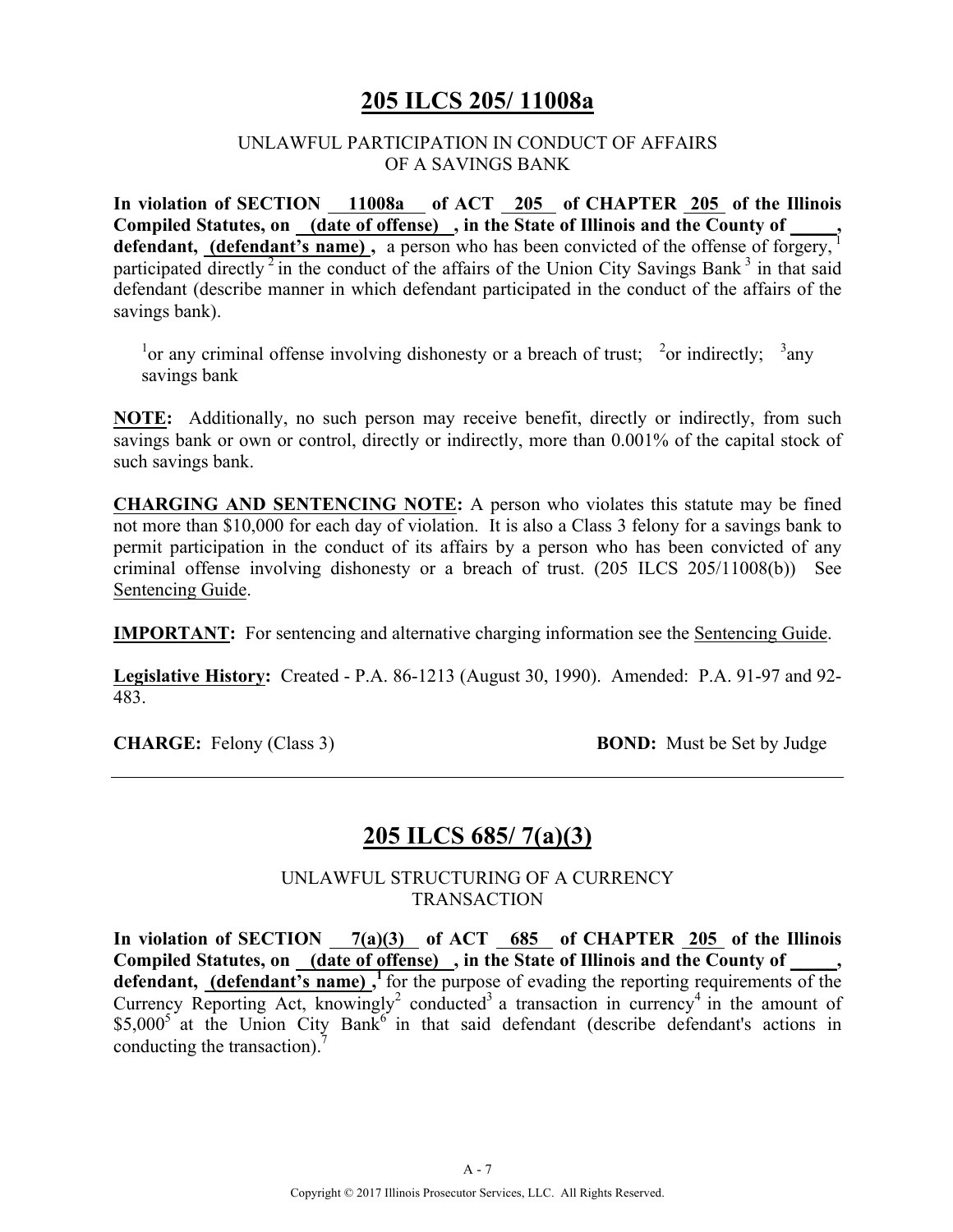<sup>1</sup> either alone or in conjunction with or on behalf of other persons; <sup>2</sup> or intentionally or recklessly;  $3$  or attempted to conduct or assisted in conducting;  $4$  or cashier's checks, money orders or traveler's checks;  $\frac{5}{1}$ in any amount; <sup>6</sup> at one or more financial institutions;  $\frac{7}{1}$  defendants actions may be conducted on one or more days and may be made in any manner

**NOTE:** A person may also violate the Currency Reporting Act: (a)(1) Causing or attempting to cause a financial institution to fail to file a report or make a record required under this Act; or (a)(2) Causing or attempting to cause a financial institution to fail to file a report or make a record required under this Act that contains a material omission or misstatement of fact; or (a)(3) Structuring, assisting in structuring, or attempting to structure or assist in structuring any transaction with one or more financial institutions. (A person structures a transaction if he or she: (1) acting alone, or in conjunction with or on behalf of other persons; (2) conducts, attempts to conduct, or assists in conducting; (3) one or more transactions in currency, cashier's checks, money orders or traveler's checks; (4) in any amount; (5) at one or more financial institutions; (6) on one or more days; (7) in any manner; (8) for the purpose of evading the reporting requirements of this Act.)

**NOTE:** See Appendix B for discussion of necessity of alleging mental state.

IMPORTANT: For sentencing and alternative charging information see the Sentencing Guide.

**Legislative History:** Created - P.A. 87-619 (September 18, 1991).

**CHARGE:** Felony (Class 2) **BOND:** Must be Set by Judge

### **225 ILCS 460/ 19**

### UNLAWFUL USE<sup>2</sup> OF CHARITABLE TRUST FUNDS

**In violation of SECTION 19 of ACT 460 of CHAPTER 225 of the Illinois Compiled Statutes, on (date of offense) , in the State of Illinois and the County of \_\_\_\_\_, defendant, (defendant's name)**, a person without lawful authority,<sup>1</sup> intentionally caused the use<sup>2</sup> of the charitable trust funds of Don Smith over which the defendant was a fiduciary, to be used<sup>3</sup> for the defendant's personal benefit<sup>4</sup> in an amount in excess of \$1,000 within a 3-year period.

<sup>1</sup> or a trustee; <sup>2</sup> or disbursement; <sup>3</sup> or disbursed; <sup>4</sup> or for his own personal use

**IMPORTANT:** For sentencing and alternative charging information see the Sentencing Guide.

**SENTENCING NOTE:** One who violates this section is subject to civil punitive damages up to or equal to the amount used and a civil penalty fine of up to \$50,000 for each intentional violation.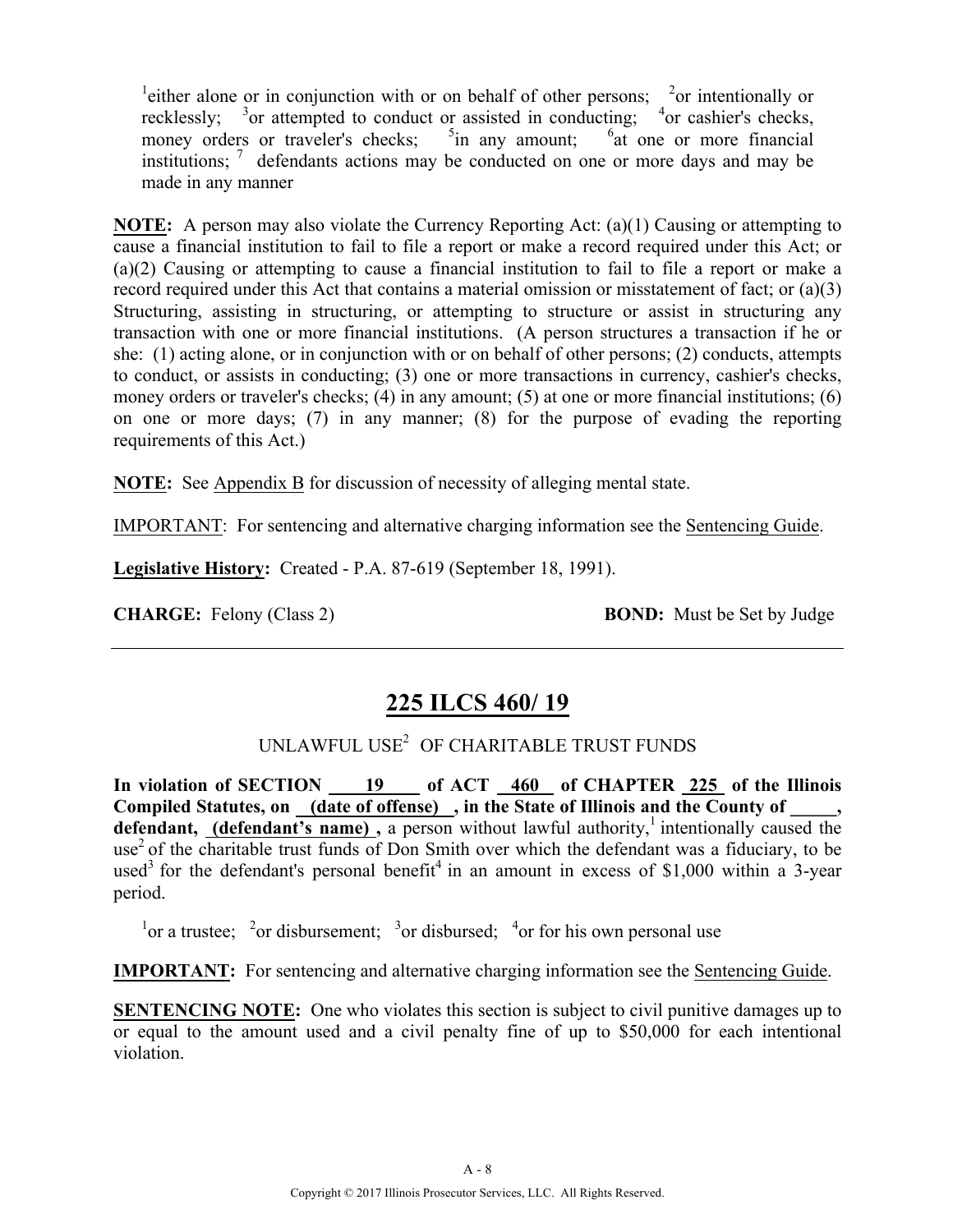**CHARGE:** Felony (Class 2) **BOND:** Must be Set by Judge

### **235 ILCS 5/ 6-16(a)(i)**

#### UNLAWFUL SALE OF ALCOHOLIC LIQUOR TO A MINOR

**In violation of SECTION 6-16(a)(i) of ACT 5 of CHAPTER 235 of the Illinois Compiled Statutes, on (date of offense) , in the State of Illinois and the County of \_\_\_\_\_,**  defendant, (defendant's name), an employee<sup>1</sup> of Steve Black, who is licensed to sell alcoholic liquor, knowingly<sup>2</sup> sold<sup>3</sup> an alcoholic liquor, Old Cow Whiskey, to Don Smith, a person under the age of 21 years.**<sup>4</sup>**

<sup>1</sup>or a licensee, an associate, an officer, a member, a representative, or an agent of such licensee; <sup>2</sup> or intentionally or recklessly; <sup>3</sup> or gave or delivered; <sup>4</sup> or to any intoxicated person

**NOTE:** See Appendix B for discussion of necessity of alleging mental state.

**IMPORTANT**: For sentencing and alternative charging information see the Sentencing Guide.

**Legislative History:** Created - Laws 1933 & 1934, p.57 (January 31, 1934); Amended - Laws 1951, p.1557; Laws 1953, p.1182; Laws 1961, p.2479; Laws 1963, p.2529; P.A.s 77-2410, 78- 26, 78-630, 78-1297, 81-212, 82-783, 83-706, 83-834, 83-1362,-84-272, 84-1379, 86-1196, 87- 1253, 88-213, 88-613, 89-250, 90-355, 90-432, 90-655, 90-739, 92-380, 92-503, 92-507, 92-651, 92-687 & 95-563.

**CHARGE:** Misdemeanor (Class A) **BOND:** \$1,500

# **235 ILCS 5/ 6-16(a)(iii)**

UNLAWFUL DELIVERY OF ALCOHOLIC LIQUOR TO A MINOR

**In violation of SECTION 6-16(a)(iii) of ACT 5 of CHAPTER 235 of the Illinois**  Compiled Statutes, on (date of offense), in the State of Illinois and the County of defendant, (defendant's name), after purchasing<sup>1</sup> alcoholic liquor, a quart of Old Cow Whiskey, knowingly<sup>2</sup> gave<sup>3</sup> the alcoholic liquor to Don Smith, a person under the age of 21 years.

<sup>1</sup> or otherwise obtaining;  $\frac{2}{3}$  or intentionally or recklessly;  $\frac{3}{3}$  or sold or delivered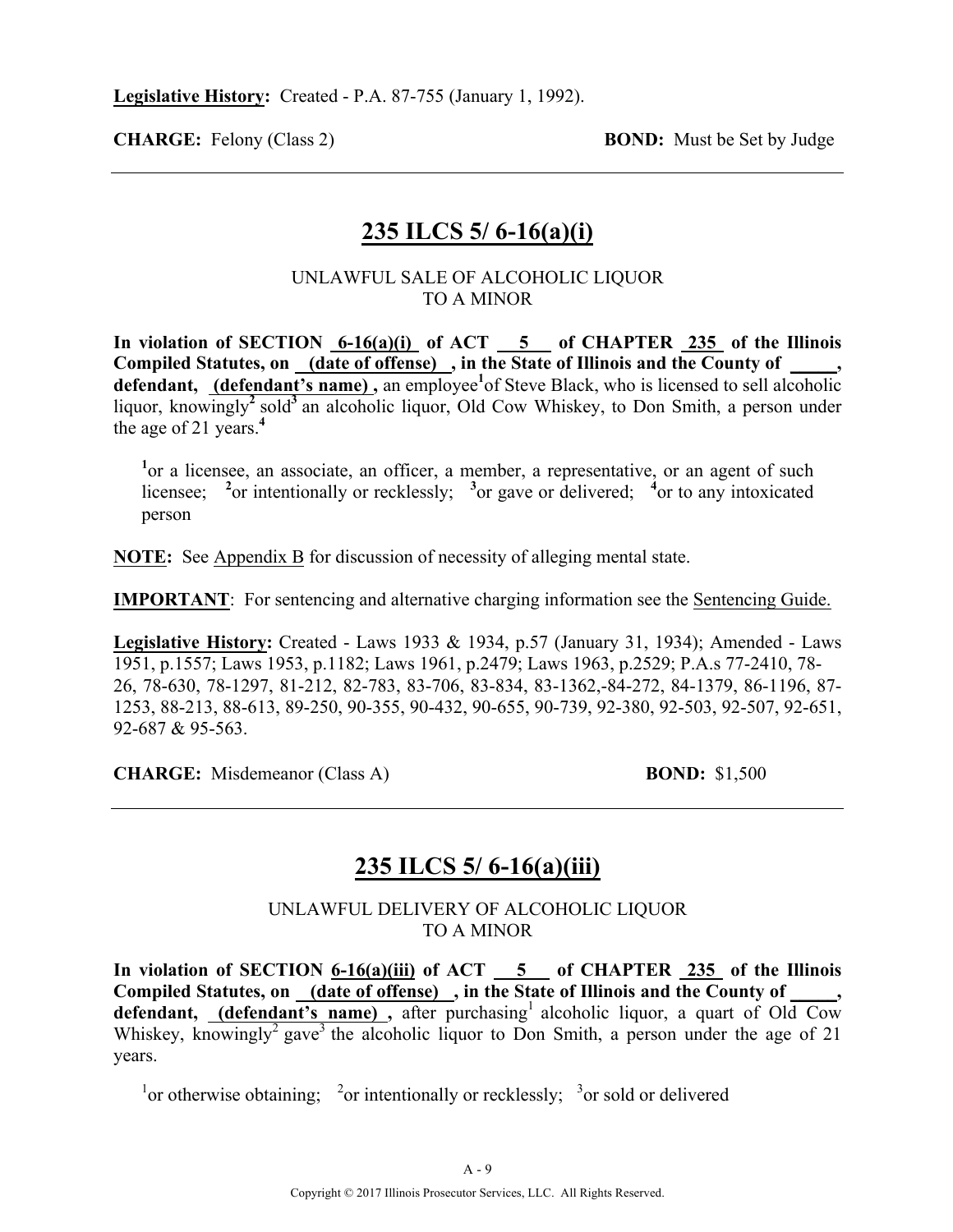**NOTE:** See Appendix B for discussion of necessity of alleging mental state.

**CHARGING AND SENTENCING NOTE:** It is a Class 4 felony for a person to commit a violation of this subsection if a death occurs as the result of that violation. The sentence of a person who is convicted of violating this subsection shall include, but shall not be limited to, a fine of not less than \$500 for a first offense and not less than \$2,000 for a second or subsequent offense. The charging instrument must state prior conviction. See Appendix A and the Sentencing Guide.

**IMPORTANT:** For sentencing and alternative charging information see the Sentencing Guide.

CHARGE: Misdemeanor (Class A) BOND: \$1,500

# **235 ILCS 5/ 6-16(a)(iii)**

UNLAWFUL SALE OF FRAUDULENT IDENTIFICATION CARD

**In violation of SECTION 6-16(a)(iii) of ACT 5 of CHAPTER 235 of the Illinois Compiled Statutes, on (date of offense) , in the State of Illinois and the County of \_\_\_\_\_, defendant, (defendant's name)**, knowingly and unlawfully sold<sup>1</sup> to Don Smith, a person under the age of  $21$  years, a printed<sup>2</sup> card, being an Illinois driver's license, containing fraudulent<sup>3</sup> evidence of the age and identity of Don Smith in that the driver's license indicated Don Smith's birth date to be June 2, 1982.

(OR)

knowingly and unlawfully sold<sup>1</sup> to Don Smith, a person under the age of 21 years, an Illinois driver's license of Tom White<sup>4</sup> containing evidence of the age and identity of Tom White.

<sup>1</sup> or gave or furnished; <sup>2</sup> or any written or photo-static evidence of age and identity; <sup>3</sup> or false;  $\frac{4}{3}$ any person

**NOTE:** See "Note" on prior page for information concerning mandatory fine.

**IMPORTANT:** For sentencing and alternative charging information see the Sentencing Guide.

**CHARGE:** Misdemeanor (Class A) **BOND:** \$1,500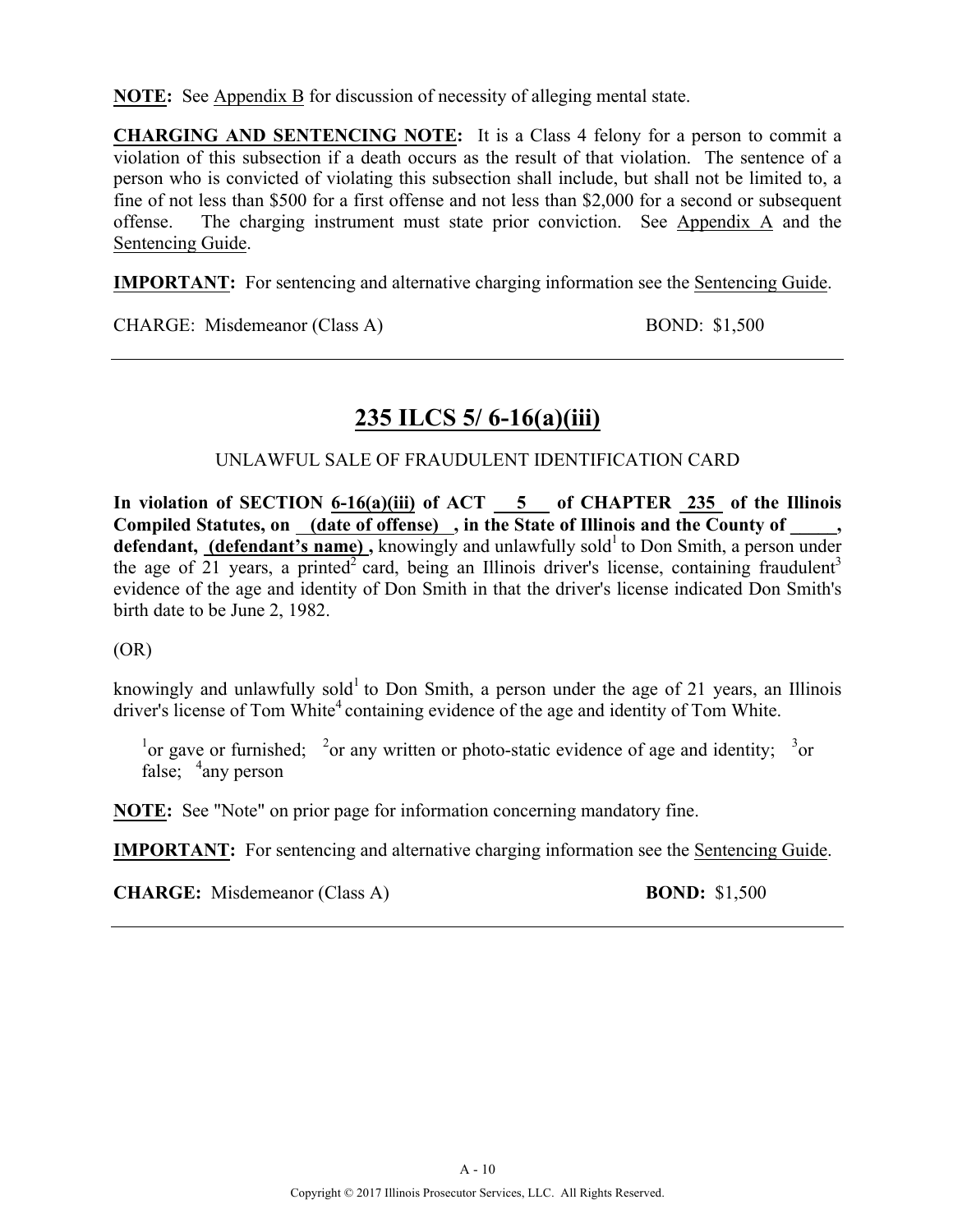# **235 ILCS 5/ 6-16(a)(iii)**

#### UNLAWFUL POSSESSION OF FRAUDULENT IDENTIFICATION CARD

In violation of SECTION  $\frac{6-16(a)(iii)}{25}$  of  $\frac{6-16(a)(iii)}{25}$  of CHAPTER  $\frac{235}{25}$  of the Illinois Compiled Statutes, on <u>(date of offense)</u>, in the State of Illinois and the County of **defendant, (defendant's name) ,** a person under the age of 21 years, knowingly and unlawfully presented<sup>1</sup> to Don Smith, a person licensed<sup>2</sup> to sell alcoholic liquor in the State of Illinois, a printed<sup>3</sup> card evidencing his age and identity, being a gun registration card which indicated Steve Black's birth date to be January 1, 1982, which card was false<sup>4</sup> for the purpose of purchasing<sup>5</sup> an alcoholic liquor, Spitz beer;

(OR)

a person under the age of 21 knowingly and unlawfully had in his possession a printed<sup>3</sup> card as evidence of his age and identity, being a gun registration card, which was false<sup>4</sup> in that it indicated Steve Black's birth date to be January 1, 1982.

<sup>1</sup>or offered; <sup>2</sup>or his agent, or employee; <sup>3</sup>or written or photo static; <sup>4</sup>or fraudulent or not actually his own; <sup>5</sup> or ordering or attempting to purchase or otherwise procure or attempt to procure the serving of any alcoholic liquor

**IMPORTANT:** For sentencing and alternative charging information see the Sentencing Guide.

**CHARGE:** Misdemeanor (Class A) **BOND:** \$1,500

### **235 ILCS 5/ 6-16(a)(iii)**

UNLAWFUL POSSESSION OF AN ALCOHOLIC BEVERAGE BY A MINOR

**In violation of SECTION 6-16(a)(iii) of ACT 5 of CHAPTER 235 of the Illinois**  Compiled Statutes, on (date of offense), in the State of Illinois and the County of **defendant, (defendant's name) ,** a person under the age of 21 years, knowingly possessed an alcoholic beverage, a quart of Old Cow Whiskey, while in the Union City Central Park, a public  $place<sup>1</sup>$ 

 $1$ <sup>1</sup> or on any street or highway or in any public place or in any place open to the public

**NOTE:** This Section does not apply to possession by a person under the age of 21 years while that person is making a delivery of an alcoholic beverage in pursuance of the order of his or her parent or in pursuance of his or her employment.

**NOTE:** When possession is the essence of the offense, knowledge is the mental state that must be alleged. People v. Smith (1960), 20 Ill. 2d 345 and People v. Farmer (1995), 165 Ill. 2d 194.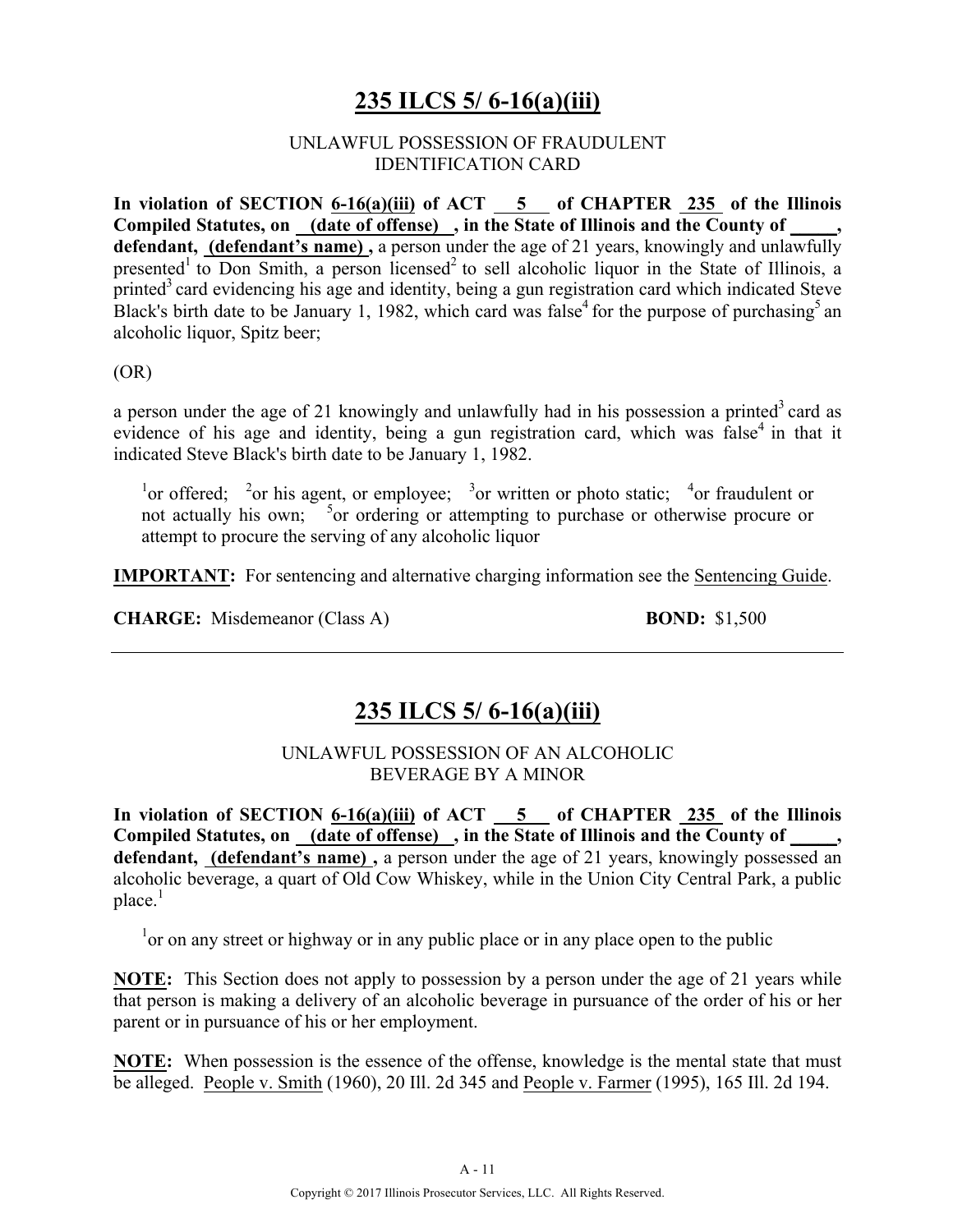**IMPORTANT:** For sentencing and alternative charging information see the Sentencing Guide.

**CHARGE:** Misdemeanor (Class A) **BOND:** \$1,500

# **235 ILCS 5/ 6-16(a-1)**

### PERMITTING A VIOLATION OF LIQUOR CONTROL ACT

In violation of SECTION  $6-16(a-1)$  of ACT  $5$  of CHAPTER 235 of the Illinois **Compiled Statutes, on (date of offense) , in the State of Illinois and the County of \_\_\_\_\_, defendant, (defendant's name)**, the parent<sup>1</sup> of Don Smith, knowingly permitted his residence at 777 West State Street, Union City, Illinois<sup>2</sup>, to be used by Steve Black, an 18-year-old<sup>3</sup> invitee of Don Smith, in a manner that constitutes a violation of Section 6-16 of Act 5 of Chapter 235 of the Illinois Compiled Statutes in that (describe the statutory violation).

<sup>1</sup> or guardian; <sup>2</sup> or any other private property under his or her control, or any vehicle, conveyance, or watercraft under his or her control; **<sup>3</sup>** the invitee must be under 21 years of age

**PERMISSIVE INFERENCE:** For the purposes of this subsection (a-1) where the residence or other property has an owner and a tenant or lessee, the trier of fact may infer that the residence or other property is occupied only by the tenant or lessee.

**NOTE:** A parent or guardian is deemed to have knowingly permitted his or her residence, any other private property under his or her control, or any vehicle, conveyance, or watercraft under his or her control to be used in violation of this Section if he or she knowingly authorized, enabled or permitted consumption of alcoholic liquor by underage invitees.

**CHARGING AND SENTENCING NOTE:** Any person who violates this subsection (a-1) is guilty of a Class A misdemeanor and the person's sentence shall include, but shall not be limited to, a fine of not less than \$500. Where a violation of this subsection (a-1) directly or indirectly results in great bodily harm or death to any person, the person violating this subsection shall be guilty of a Class 4 felony.

**IMPORTANT:** For sentencing and alternative charging information see the Sentencing Guide.

**Legislative History:** This subsection was amended by Public Acts: 98-1017. Eff: 1-1-15.

**CHARGE**: Misdemeanor (Class A) **BOND**: \$1,500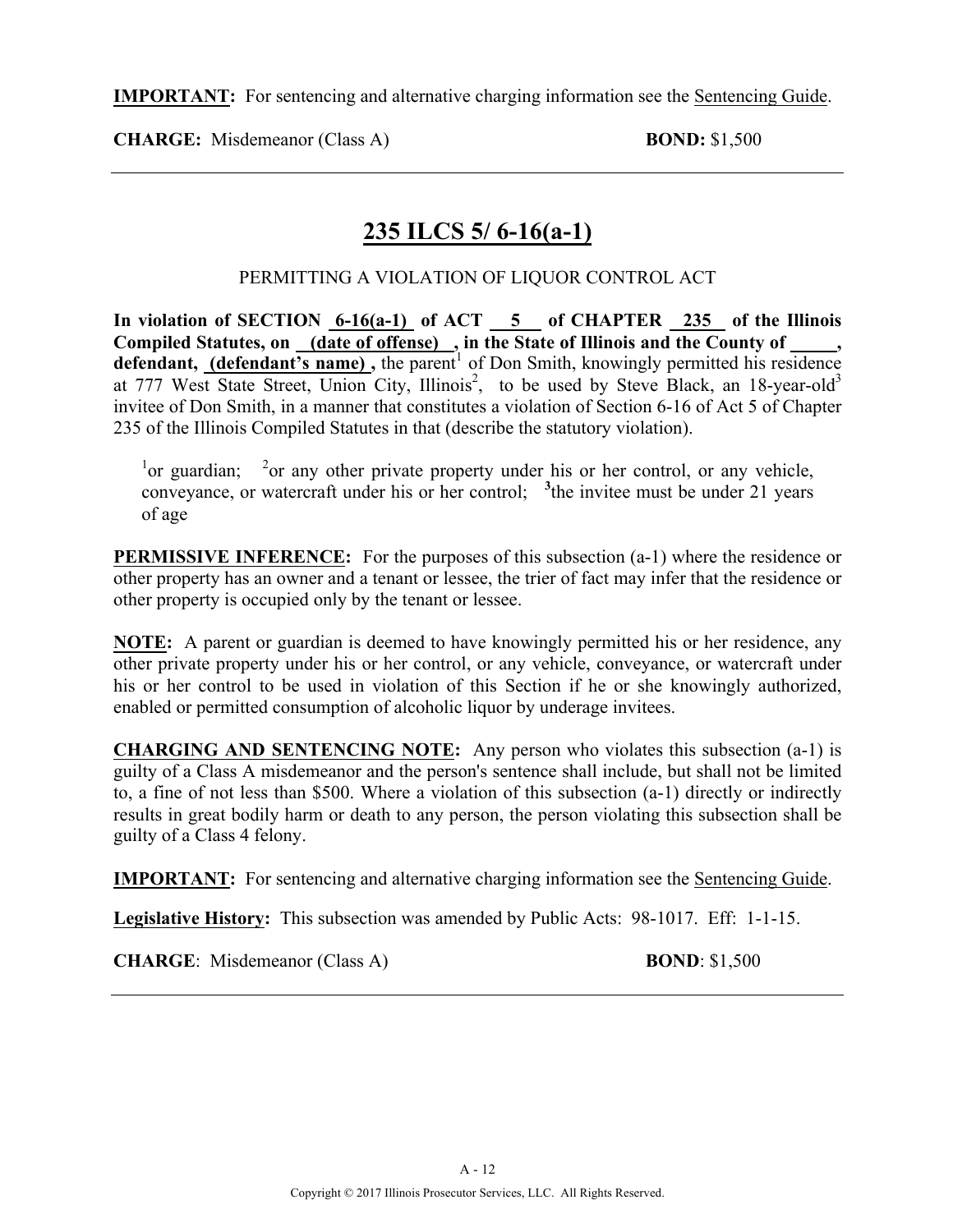# **235 ILCS 5/ 6-16(c)**

#### UNLAWFULLY PERMITTING A MINOR TO BECOME INTOXICATED

**In violation of SECTION 6-16(c) of ACT 5 of CHAPTER 235 of the Illinois**  Compiled Statutes, on (date of offense), in the State of Illinois and the County of \_\_\_\_, **defendant, (defendant's name) ,** knowingly permitted a gathering of two or more persons at a residence the defendant occupied at 123 May Street in Union City, Illinois, and that at the residence one or more of those persons was under 21 years of age, that the defendant knew Don Smith, a person under 21 years of age, was consuming<sup>1</sup> an alcoholic beverage, that Don Smith was not otherwise permitted by the Liquor Control Act to consume such an alcoholic beverage. and that the defendant knew that Don Smith left the defendant's residence in an intoxicated condition.

<sup>1</sup>or possessing

**IMPORTANT:** For sentencing and alternative charging information see the Sentencing Guide.

**WARNING:** This subsection has been declared to be unconstitutional in People v. Law, 202 Ill. 2d 578, 782 N. E. 2d 247, 270 Ill. Dec. 53 (Ill. Sup. Ct., No. 93389, December 5, 2002)

**CHARGE:** Misdemeanor (Class A) **BOND:** \$1,500

### **235 ILCS 5/ 6-20(e)**

UNLAWFUL CONSUMPTION<sup>1</sup> OF ALCOHOLIC LIQUOR

**In violation of SECTION 6-20(e) of ACT 5 of CHAPTER 235 of the Illinois**  Compiled Statutes, on (date of offense), in the State of Illinois and the County of **defendant, (defendant's name),** a person under 21 years of age, knowingly<sup>2</sup> consumed<sup>3</sup> an alcoholic liquor.

<sup>1</sup> or possession (found in subsection (d) of this Section); <sup>2</sup> or intentionally or recklessly; <sup>3</sup> or possessed

**NOTE:** "Alcoholic liquor" includes alcohol, spirits, wine and beer, and every liquid or solid, patented or not, containing alcohol, spirits, wine or beer, and capable of being consumed as a beverage by a human being. (235 ILCS 5/1-3.05)

**NOTE:** See Appendix B for discussion of necessity of alleging mental state.

**IMPORTANT:** For sentencing and alternative charging information see the Sentencing Guide.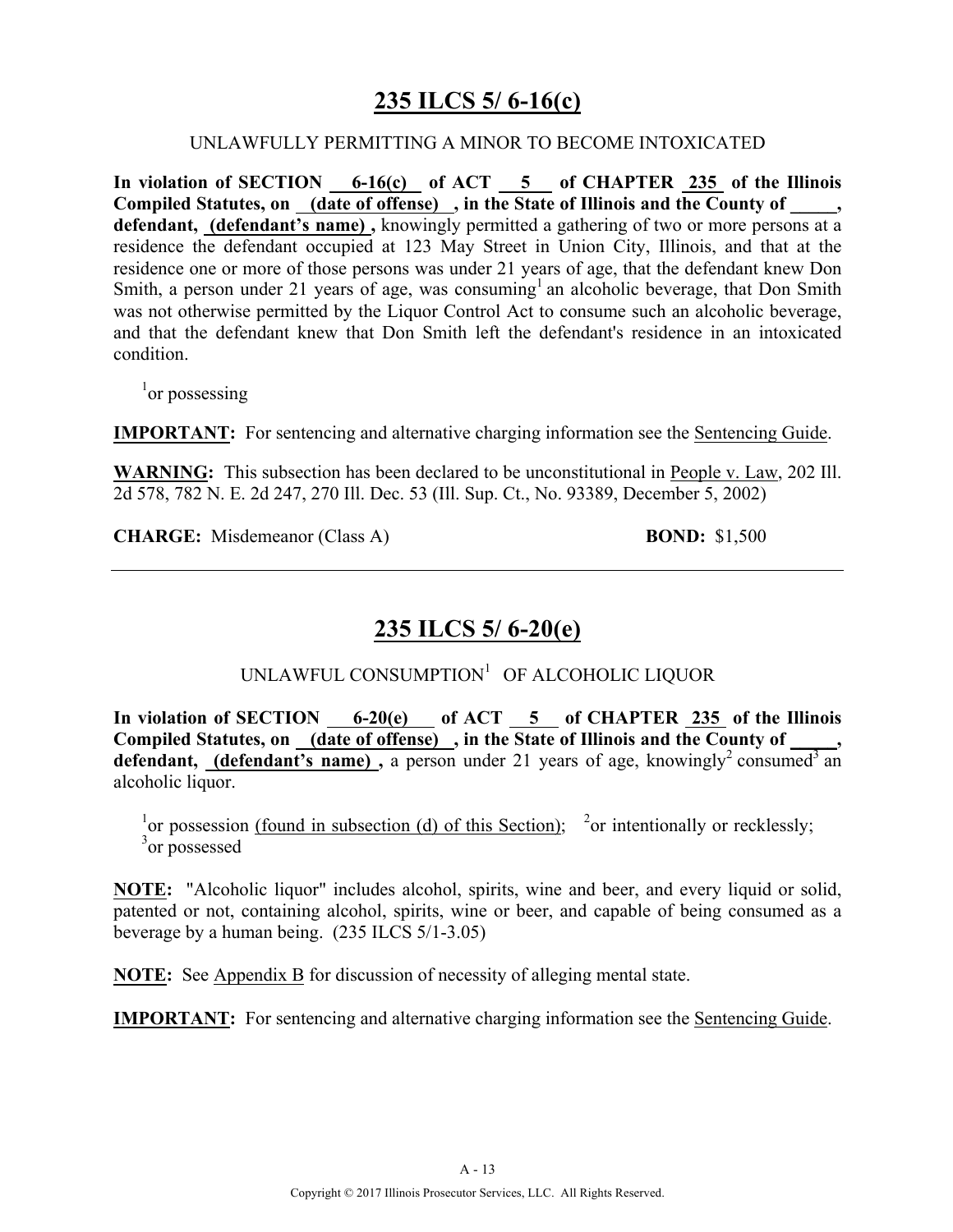**Legislative History:** Created - Laws 1955 (Eff: 7-1-55); Amended by Laws - 1963, Laws - 1965, Laws - 1967, P.As. 77-2410, 78-26, 81-212, 82-783, 83-834, 90-432, 95-166 & 95-355.

**CHARGE:** Misdemeanor (Class A) **BOND:** \$1,500

### **235 ILCS 5/ 10-1(a)**

#### UNLAWFUL SALE OF ALCOHOLIC LIQUOR

In violation of SECTION 10-1(a) of ACT 5 of CHAPTER 235 of the Illinois Compiled Statutes, on \_(date of offense) \_, in the State of Illinois and the County of \_ defendant, (defendant's name), knowingly<sup>1</sup> sold<sup>2</sup> alcoholic liquor at the Do-Drop-Inn Tavern  $\alpha$  located in Union City, Illinois<sup>3</sup> to Don Smith without first having obtained a valid license to do so under the provisions of the Illinois Liquor Control Act of 1934.

<sup>1</sup>or intentionally or recklessly; <sup>2</sup>or manufactured, imported for distribution or use or distributed;  $3$  or at any place within the State of Illinois

**NOTE:** See Appendix B for discussion of necessity of alleging mental state.

**CHARGING NOTE:** A second or subsequent offense is a Class 4 felony. The charging instrument must state prior conviction. See Appendix A for discussion.

IMPORTANT: For sentencing and alternative charging information see the Sentencing Guide.

**Legislative History:** Created - Laws 1933 & 34, p.57 (January 31, 1934); Amended - Laws 1937, p.31; Laws 1939, p.85; Laws 1953, p.1539; Laws 1961, p.2479; Laws 1965, p.433; P.A.s 77-2413, 78-26, 81-212, 82-783, 82-1057, 84-25, 85-296, 86-445, 90-739 & 91-239.

**CHARGE:** Business Offense (fine of not more than \$1,000 for the first such offense)

### **235 ILCS 5/ 10-1(e)**

#### MISREPRESENTATION OF AGE BY A MINOR

**In violation of SECTION 10-1(e) of ACT 5 of CHAPTER 235 of the Illinois Compiled Statutes, on (date of offense) , in the State of Illinois and the County of \_\_\_\_\_, defendant, (defendant's name),** a person under the age of 21 years, represented himself to be 21 years of age or over to Don Smith, a licensee under the Illinois Liquor Control Act of 1934, for the purpose of buying<sup>1</sup> alcoholic liquor from Don Smith.

<sup>1</sup> or accepting or receiving

**NOTE:** See Appendix B for discussion of necessity of alleging mental state.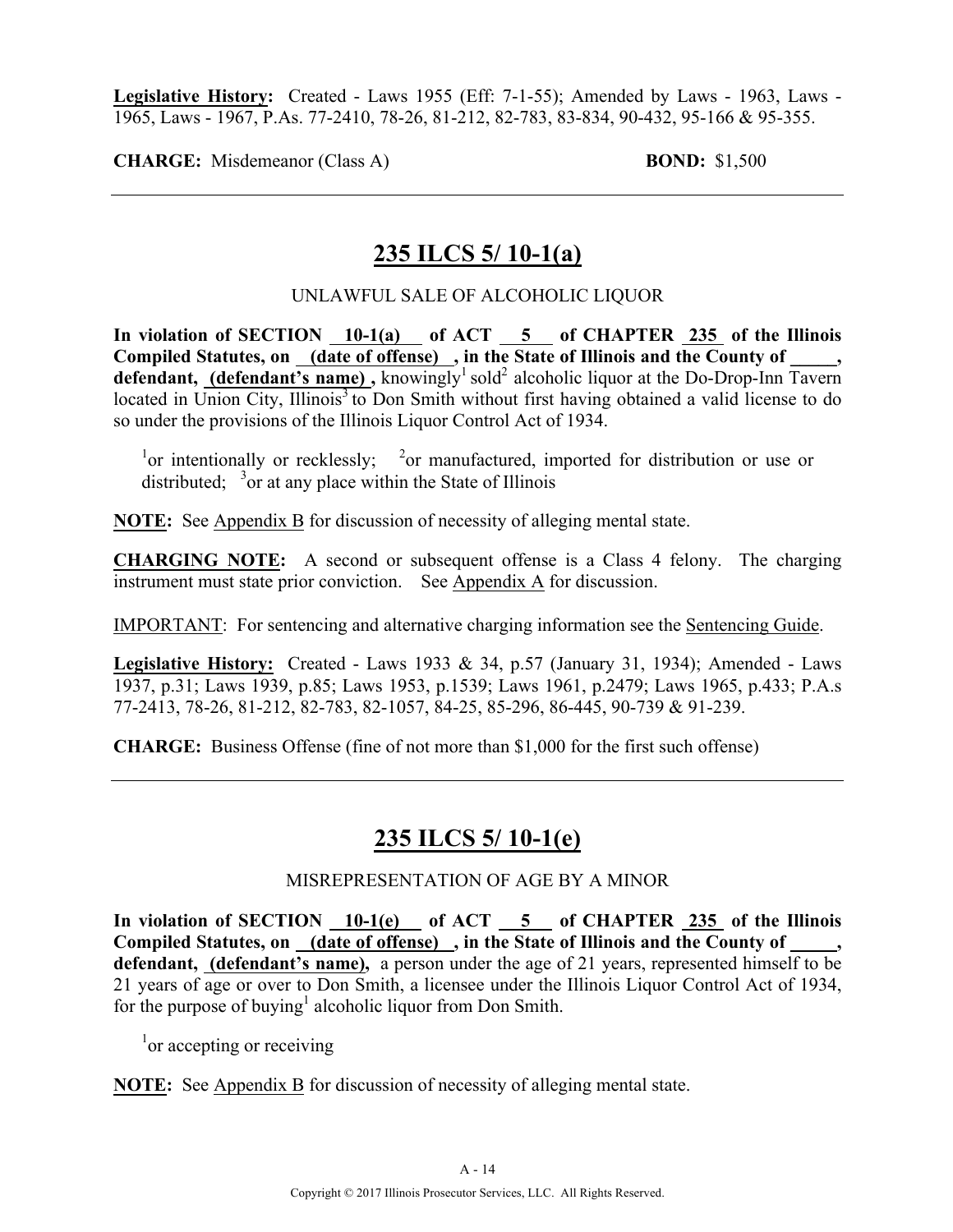**IMPORTANT:** For sentencing and alternative charging information see the Sentencing Guide.

**CHARGE:** Misdemeanor (Class A) **BOND:** \$1,500

### **305 ILCS 5/ 8A-2(a)**

### PUBLIC ASSISTANCE RECIPIENT FRAUD

In violation of SECTION 8A-2(a) of ACT 5 of CHAPTER 305 of the Illinois Compiled Statutes, on (date of offense), in the State of Illinois and the County of **defendant, (defendant's name)**, knowingly<sup>1</sup>, by means of a false statement<sup>2</sup> obtained<sup>3</sup> \$500.00 in public aid under the Illinois Public Aid Code to which he was not entitled in that (describe the false statement).

<sup>1</sup> or intentionally or recklessly; <sup>2</sup> or any false statement, willful misrepresentation or failure to notify the County Department or the local governmental unit, as the case may be, of a change in his status as required by Section 11-18 and 11-19 of this Act, or any person who knowingly caused any applicant or recipient without knowledge to make such a false statement or willful misrepresentation, or by withholding information caused the applicant or recipient to fail to notify the County Department or local governmental unit as required, for the purpose of preventing the denial, cancellation, or suspension of any grant, or a variation in the amount thereof, or through the use of any other fraudulent device;  $3$  or attempted to obtain or aided or abetted any person in obtaining

**NOTE:** Restitution is now mandated for this offense. (305 ILCS 5/8A-3.5) (P.A. 94-577 - Eff:  $1 - 1 - 06$ ).

IMPORTANT: For sentencing and alternative charging information see the Sentencing Guide.

**Legislative History:** Created - P.A. 82-440 (September 14, 1981). Amended by Public Act 94- 577.

**CHARGE:** Felony (Class 4) **BOND:** Must be Set by Judge

# **305 ILCS 5/ 8A-2.5(a)**

### UNAUTHORIZED USE OF MEDICAL ASSISTANCE

In violation of SECTION 8A-2.5(a) of ACT 5 of CHAPTER 305 of the Illinois Compiled Statutes, on <u>(date of offense)</u>, in the State of Illinois and the County of \_\_\_\_, **defendant, (defendant's name),** knowingly possessed<sup>1</sup> an altered medical card.<sup>2</sup>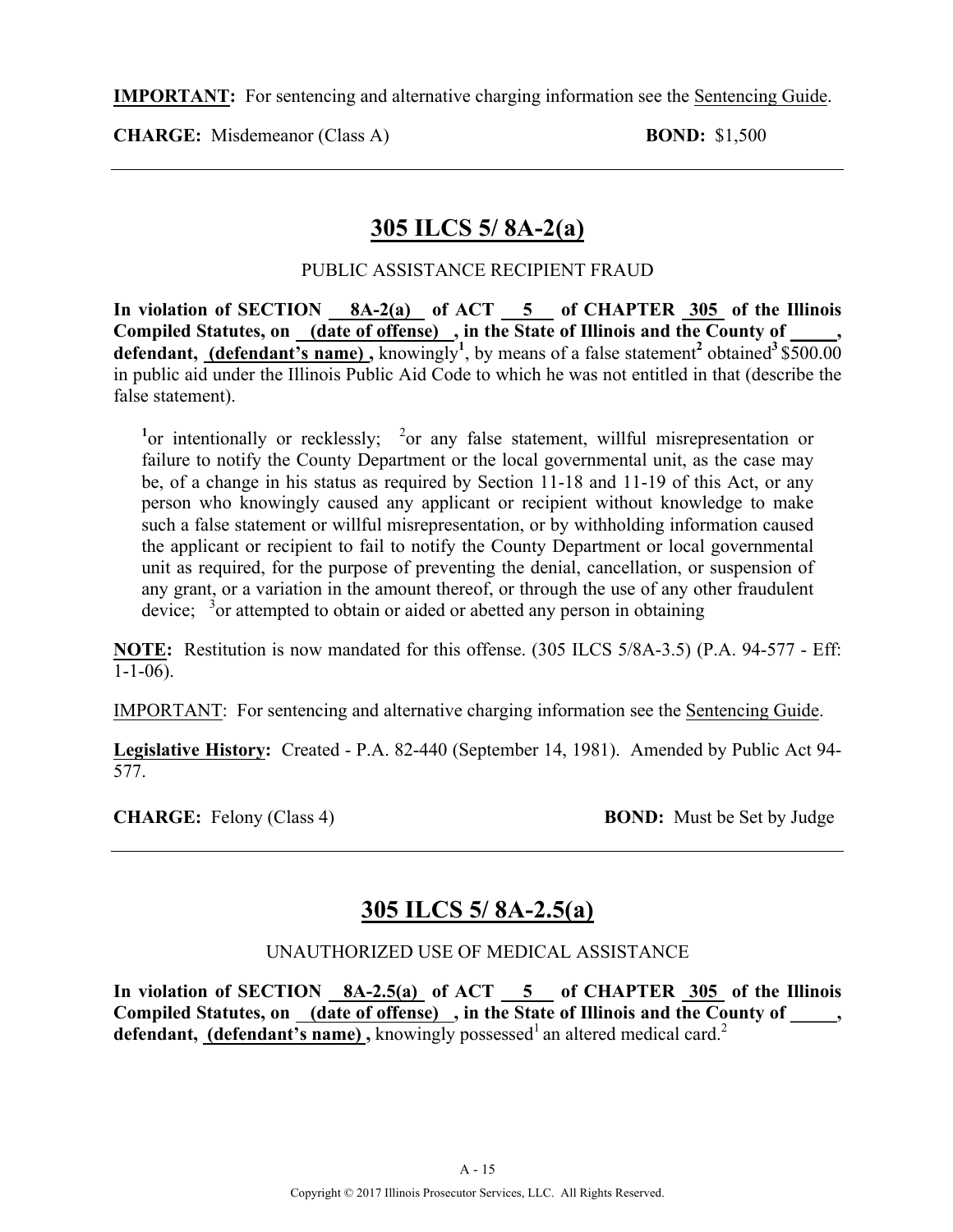$\frac{1}{2}$  or used, acquired or transferred;  $\frac{2}{2}$  or knowingly used, acquired, possessed or transferred a medical card in any manner not authorized by law or by rules and regulations of the Illinois Department of Public Aid

**NOTE:** This offense can also be committed by altering a medical card.

**NOTE:** Restitution is mandated for this offense. (305 ILCS 5/8A-3.5)

**IMPORTANT:** For sentencing and alternative charging information see the Sentencing Guide.

**Legislative History:** Created by Public Act 89-289 (Eff. 1-1-96). Amended by Public Act 94- 577, 96-1501 & 97-23.

**CHARGE:** Misdemeanor (Class A) **BOND:** \$1,500

# **305 ILCS 5/ 8A-2.5(b)**

UNAUTHORIZED USE OF MEDICAL ASSISTANCE

In violation of SECTION 8A-2.5(b) of ACT 5 of CHAPTER 305 of the Illinois Compiled Statutes, on (date of offense), in the State of Illinois and the County of \_\_\_\_, **defendant, (defendant's name) ,** knowingly obtained \$2,000 worth of unauthorized medical benefits<sup>1</sup> in that (describe the method by which the benefits were obtained).

<sup>1</sup>this offense can be committed with or without a medical card;

**NOTE:** Restitution is mandated for this offense. (305 ILCS 5/8A-3.5)

**IMPORTANT:** For sentencing and alternative charging information see the Sentencing Guide.

**CHARGE:** Felony (Class 3) **BOND:** Must be Set by Judge

### **305 ILCS 5/ 8A-3(b)(1)**

PUBLIC ASSISTANCE VENDOR FRAUD

In violation of SECTION 8A-3(b)(1) of ACT 5 of CHAPTER 305 of the Illinois Compiled Statutes, on (date of offense), in the State of Illinois and the County of **defendant, (defendant's name),** knowingly<sup>1</sup> solicited<sup>2</sup> from Don Smith a \$500 kickback<sup>3</sup> in return for referring Jeff Black to Don Smith at the Union City Health Care Center where Jeff Black could be furnished with health care benefits<sup>4</sup> which would be paid for<sup>5</sup> under the Illinois Public Aid Code.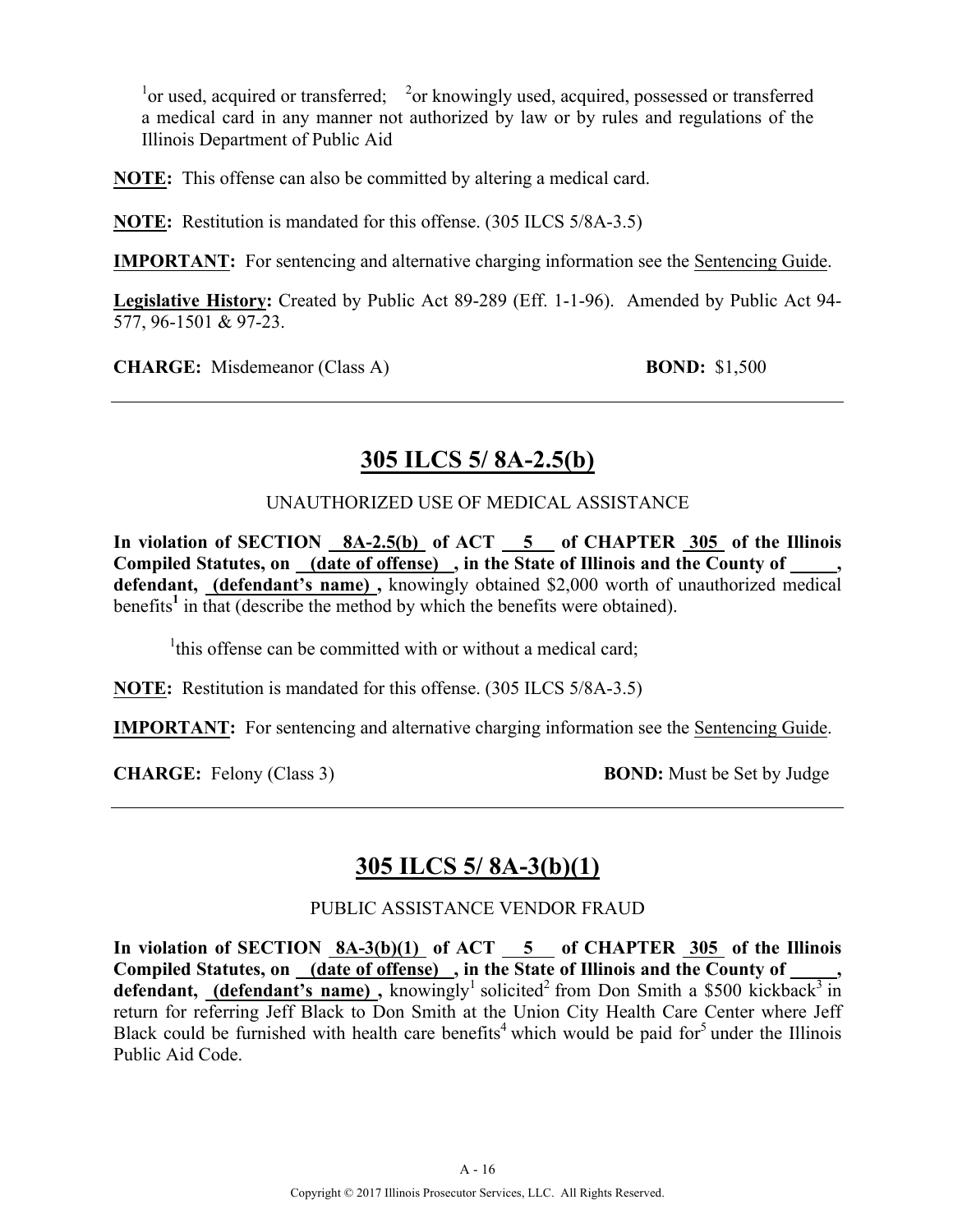<sup>1</sup> or intentionally or recklessly; <sup>2</sup> or received; <sup>3</sup> or any remuneration, including any kickback, bribe, or rebate, directly or indirectly, overtly or covertly, in cash or in kind to any person;  $4$  or any item or service;  $5$  in whole or in part

**NOTE:** See Appendix B for discussion of necessity of alleging mental state.

**NOTE:** Restitution is mandated for this offense. (305 ILCS 5/8A-3.5)

IMPORTANT: For sentencing and alternative charging information see the Sentencing Guide.

**Legislative History:** Created - P.A. 82-440 (September 14, 1981); Amended by P.A. 85-818 and 94-577.

**CHARGE:** Felony (Class 4) **BOND:** Must be Set by Judge

### **305 ILCS 5/ 8A-3(b)(2)**

#### PUBLIC ASSISTANCE VENDOR FRAUD

**In violation of SECTION 8A-3(b)(2) of ACT 5 of CHAPTER 305 of the Illinois**  Compiled Statutes, on <u>(date of offense)</u>, in the State of Illinois and the County of \_\_\_\_\_, **defendant, (defendant's name)**, knowingly<sup>1</sup> solicited<sup>2</sup> from Don Smith a \$600.00 kickback<sup>3</sup> in return for arranging for  $4$  the purchase<sup>5</sup> of a building<sup>6</sup> owned by Don Smith and located at 777 Union Street, Union City, Illinois, by the Union City Health Care Center for which payment was to be made<sup>7</sup> under the Illinois Public Aid Code.

<sup>1</sup>or intentionally or recklessly; <sup>2</sup>or received; <sup>3</sup>or any remuneration, including any kickback, bribe, or rebate, directly or indirectly, overtly or covertly, in case or in kind;  $^{4}$ or for recommending;  $^{5}$ or for the purchasing, leasing or ordering;  $^{6}$ or any good, facility, service or item;  $\frac{7}{1}$  in whole or in part

**NOTE:** See Appendix B for discussion of necessity of alleging mental state.

**NOTE:** Restitution is mandated for this offense. (305 ILCS 5/8A-3.5)

**IMPORTANT:** For sentencing and alternative charging information see the Sentencing Guide.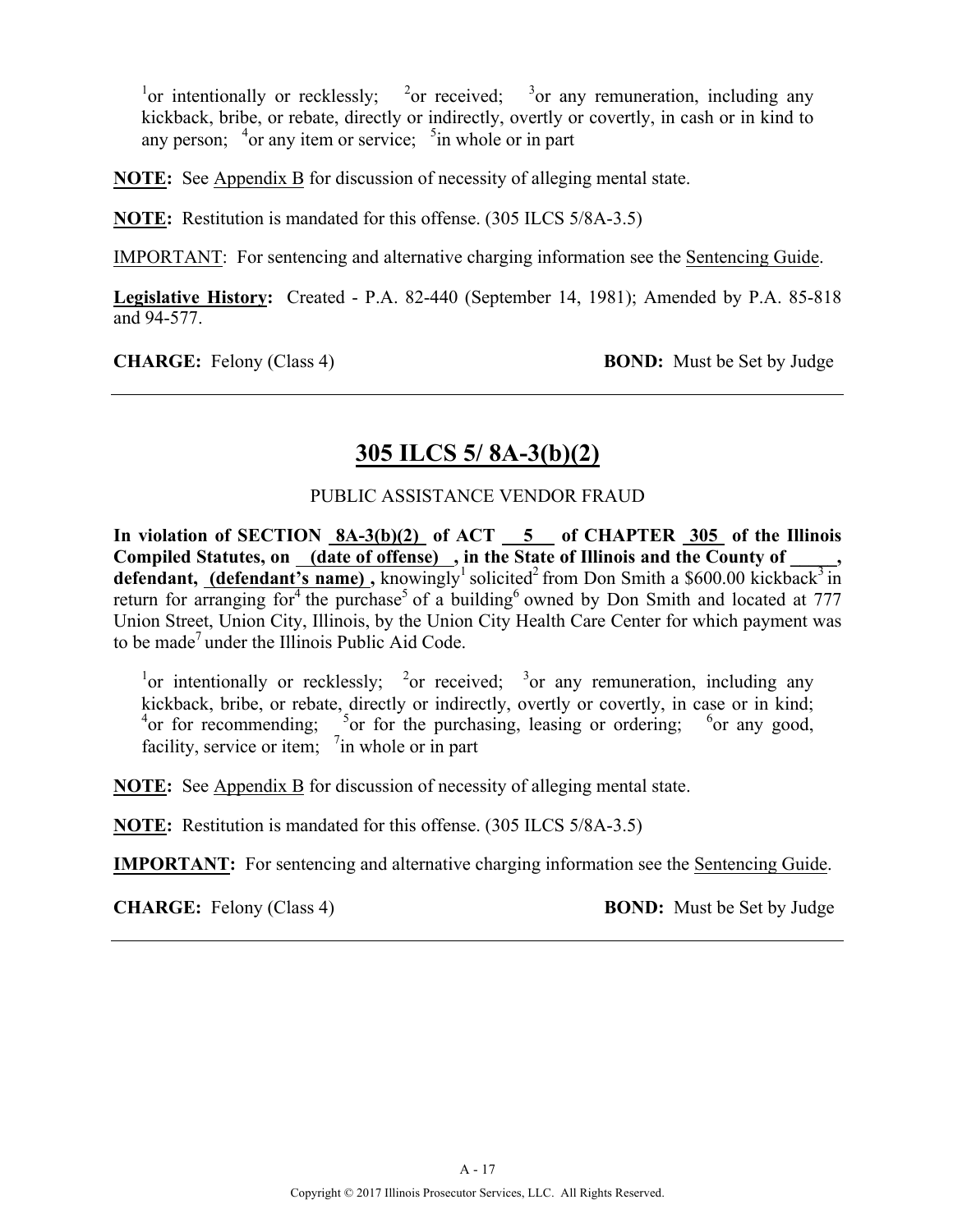### **305 ILCS 5/ 8A-3(c)(1)**

#### PUBLIC ASSISTANCE VENDOR FRAUD

I**n violation of SECTION 8A-3(c)(1) of ACT 5 of CHAPTER 305 of the Illinois**  Compiled Statutes, on \_(date of offense) \_, in the State of Illinois and the County of \_ **defendant, (defendant's name),** knowingly<sup>1</sup> paid<sup>2</sup> to Don Smith a \$600 kickback<sup>3</sup> in order to induce Don Smith into referring the defendant to Steve Black at the Union City Health Care Center where the defendant could be furnished with health care benefits<sup>4</sup> for which payment would be made<sup>5</sup> under the Illinois Public Aid Code.

<sup>1</sup> or intentionally or recklessly; <sup>2</sup> or offered; <sup>3</sup> or any remuneration, including any kickback, bribe, or rebate, directly or indirectly, overtly or covertly, in cash or in kind to any person;  $4$ or any item or service;  $5$ in whole or in part

**NOTE:** See Appendix B for discussion of necessity of alleging mental state.

**NOTE:** Restitution is mandated for this offense. (305 ILCS 5/8A-3.5)

**IMPORTANT:** For sentencing and alternative charging information see the Sentencing Guide.

**CHARGE:** Felony (Class 4) **BOND:** Must be Set by Judge

# **305 ILCS 5/ 8A-3(c)(2)**

### PUBLIC ASSISTANCE VENDOR FRAUD

**In violation of SECTION 8A-3(c)(2) of ACT 5 of CHAPTER 305 of the Illinois Compiled Statutes, on (date of offense) , in the State of Illinois and the County of \_\_\_\_\_, defendant, (defendant's name)**, knowingly<sup>1</sup> paid<sup>2</sup> to Don Smith a \$600.00 kickback<sup>3</sup> in order to induce Don Smith to arrange for<sup>4</sup> the purchase<sup>5</sup> of a building<sup>6</sup> owned by the defendant and located at 777 Union Street, Union City, Illinois by the Union City Health Care Center for which payment was to be made<sup>7</sup> under the Illinois Public Aid Code.

<sup>1</sup> or intentionally or recklessly; <sup>2</sup> or offered; <sup>3</sup> or any remuneration including any kickback, bribe or rebate, directly or indirectly, overtly or covertly, in cash or in kind to any person;  $4$  or recommending;  $5$  or for the purchasing, leasing or ordering;  $5$  or any good, facility, service or item; <sup>7</sup> in whole or in part

**NOTE:** See Appendix B for discussion of necessity of alleging mental state.

**NOTE:** Restitution is mandated for this offense. (305 ILCS 5/8A-3.5)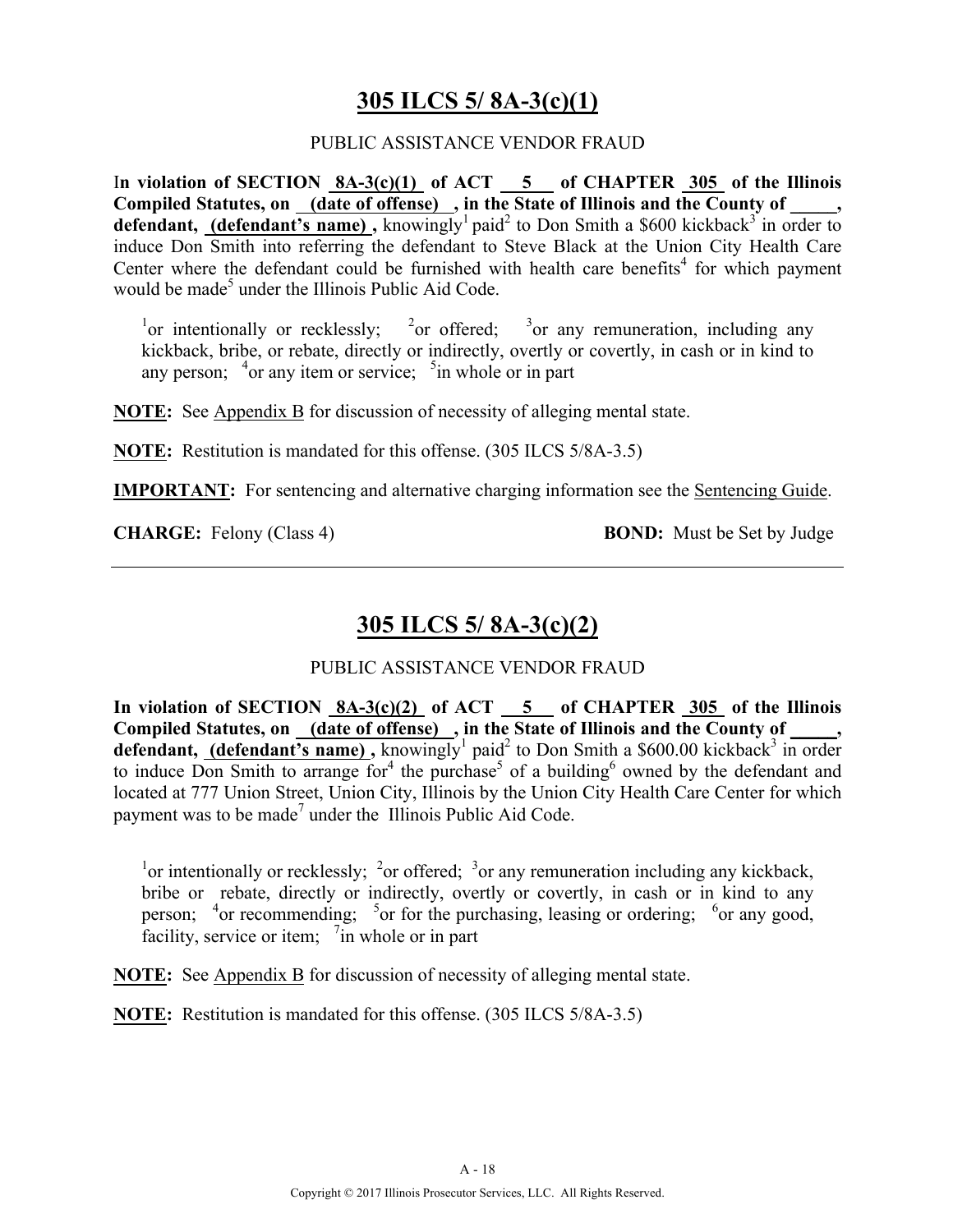**IMPORTANT:** For sentencing and alternative charging information see the Sentencing Guide.

**CHARGE:** Felony (Class 4) **BOND:** Must be Set by Judge

# **305 ILCS 5/ 8A-4**

### UNAUTHORIZED USE OF FEDERAL SURPLUS FOOD COMMODITIES

**In violation of SECTION 8A-4 of ACT 5 of CHAPTER 305 of the Illinois**  Compiled Statutes, on (date of offense), in the State of Illinois and the County of, defendant, (defendant's name), knowingly altered \$600.00 worth of authorizations to participate in the federal surplus food commodities program.

<sup>1</sup> or any person

**NOTE:** See Appendix B for information concerning the classification of violations for this Section.

**IMPORTANT:** For sentencing and alternative charging information see the Sentencing Guide.

**CHARGE:** Felony (Class 4) **BOND:** Must be Set by Judge

# **305 ILCS 5/ 8A-4**

UNAUTHORIZED USE OF FEDERAL FOOD STAMPS<sup>1</sup>

In violation of SECTION 8A-4 of ACT 5 of CHAPTER 305 of the Illinois Compiled Statutes, on (date of offense), in the State of Illinois and the County of, defendant, (defendant's name),<sup>2</sup> knowingly used<sup>3</sup> \$600.00 worth of altered federal food stamps.<sup>4</sup>

<sup>1</sup> or Federal Food Stamp Benefits; <sup>2</sup> or any person; <sup>3</sup> or acquired, possessed, or transferred, or who knowingly altered federal food stamps; <sup>4</sup>or Federal Food Stamp Benefits, or Electronic Benefit Transfer card for federal food stamp benefits, or authorizations to participate in the Federal Food Stamp Program

**IMPORTANT:** For sentencing and alternative charging information see the Sentencing Guide.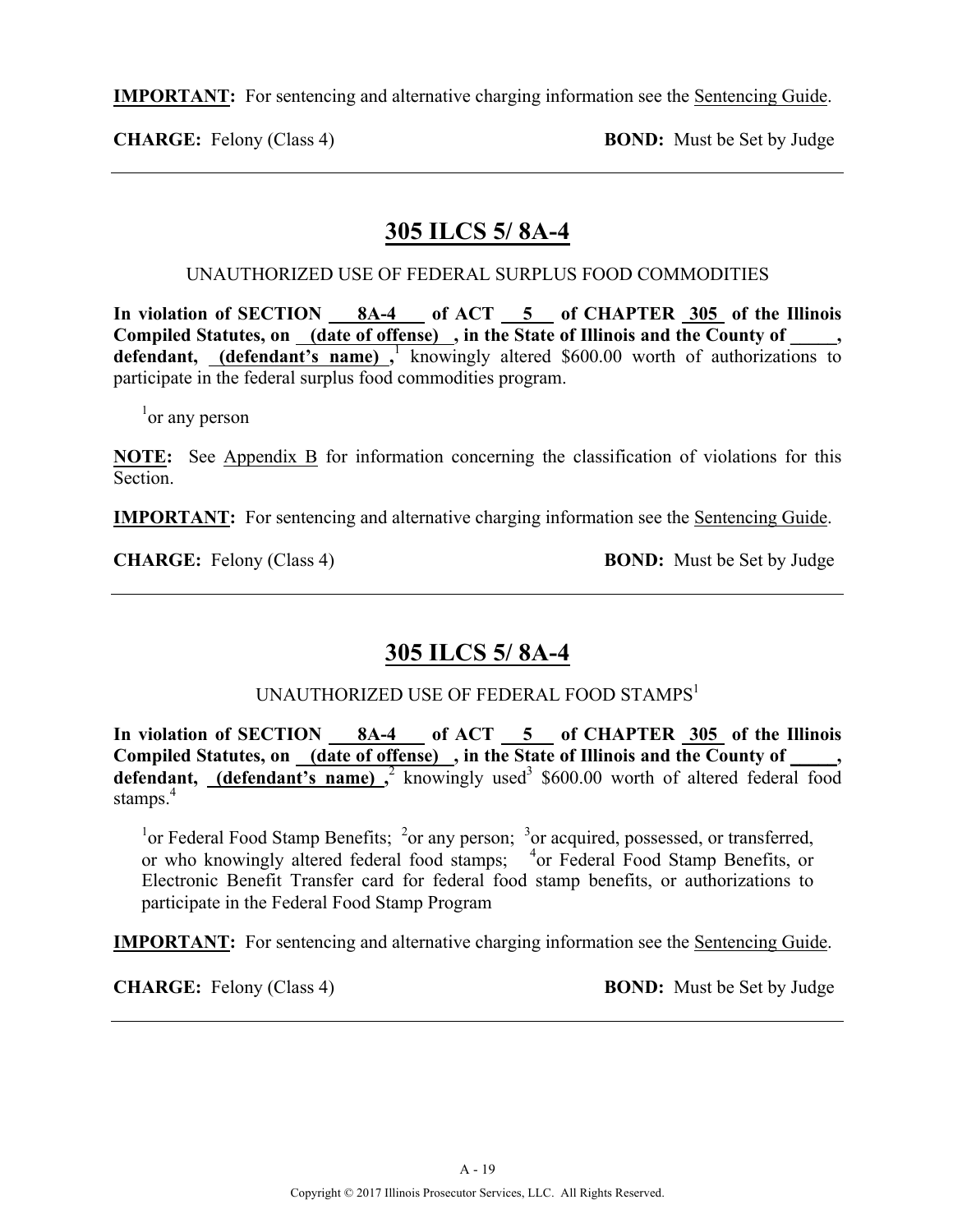### **305 ILCS 5/ 8A-4**

#### UNAUTHORIZED USE OF FEDERAL FOOD STAMPS<sup>1</sup>

**In violation of SECTION 8A-4 of ACT 5 of CHAPTER 305 of the Illinois**  Compiled Statutes, on <u>(date of offense)</u>, in the State of Illinois and the County of **defendant, (defendant's name)**,<sup>2</sup> knowingly transferred<sup>3</sup> federal food stamps<sup>4</sup> in a manner<sup>5</sup> not authorized by law or the rules and regulations of the Illinois Department of Public Aid in that said defendant unlawfully sold his federal food stamps to Don Smith for \$700.00.

<sup>1</sup> or Federal Food Stamp Benefits; <sup>2</sup> or any person; <sup>3</sup> or used, acquired or possessed; <sup>4</sup> or Federal Food Stamp Benefits, or Electronic Benefit Transfer Card for federal food stamp benefits, or authorizations to participate in the Federal Food Stamp Program;  $5$ or any manner

**IMPORTANT:** For sentencing and alternative charging information see the Sentencing Guide.

**Legislative History:** Created - P.A. 82-440 (September 14, 1981). Amended: P.A. 89-489.

**CHARGE:** Felony (Class 4) **BOND:** Must be Set by Judge

### **305 ILCS 5/ 8A-4A**

#### UNAUTHORIZED USE OF FEDERAL SURPLUS FOOD COMMODITIES

**In violation of SECTION 8A-4A of ACT 5 of CHAPTER 305 of the Illinois**  Compiled Statutes, on (date of offense), in the State of Illinois and the County of defendant,  $(\text{defendant's name})$ , knowingly transferred<sup>2</sup> federal surplus food commodities<sup>3</sup> in a manner<sup>4</sup> not authorized by law or the rules and regulations of the Illinois Department of Public Aid in that said defendant unlawfully sold his federal surplus food commodities to Don Smith for \$600.00.

<sup>1</sup> or any person; <sup>2</sup> or used, acquired or possessed; <sup>3</sup> or authorizations to participate in the federal surplus food commodities program; <sup>4</sup>or any manner

**IMPORTANT:** For sentencing and alternative charging information see the Sentencing Guide.

**Legislative History:** Created - P.A. 85-555 (January 1, 1988).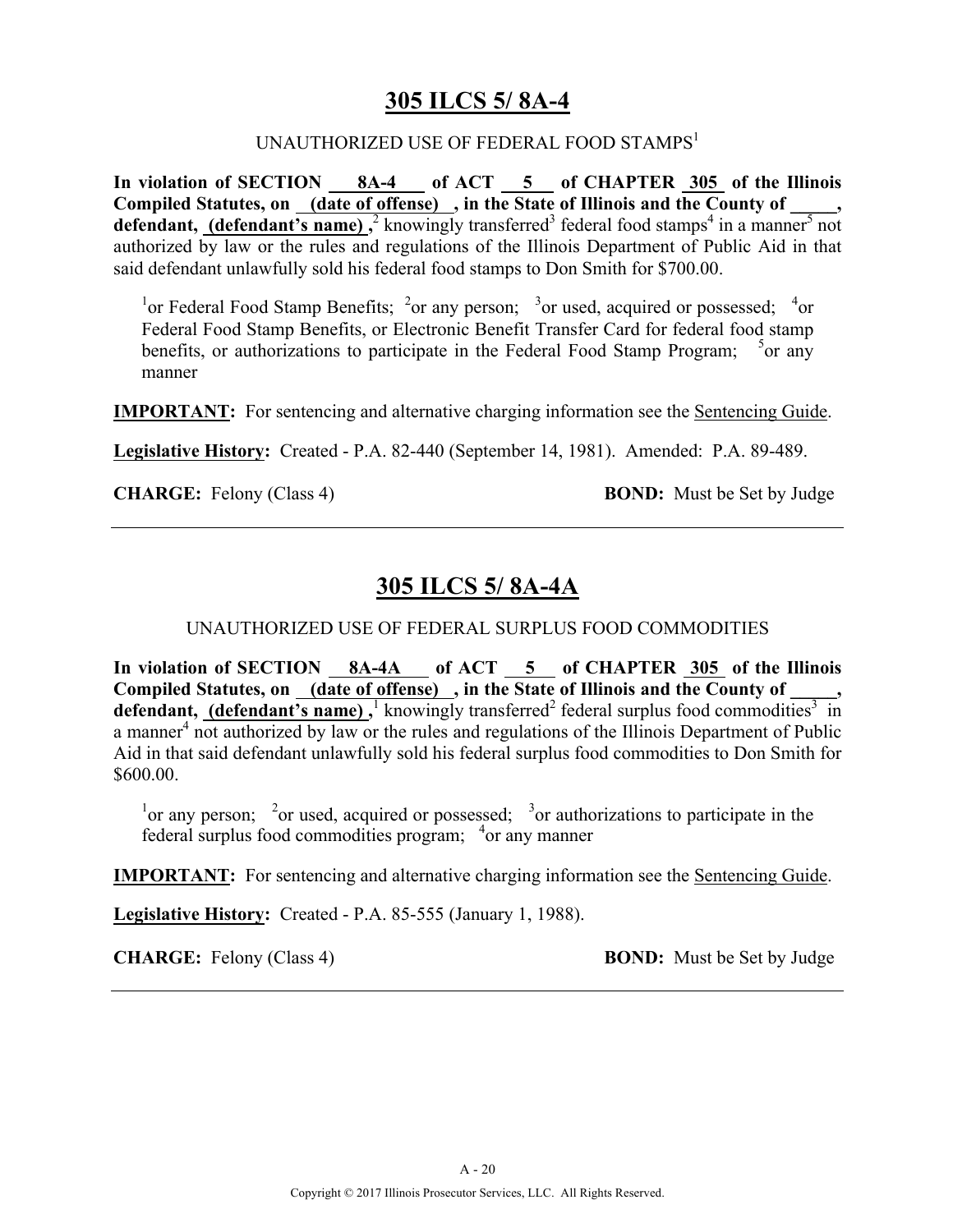### **305 ILCS 5/ 8A-4A**

#### UNAUTHORIZED USE OF FEDERAL SURPLUS FOOD COMMODITIES

**In violation of SECTION 8A-4A of ACT 5 of CHAPTER 305 of the Illinois**  Compiled Statutes, on <u>(date of offense)</u>, in the State of Illinois and the County of \_\_\_\_, defendant, **(defendant's name)**, knowingly altered \$600 worth of authorizations to participate in the federal surplus food commodities program.

<sup>1</sup> or any person

**IMPORTANT:** For sentencing and alternative charging information see the Sentencing Guide.

**CHARGE:** Felony (Class 4) **BOND:** Must be Set by Judge

### **305 ILCS 5/ 8A-5(a)**

#### PUBLIC ASSISTANCE ADMINISTRATIVE MALFEASANCE

**In violation of SECTION 8A-5(a) of ACT 5 of CHAPTER 305 of the Illinois**  Compiled Statutes, on (date of offense), in the State of Illinois and the County of, **defendant, (defendant's name),** knowingly<sup>1</sup> misappropriated<sup>2</sup> \$600.00 in public funds made available for public aid purposes under the Illinois Public Aid Code.

<sup>1</sup> or intentionally or recklessly; <sup>2</sup> or misused or unlawfully withheld or converted to his own use or to the use of another

**NOTE:** See Appendix B for discussion of necessity of alleging mental state.

**SENTENCING NOTE:** A person convicted of insurance fraud, vendor fraud, or a federal criminal violation associated with defrauding the Medicaid program shall be ordered to pay monetary restitution to the insurance company or self-insured entity or any other person for any financial loss sustained as a result of a violation of this Section, including any court costs and attorneys fees. (305 ILCS 5/8A-3.5)

**IMPORTANT:** For sentencing and alternative charging information see the Sentencing Guide.

**Legislative History:** Created - P.A. 82-440 (September 14, 1981).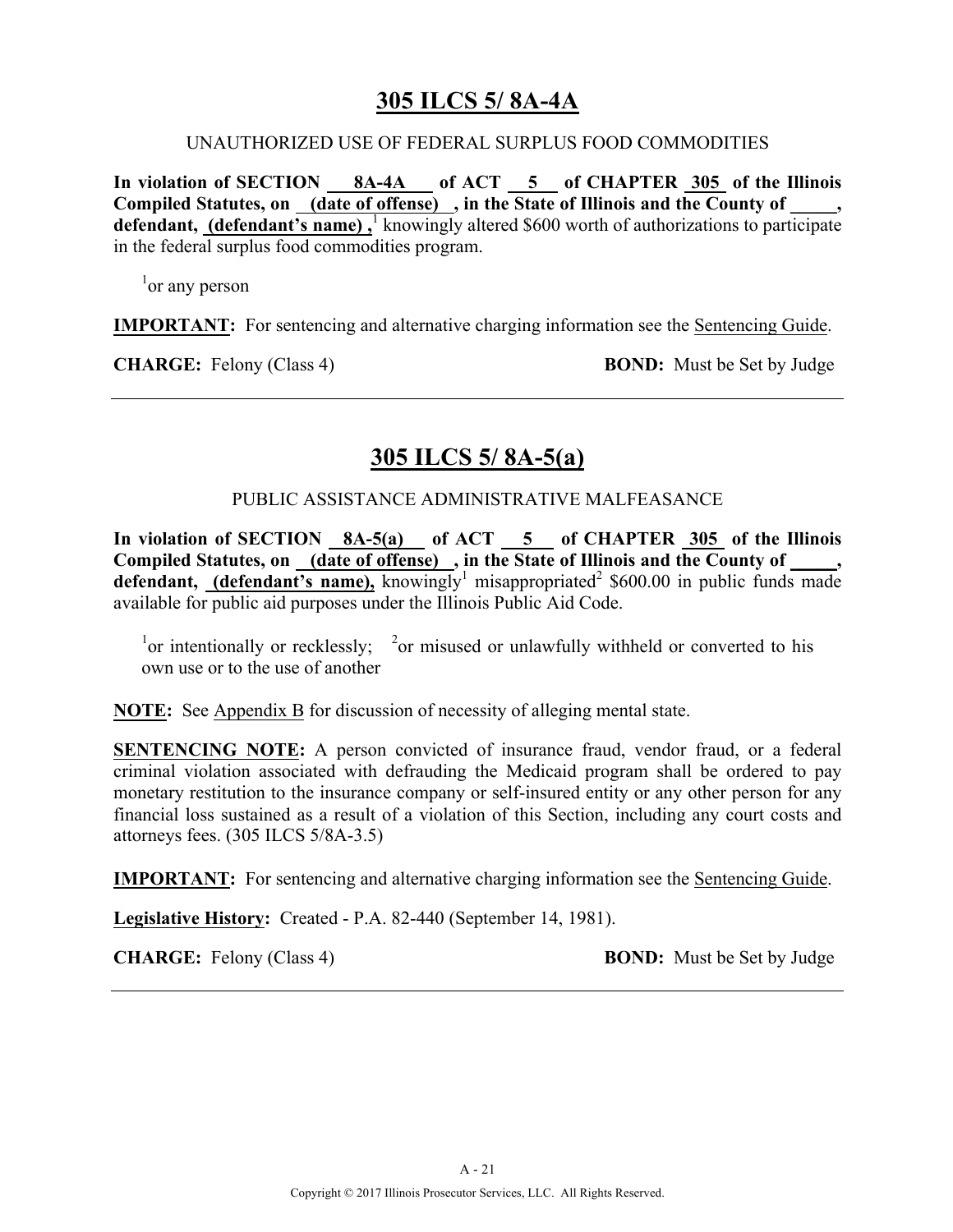### **410 ILCS 620/ 3.22(a)**

### UNLAWFUL DISTRIBUTION OF<sup>1</sup> A HUMAN GROWTH HORMONE

**In violation of SECTION 3.22(a) of ACT 620 of CHAPTER 410 of the Illinois Compiled Statutes, on (date of offense) , in the State of Illinois and the County of \_\_\_\_\_, defendant, (defendant's name),** knowingly and without lawful authority distributed<sup>2</sup> human growth hormone to Don Smith.

 $\frac{1}{1}$  or possession with the intent to distribute;  $\frac{2}{1}$  or possessed with the intent to distribute

**NOTE:** Public Act 87-754 repealed the Steroid Control Act and made steroids a Schedule III drug.

**NOTE:** For purposes of this offense, "without lawful authority" means for any use in humans that is other than the treatment of a disease or other recognized medical condition, when the use has been authorized by the Secretary of Health and Human Services and under the order of a physician. As used in this Section, the term "human growth hormone" means somatrem, somatropin, or an analogue of either of them.

**SENTENCING NOTE:** Whoever commits any offense set forth in this Section and the offense involves an individual under 18 years of age is punishable by not more than 10 years imprisonment, and twice the fine authorized above. Any conviction for a violation of this Section shall be considered a violation of the Illinois Controlled Substances Act for the purposes of forfeiture under Section 505 of such Act.

**IMPORTANT:** For sentencing and alternative charging information see the Sentencing Guide.

**Legislative History:** Created - P.A. 87-754 (September 29, 1991). Amended and renumbered by Public Act 97-872. Effective: 7-31-12.

**CHARGE:** Felony (Class 3) **BOND:** Must be Set by Judge

### **410 ILCS 620/ 3.22(b)**

UNLAWFUL DISTRIBUTION  $OF<sup>1</sup>$  a synthetic drug product

In violation of SECTION 3.22(b) of ACT 620 of CHAPTER 410 of the Illinois Compiled Statutes, on <u>(date of offense</u>), in the State of Illinois and the County of **defendant,** (defendant's name), knowingly<sup>2</sup> distributed<sup>2</sup> a synthetic drug product<sup>4</sup> to Don Smith.

<sup>1</sup><sup>or</sup> possession with the intent to distribute; <sup>2</sup><sub>or</sub> intentionally or recklessly; <sup>3</sup><sub>or</sub> possessed with the intent to distribute; **<sup>4</sup>** or a drug that is misbranded under this Act.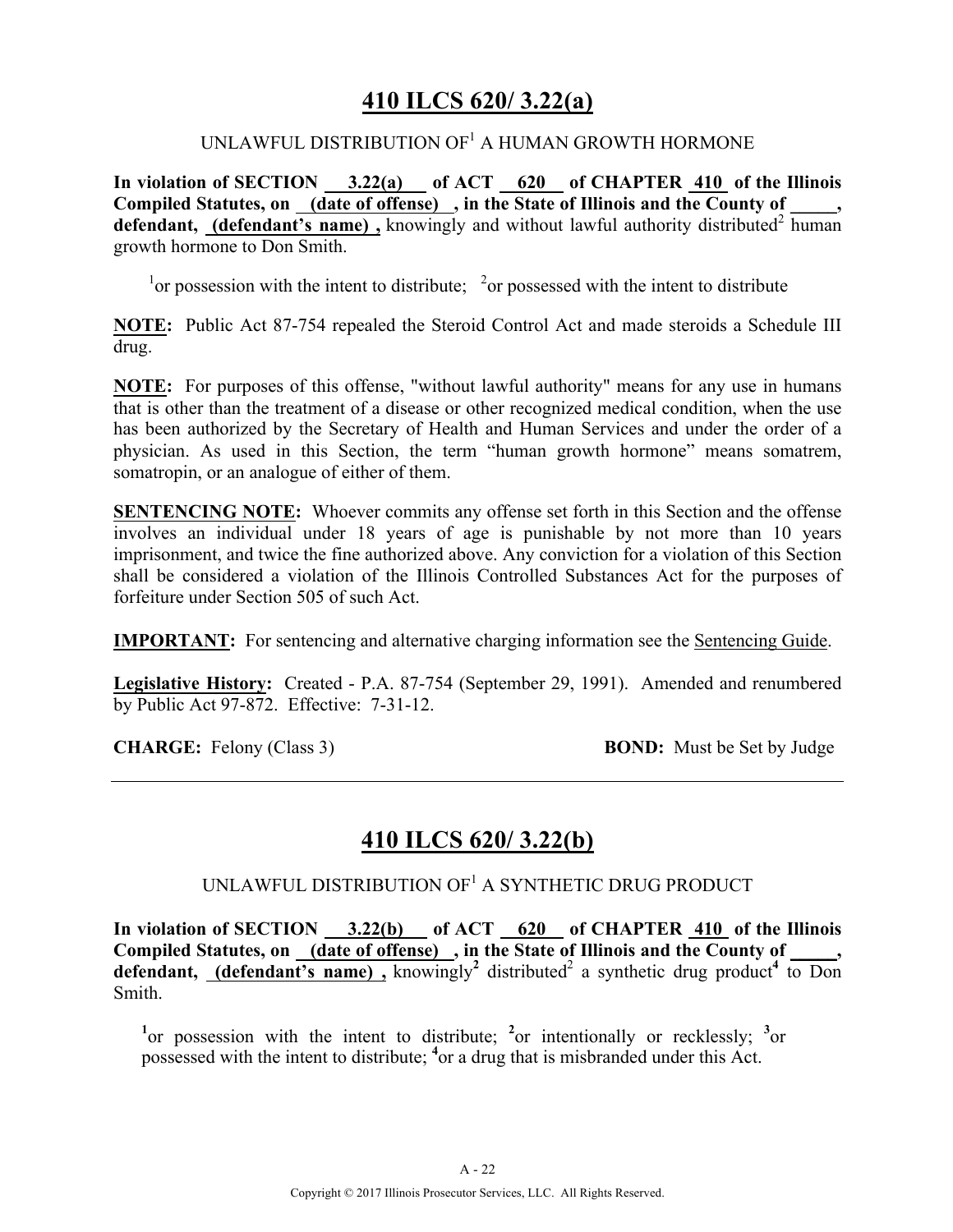**DEFINITION:** For purposes of this offense, "Synthetic drug product" means any product that contains a substance defined as a controlled substance under subsections (d) and (e) of Section 204 of the Illinois Controlled Substances Act. Products approved by the U.S. Food and Drug Administration for human consumption are not synthetic drug products. (410 ILCS 620/2.4(b))

**SENTENCING NOTES:** Anyone violating this provision may be fined not to exceed \$100,000. A person convicted of a second or subsequent violation of this Section is guilty of a Class 1 felony, the fine for which shall not exceed \$250,000. The charging instrument should state the prior conviction. See Appendix A and the Sentencing Guide. Whoever commits any offense set forth in this Section and the offense involves an individual under 18 years of age is punishable by not more than 10 years imprisonment, and twice the fine authorized above. Any conviction for a violation of this Section shall be considered a violation of the Illinois Controlled Substances Act for the purposes of forfeiture under Section 505 of such Act.

**IMPORTANT:** For sentencing and alternative charging information see the Sentencing Guide.

**Legislative History:** The subsection was created by Public Act 97-872. Effective: 7-31-12.

**CHARGE:** Felony (Class 2) **BOND:** Must be Set by Judge

# **410 ILCS 620/ 3.22(c)**

### FALSE ADVERTISEMENT OF<sup>1</sup> A SYNTHETIC DRUG PRODUCT

In violation of SECTION 3.22(c) of ACT 620 of CHAPTER 410 of the Illinois **Compiled Statutes, on (date of offense) , in the State of Illinois and the County of \_\_\_\_\_, defendant, (defendant's name) ,** falsely advertised a synthetic drug product in that (describe the false advertisement.)

**DEFINITION:** For purposes of this offense, "Synthetic drug product" means any product that contains a substance defined as a controlled substance under subsections (d) and (e) of Section 204 of the Illinois Controlled Substances Act. Products approved by the U.S. Food and Drug Administration for human consumption are not synthetic drug products. (410 ILCS 620/2.4(b))

**SENTENCING NOTES:** Anyone violating this provision may be fined not to exceed \$100,000. Whoever commits any offense set forth in this Section and the offense involves an individual under 18 years of age is punishable by not more than 10 years imprisonment, and twice the fine authorized above. Any conviction for a violation of this Section shall be considered a violation of the Illinois Controlled Substances Act for the purposes of forfeiture under Section 505 of such Act.

**IMPORTANT:** For sentencing and alternative charging information see the Sentencing Guide.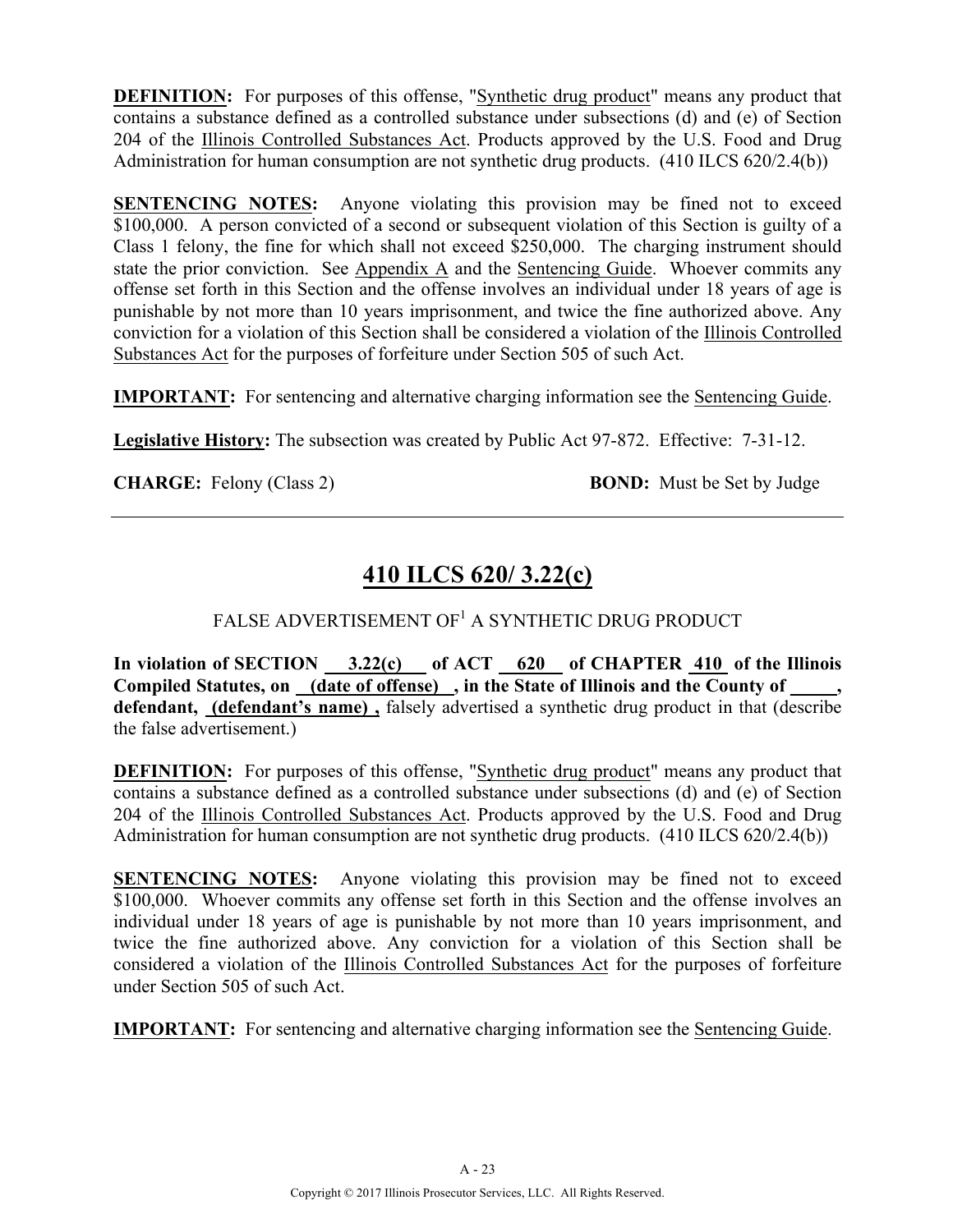**Legislative History:** The subsection was created by Public Act 97-872. Effective: 7-31-12.

**CHARGE:** Felony (Class 2) **BOND:** Must be Set by Judge

# **415 ILCS 5/ 44(b)(1)**

### CALCULATED CRIMINAL DISPOSAL OF HAZARDOUS WASTE

**In violation of SECTION 44(b)(1) of ACT 5 of CHAPTER 415 of the Illinois**  Compiled Statutes, on (date of offense), in the State of Illinois and the County of, defendant, (defendant's name), knowingly disposed of hazardous waste<sup>1</sup> while knowing that he thereby created an immediate<sup>2</sup> danger to the public health<sup>3</sup> in that the defendant poured  $2,000$ gallons of used sulfuric battery acid into the Union City sewer system.

<sup>1</sup> for a definition of hazardous waste see Section 3.15 of this Act; <sup>2</sup> or a long term; <sup>3</sup> or to the environment or that he placed another person in danger of great bodily harm

**NOTE:** The phrase "without lawful justification" has been deleted. See Appendix B for an explanation.

**SENTENCING NOTE:** In addition to any other penalties prescribed by law, a person convicted of the offense of Calculated Criminal Disposal of Hazardous Waste is subject to a fine not to exceed \$500,000 for each day of such offense.

**IMPORTANT:** For sentencing and alternative charging information see the Sentencing Guide.

**Legislative History:** Created - P.A. 76-2429 (July 1, 1970); Amended - P.A.s 77-2830, 78-862, 81-1484, 82-380, 82-783, 82-972, 82-1057, 83-431, 83-1101, 83-1362, 84-697, 85-486, 85-1331, 86-1363, 86-1475, 87-337, 87-690, 87-895, 87-1088, 87-1213, 88-45, 88-668, 88-681, 88-690, 89-235, 90-219, 90-344, 90-502, 90-655, 94-286, 96-603, 97-220, 97-286 & 97-813.

**CHARGE:** Felony (Class 2) **BOND:** Must be Set by Judge

# **415 ILCS 5/ 44(c)(1)**

### CRIMINAL DISPOSAL OF HAZARDOUS WASTE

In violation of SECTION  $\frac{44(c)(1)}{c}$  of ACT 5 of CHAPTER 415 of the Illinois **Compiled Statutes, on (date of offense) , in the State of Illinois and the County of \_\_\_\_\_, defendant, (defendant's name) ,** knowingly disposed of hazardous waste in that he dumped 20 gallons of lead contaminated paint solvent into a ditch located at 777 Union Street in Union City, Illinois.

**NOTE:** For a definition of hazardous waste see Section 3.15 of this Act.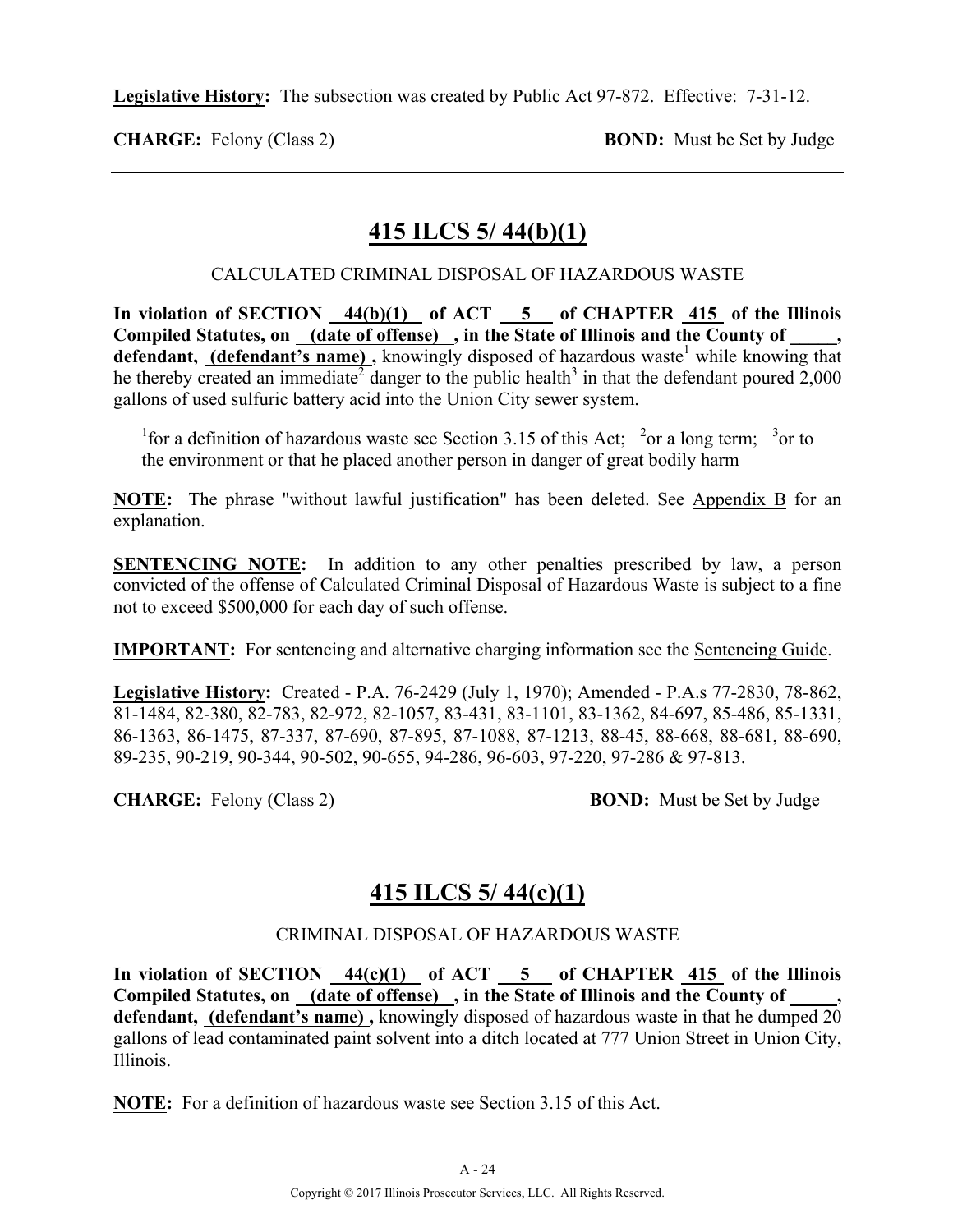**NOTE:** The phrase "without lawful justification" has been deleted. See Appendix B for an explanation.

**SENTENCING NOTE:** In addition to any other penalties prescribed by law, a person convicted of the offense of Criminal Disposal of Hazardous Waste is subject to a fine not to exceed \$250,000 for each day of such offense.

**IMPORTANT:** For sentencing and alternative charging information see the Sentencing Guide.

**CHARGE:** Felony (Class 3) **BOND:** Must be Set by Judge

# **415 ILCS 5/ 44(d)(1)(A)**

### UNAUTHORIZED USE OF HAZARDOUS WASTE

In violation of SECTION  $44(d)(1)(A)$  of ACT  $\overline{5}$  of CHAPTER  $415$  of the Illinois Compiled Statutes, on (date of offense), in the State of Illinois and the County of defendant, (defendant's name), knowingly transported<sup>1</sup> hazardous waste, 300 gallons of used sulfuric battery acid, without first obtaining a license<sup>2</sup> to do so as required by the Illinois Environmental Protection Act.<sup>3</sup>

<sup>1</sup>or treated or stored; <sup>2</sup>or permit or registration; <sup>3</sup>or any other law regulating the treatment, transportation, or storage of hazardous waste

**NOTE:** For a definition of hazardous waste see Section 3.15 of this Act.

**NOTE:** For variations of this offense concerning the violation of the terms and conditions of a hazardous waste permit, or for transporting hazardous waste to an unlicensed facility or for the failure to have a hazardous waste permit on driver's person see Paragraphs B, C and D of this subsection.

**SENTENCING NOTE:** In addition to any other penalties prescribed by law, a person convicted of violating subdivision  $(1)(A)$ ,  $(1)(B)$  or  $(1)(C)$  is subject to a fine not to exceed \$100,000 for each day of such violation, and a person who is convicted of violating subdivision  $(1)(D)$  is subject to a fine not to exceed \$1,000.

**CHARGING NOTE:** Violations of Paragraphs A, B and C of this subsection are Class 4 felonies. Bond must be set by a Judge. Violation of Paragraph D of this subsection is a Class A misdemeanor. Bond is \$1,500. See Sentencing Guide.

**IMPORTANT:** For sentencing and alternative charging information see the Sentencing Guide.

**CHARGE:** Class 4 Felony **BOND:** Must be set by Judge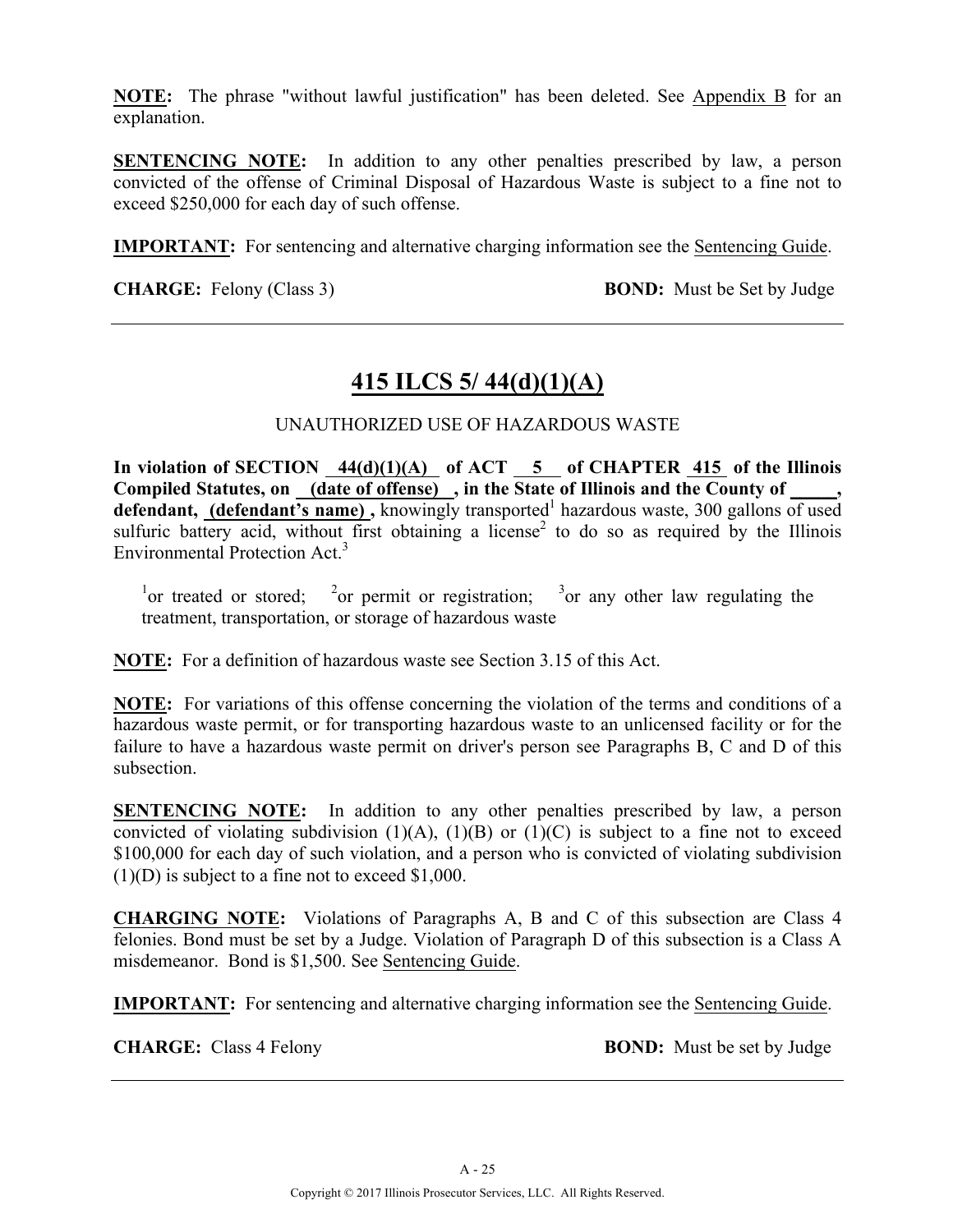# **415 ILCS 5/ 44(e)(1)**

### UNLAWFUL DELIVERY OF HAZARDOUS WASTE

**In violation of SECTION 44(e)(1) of ACT 5 of CHAPTER 415 of the Illinois Compiled Statutes, on (date of offense) , in the State of Illinois and the County of \_\_\_\_\_, defendant, (defendant's name) ,** knowingly delivered hazardous waste, 200 gallons of used sulfuric battery acid, to Don Smith at 777 Union Street in Union City, Union County, Illinois and said delivery was not authorized by the Illinois Environmental Protection Act, to wit: (Describe how the delivery was not authorized by the Act).

**NOTE:** For a definition of hazardous waste see Section 3.15 of this Act.

**NOTE:** "Deliver" or "delivery" means the actual, constructive, or attempted transfer of possession of hazardous waste, with or without consideration, whether or not there is an agency relationship. (415 ILCS 5/ 44(e) (3))

**SENTENCING NOTE:** In addition to any other penalties prescribed by law, a person convicted of the offense of Unlawful Delivery of Hazardous Waste is subject to a fine not to exceed \$250,000 for each such violation.

**IMPORTANT:** For sentencing and alternative charging information see the Sentencing Guide.

**CHARGE:** Felony (Class 3) **BOND:** Must be Set by Judge

### **415 ILCS 5/ 44(f)(1)**

### RECKLESS DISPOSAL OF HAZARDOUS WASTE

**In violation of SECTION 44(f)(1) of ACT 5 of CHAPTER 415 of the Illinois Compiled Statutes, on (date of offense) , in the State of Illinois and the County of \_\_\_\_\_, defendant, (defendant's name) ,** disposed of hazardous waste, 30 gallons of used sulfuric battery acid, and his act of disposing of the hazardous waste was performed with a conscious disregard of a substantial and unjustifiable risk that such disposal of hazardous waste was a gross deviation from the standard of care which a reasonable person would exercise in that situation.

**NOTE:** It is irrelevant whether or not the defendant acted pursuant to or under color of any permit or license.

**NOTE:** For a definition of hazardous waste see Section 3.15 of this Act.

**SENTENCING NOTE:** In addition to any other penalties prescribed by law, a person convicted of the offense of Reckless Disposal of Hazardous Waste is subject to a fine not to exceed \$50,000 for each day of such offense.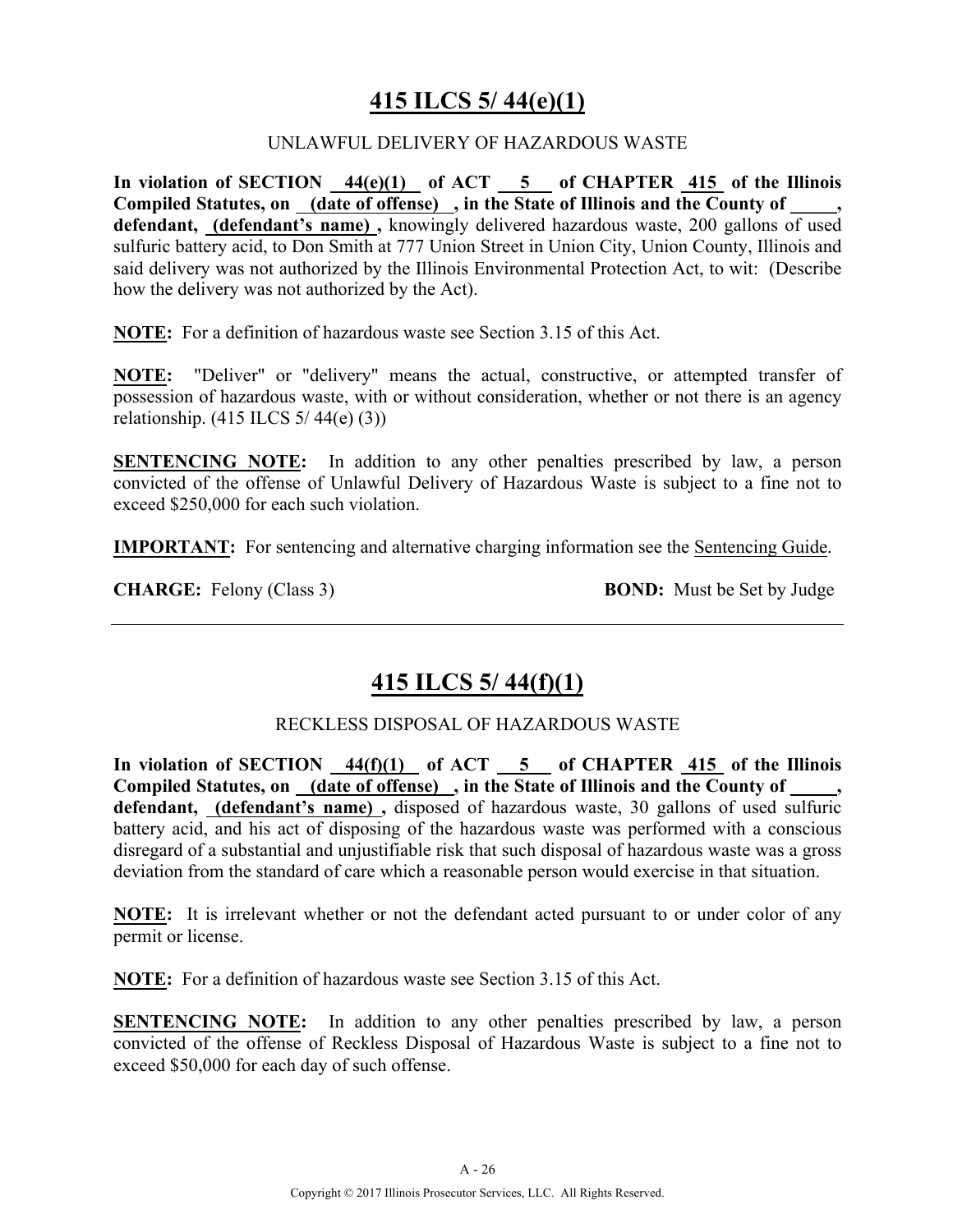**IMPORTANT:** For sentencing and alternative charging information see the Sentencing Guide.

**CHARGE:** Felony (Class 4) **BOND:** Must be Set by Judge

# **415 ILCS 5/ 44(g)(1)**

UNLAWFUL CONCEALMENT OF CRIMINAL DISPOSAL OF HAZARDOUS WASTE

In violation of SECTION  $\frac{44(g)(1)}{g}$  of ACT  $\frac{5}{g}$  of CHAPTER  $\frac{415}{g}$  of the Illinois **Compiled Statutes, on (date of offense) , in the State of Illinois and the County of \_\_\_\_\_, defendant, (defendant's name) ,** concealed the disposal of hazardous waste, 30 gallons of used sulfuric battery acid into a ditch located at 777 Union Street in Union City, Illinois, with the knowledge that the disposal of said hazardous waste was made in violation of the Illinois Environmental Protection Act in that said defendant (describe the act of concealment).

**NOTE:** For a definition of hazardous waste see Section 3.15 of this Act.

**NOTE:** The phrase "without lawful justification" has been deleted. See Appendix B for an explanation.

**SENTENCING NOTE:** In addition to any other penalties prescribed by law, a person convicted of the offense of Concealment of Criminal Disposal of Hazardous Waste is subject to a fine not to exceed \$50,000 for each day of such offense.

**IMPORTANT:** For sentencing and alternative charging information see the Sentencing Guide.

**CHARGE:** Felony (Class 4) **BOND:** Must be set by Judge

# **415 ILCS 5/ 44(h)(2)**

### FALSE MATERIAL STATEMENT CONCERNING HAZARDOUS WASTE

In violation of SECTION  $\frac{44(h)(2)}{2}$  of ACT  $\frac{5}{2}$  of CHAPTER  $\frac{415}{2}$  of the Illinois **Compiled Statutes, on (date of offense) , in the State of Illinois and the County of \_\_\_\_\_, defendant, (defendant's name)**, knowingly made a false material statement<sup>1</sup> in a report<sup>2</sup> filed<sup>3</sup> in compliance with the Environmental Protection Act in connection with the transportation<sup>4</sup> of hazardous waste in that the defendant reported that he had hauled 2,000 gallons of hazardous waste in 2008 when in fact he had hauled 25,000 gallons of hazardous waste in 2012.<sup>5</sup>

 $\frac{1}{2}$  or representation;  $\frac{2}{2}$ <sup>2</sup> or on any label, manifest, record, permit or license or other  $d$ ocument;  $\frac{3}{2}$ or maintained or used;  $\frac{4}{4}$ or generation, disposal, treatment or storage; <sup>5</sup> name the false statement or representation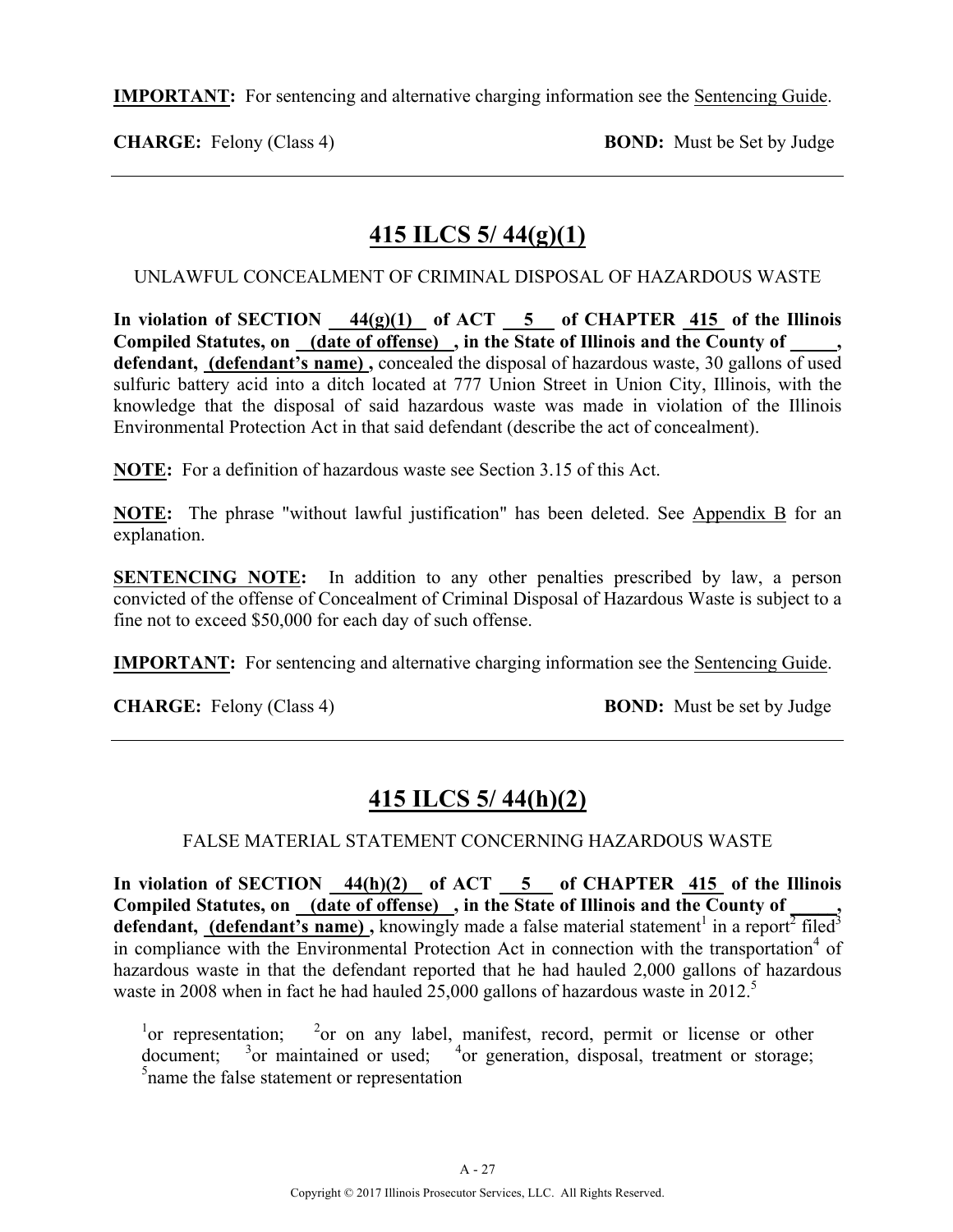**NOTE:** For a definition of hazardous waste see Section 3.15 of this Act.

**SENTENCING NOTE:** In addition to any other penalties prescribed by law, a person convicted of violating this subsection (h) is subject to a fine not to exceed \$50,000 for each day of such violation.

**CHARGING NOTES:** A second or subsequent offense is a Class 3 felony. The charging instrument must state prior conviction. See Sentencing Guide for discussion. A knowing false material statement or representation in any application, bill, invoice, or other document filed, maintained, or used for the purpose of receiving money from the Underground Storage Tank Fund commits a Class 4 felony. A second and/or subsequent offense is a Class 3 felony. (415 ILCS 5/44(h)(4)) See Sentencing Guide.

**IMPORTANT:** For sentencing and alternative charging information see the Sentencing Guide.

**CHARGE:** Felony (Class 4) **BOND:** Must be Set by Judge

# **415 ILCS 5/ 44(h)(3)**

### UNLAWFUL DESTRUCTION<sup>1</sup> OF HAZARDOUS WASTE RECORDS

**In violation of SECTION 44(h)(3) of ACT 5 of CHAPTER 415 of the Illinois Compiled Statutes, on (date of offense) , in the State of Illinois and the County of \_\_\_\_\_,**  defendant, (defendant's name), knowingly destroyed<sup>2</sup> certain records of the Duce Hauling Company which the Illinois Environmental Protection Act required the Duce Hauling Company to maintain in connection with the transportation<sup>3</sup> of hazardous waste by the Duce Hauling Company.

<sup>1</sup>or alteration or concealment; <sup>2</sup>or altered or concealed; <sup>3</sup>or disposal, treatment or storage

**NOTE:** For a definition of hazardous waste see Section 3.15 of this Act.

**SENTENCING NOTE:** In addition to any other penalties prescribed by law, a person convicted of violating this subsection (h) is subject to a fine not to exceed \$50,000 for each day of such violation.

**CHARGING NOTE:** A second or subsequent offense is a Class 3 felony. The charging instrument must state prior conviction. See Appendix A for discussion. A person who knowingly destroys, alters, or conceals any record required to be made or maintained by the Environmental Protection Act or by Board or Agency rules for the purpose of receiving money from the Underground Storage Tank Fund commits a Class 4 felony. A second or subsequent offense is a Class 3 felony. (415 ILCS 5/44(h)(5)) See Sentencing Guide and Appendix A.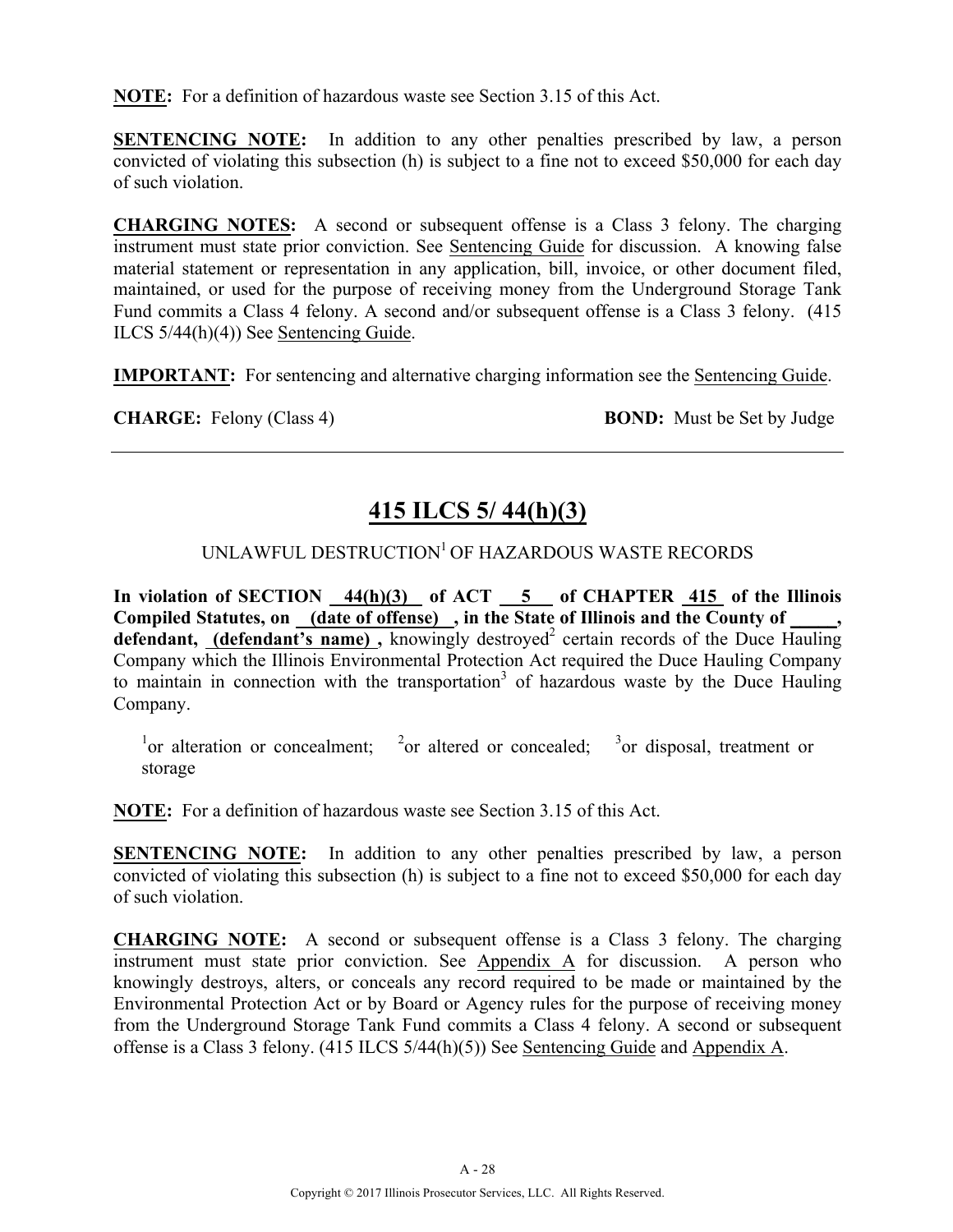**IMPORTANT:** For sentencing and alternative charging information see the Sentencing Guide.

**CHARGE:** Felony (Class 4) **BOND:** Must be set by Judge

# **415 ILCS 5/ 44(k)(1)**

### CRIMINAL OPERATION OF A HAZARDOUS WASTE<sup>1</sup> INCINERATOR

**In violation of SECTION 44(k)(1) of ACT 5 of CHAPTER 415 of the Illinois**  Compiled Statutes, on <u>(date of offense)</u>, in the State of Illinois and the County of \_\_\_\_\_, defendant, **(defendant's name)**, while in the course of operating a hazardous wastel incinerator, knowingly and without lawful justification operated that incinerator without an Environmental Protection Agency permit<sup>2</sup> and as a result of that violation knowingly placed Don Smith $3$  in danger of great bodily harm.<sup>4</sup>

<sup>1</sup> or PCB; <sup>2</sup>in knowing violation of the terms of an Agency permit; <sup>3</sup> or any person or persons; <sup>4</sup> or knowingly created an immediate or long-term material danger to the public health or the environment

**NOTE:** For the purpose of this subsection (k), the term "hazardous waste or PCB incinerator" means a pollution control facility at which either hazardous waste or PCBs, or both, are incinerated. "PCBs" means any substance or mixture of substances that contains one or more polychlorinated biphenyls in detectable amounts.

**SENTENCING NOTE:** In addition to any other penalties prescribed by law, shall be subject to a fine not to exceed \$100,000 for each day of the offense.

**CHARGING AND SENTENCING NOTE:** Any person who commits the offense of criminal operation of a hazardous waste or PCB incinerator for a second or subsequent time commits a Class 3 felony and, in addition to any other penalties prescribed by law, shall be subject to a fine not to exceed \$250,000 for each day of the offense. The charging instrument should state prior conviction. See Appendix A for discussion.

**IMPORTANT:** For sentencing and alternative charging information see the Sentencing Guide.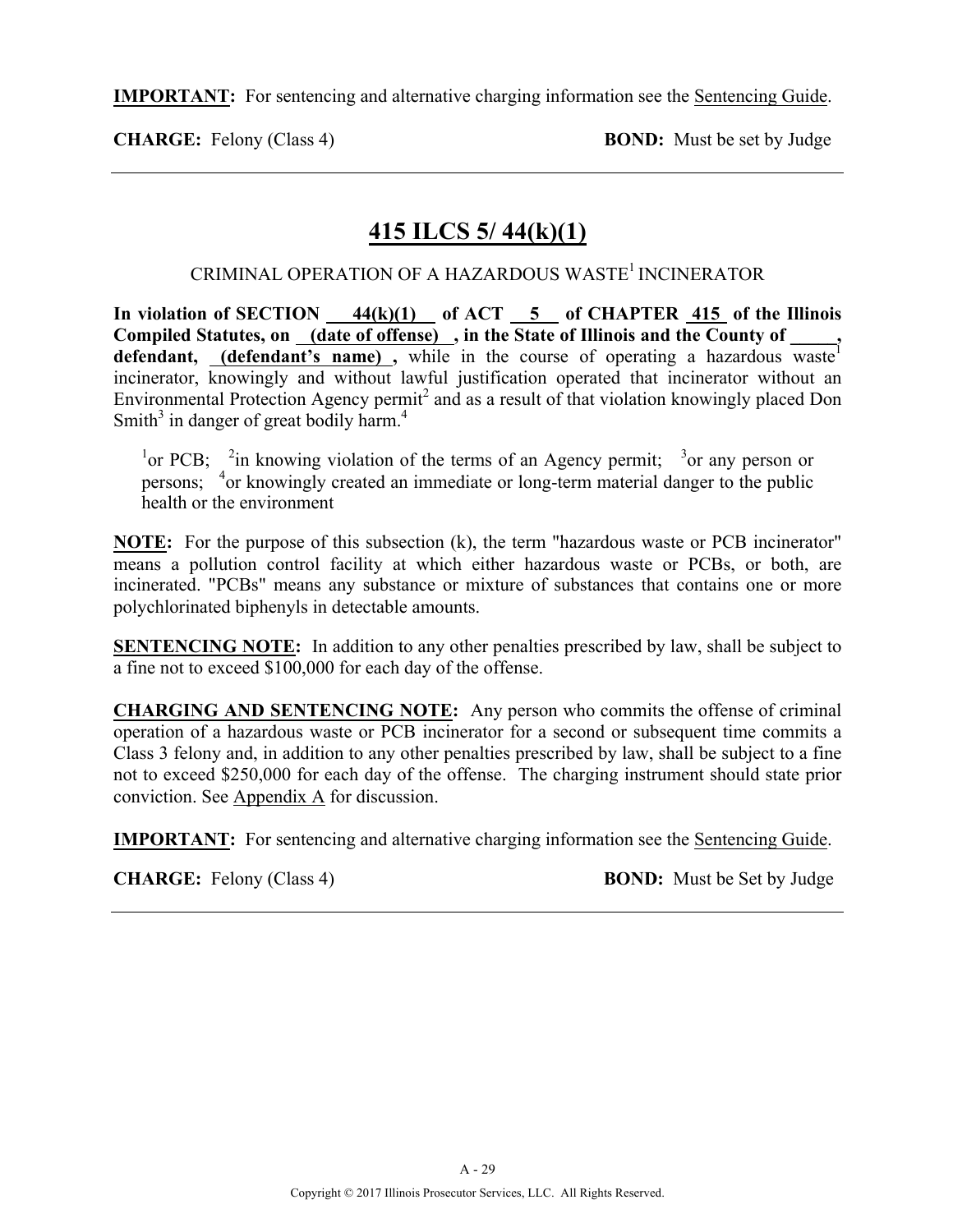# **415 ILCS 5/ 44(p)(1)(A)**

#### CRIMINAL DISPOSAL OF WASTE

In violation of SECTION  $\frac{44(p)(1)(A)}{A}$  of ACT  $\frac{5}{5}$  of CHAPTER  $\frac{415}{415}$  of the Illinois Compiled Statutes, on <u>(date of offense)</u>, in the State of Illinois and the County of \_\_\_\_, **defendant, (defendant's name)**, knowingly conducted a waste disposal operation in a quantity that exceeds 250 cubic feet of waste without a permit as required under subsection (d) of Section 21 of the Illinois Environmental Protection Act at the corner of 3rd Avenue and Union Street in Union City, Illinois.

<sup>1</sup> or a waste-storage or waste-treatment operation

**SENTENCING NOTE:** In addition to any other penalties provided by law, the defendant is subject to a fine not to exceed \$25,000 for each day of violation.

**CHARGING AND SENTENCING NOTE:** A second or subsequent offense is a Class 3 felony. The charging instrument should state prior conviction. See Appendix A for discussion. In addition to any other penalties provided by law, the defendant is subject to a fine not to exceed \$50,000 for each day of violation.

**IMPORTANT:** For sentencing and alternative charging information see the Sentencing Guide.

**CHARGE:** Felony (Class 4) **BOND:** Must be Set by Judge

# **415 ILCS 5/ 44(p)(1)(B)**

#### CRIMINAL DISPOSAL OF WASTE

In violation of SECTION  $\frac{44(p)(1)(B)}{10(b)}$  of ACT  $\frac{5}{10}$  of CHAPTER  $\frac{415}{100}$  of the Illinois Compiled Statutes, on (date of offense), in the State of Illinois and the County of **defendant, (defendant's name) ,** knowingly conducted open dumping of waste in violation of subsection (a) of Section 21 of the Environmental Protection Act in that said defendant dumped garbage<sup>1</sup> at the corner of 3rd Avenue and Union Street in Union City, Illinois.

<sup>1</sup> or any other waste

**NOTE:** For a definition of "waste" see 415 ILCS 5/3.53. For a definition of "garbage" see 415 ILCS 5/3.11.

**CHARGING AND SENTENCING NOTE:** A person who is convicted of a violation of subparagraph  $(B)$  of paragraph  $(1)$  of this subsection for the open dumping of waste in a quantity that exceeds 250 cubic feet or that exceeds 50 waste tires is guilty of a Class 4 felony and, in addition to any other penalties provided by law, is subject to a fine not to exceed \$25,000 for each day of violation.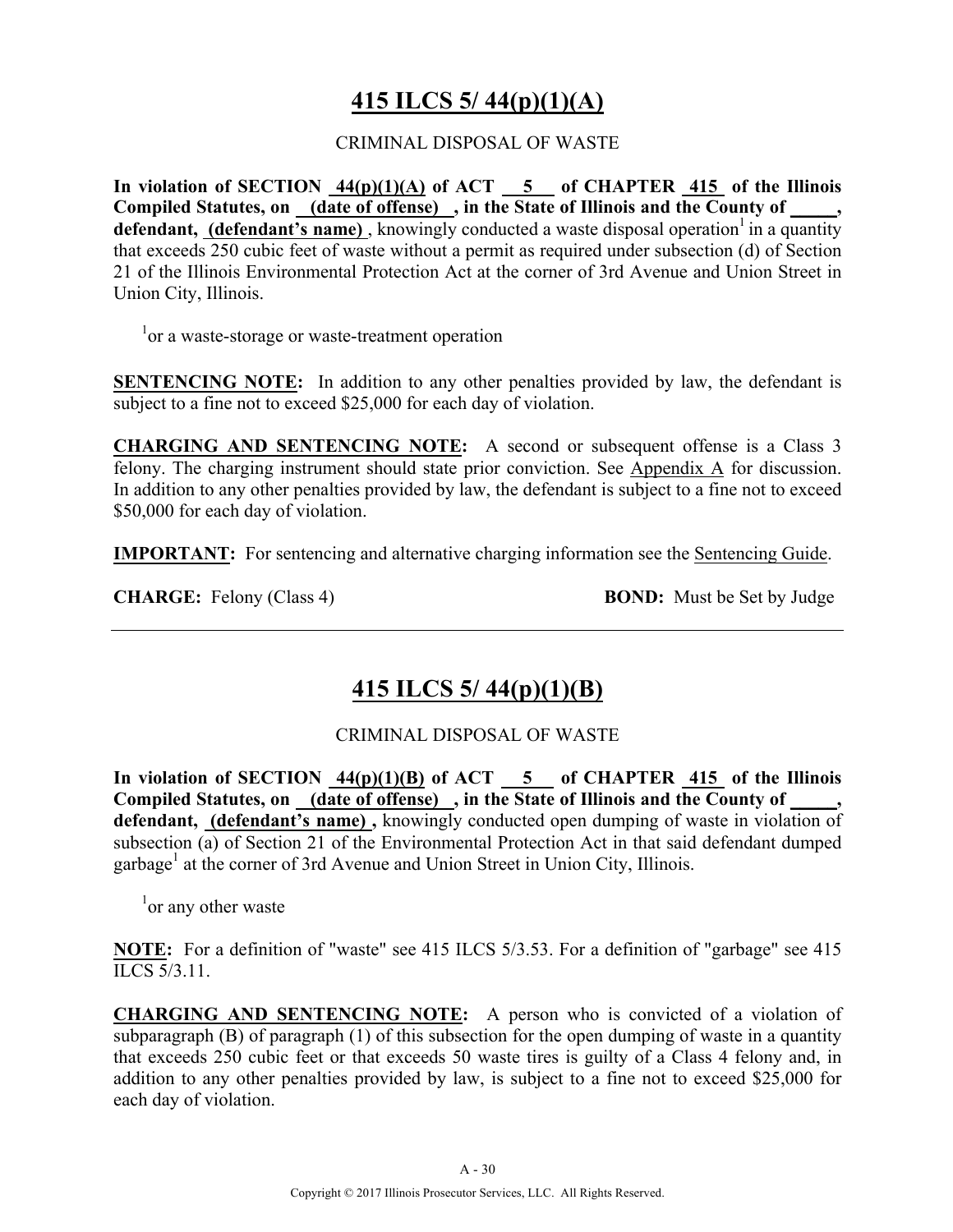**IMPORTANT:** For sentencing and alternative charging information see the Sentencing Guide.

**Legislative History:** This subsection was recently amended by Public Act: 97-0286 (Eff: 8-10- 11).

**CHARGE:** Misdemeanor (Class A) **BOND:** \$1,500

# **415 ILCS 5/ 44(q)(1)(B)**

### CRIMINAL DAMAGE TO A PUBLIC WATER SUPPLY

**In violation of SECTION 44(q)(1)(B) of ACT 5 of CHAPTER 415 of the Illinois**  Compiled Statutes, on (date of offense), in the State of Illinois and the County of defendant, **(defendant's name)**, knowingly conducted open dumping of waste in violation of subsection (a) of Section 21 of the Environmental Protection Act in that said defendant dumped garbage<sup>1</sup> at the corner of 3rd Avenue and Union Street in Union City, Illinois.

<sup>1</sup> or any other waste

**DEFINITION:** For a definition of "waste" see 415 ILCS 5/3.53. For a definition of "garbage" see 415 ILCS 5/3.11.

**CHARGING AND SENTENCING NOTE:** A person who is convicted of a violation of subparagraph (B) of paragraph (1) of this subsection for the open dumping of waste in a quantity that exceeds 250 cubic feet or that exceeds 50 waste tires is guilty of a Class 4 felony and, in addition to any other penalties provided by law, is subject to a fine not to exceed \$25,000 for each day of violation.

**IMPORTANT:** For sentencing and alternative charging information see the Sentencing Guide.

**Legislative History:** This subsection was amended by Public Act: 97-0286 (Eff: 8-10-11).

**CHARGE:** Misdemeanor (Class A) **BOND:** \$1,500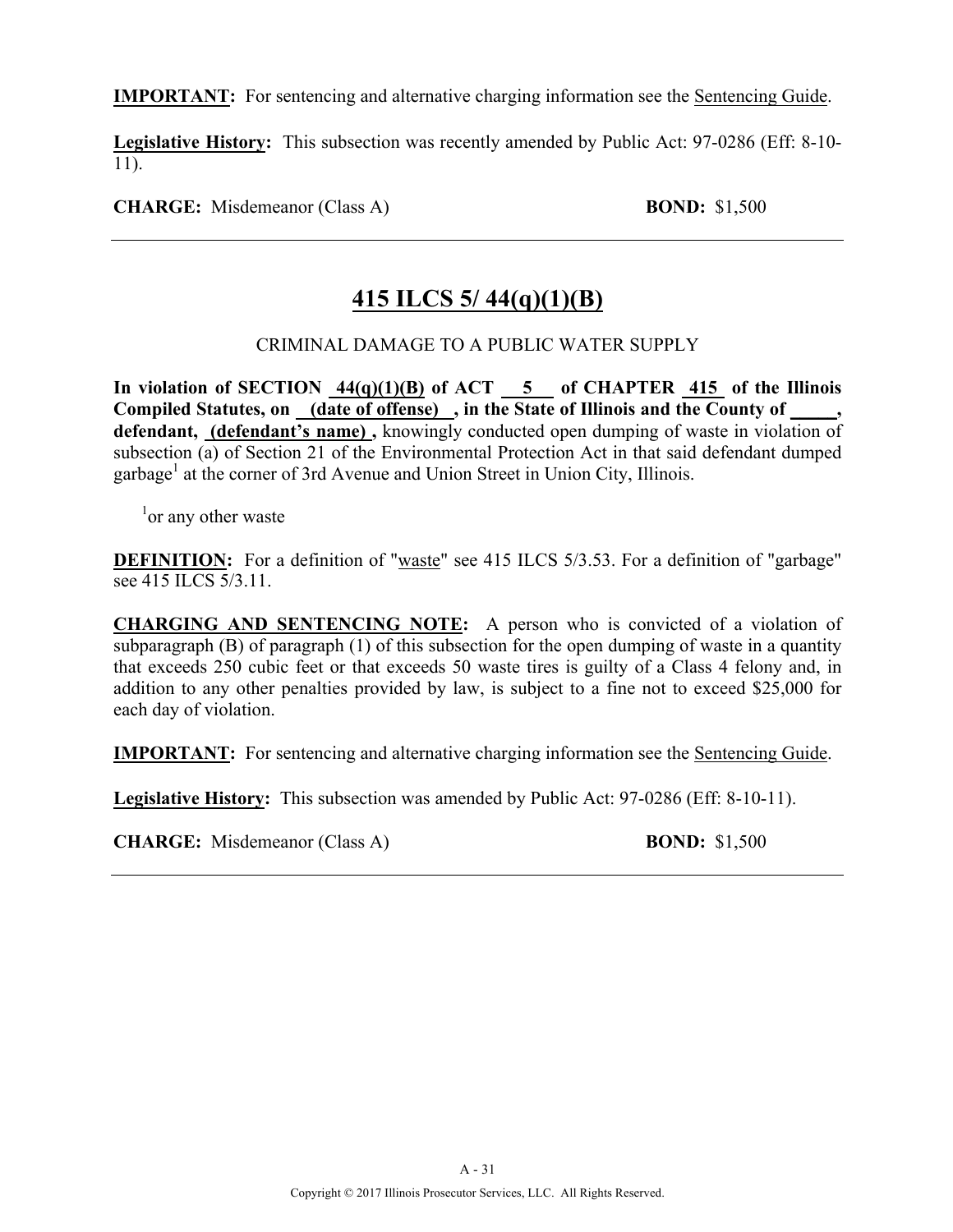# **415 ILCS 5/ 44(r)(1)(B)**

#### AGGRAVATED CRIMINAL DAMAGE TO A PUBLIC WATER SUPPLY

**In violation of SECTION 44(q)(1)(B) of ACT 5 of CHAPTER 415 of the Illinois Compiled Statutes, on (date of offense) , in the State of Illinois and the County of \_\_\_\_\_, defendant, (defendant's name)**, knowingly and without lawful justification damaged the equipment<sup>2</sup> of the Union City public water supply<sup>3</sup> in that (describe the damage done by the defendant) and in so doing, said defendant thereby placed Sam Smith**<sup>4</sup>** in danger of serious illness**<sup>5</sup>** .

<sup>1</sup> $\alpha$  altered or otherwise tampered with; <sup>2</sup> $\alpha$  property; <sup>3</sup> $\alpha$  any public water supply; <sup>4</sup> $\alpha$  any other person; **<sup>5</sup>** or great bodily harm or he or she creates an immediate or long-term danger to public health or the environment.

**CHARGING NOTE:** This subsection can also be violated when a defendant knowingly introduces a contaminant into the distribution system of a public water supply so as to cause, threaten, or allow the distribution of water from any public water supply of such quality or quantity as to be injurious to human health or the environment.

**SENTENCING NOTE:** In addition to any other penalties prescribed by law, a person convicted of the offense of Aggravated Criminal Damage to a Public Water Supply is subject to a fine not to exceed \$500,000 for each day of such offense.

**IMPORTANT:** For sentencing and alternative charging information see the Sentencing Guide.

**Legislative History:** This subsection was created by Public Act: 97-0220 (Eff: 7-28-11).

**CHARGE:** Felony (Class 4) **BOND:** Must be set by Judge

### **425 ILCS 35/ 2**

#### UNLAWFUL SALE OF FIREWORKS

**In violation of SECTION 2 of ACT 35 of CHAPTER 425 of the Illinois**  Compiled Statutes, on (date of offense), in the State of Illinois and the County of defendant, **(defendant's name)**, knowingly and unlawfully exploded<sup>1</sup> consumer fireworks, being 1000 firecrackers, 12 Roman Candles and 50 sparklers,<sup>2</sup> other than as authorized in the Fireworks Use Act.

<sup>1</sup> or used, possessed, exposed for sale, offered for sale or sold at retail; <sup>2</sup> or any display fireworks or flame effects. (For definitions of these items, see Section 1 of this Act)

**IMPORTANT:** For sentencing and alternative charging information see the Sentencing Guide.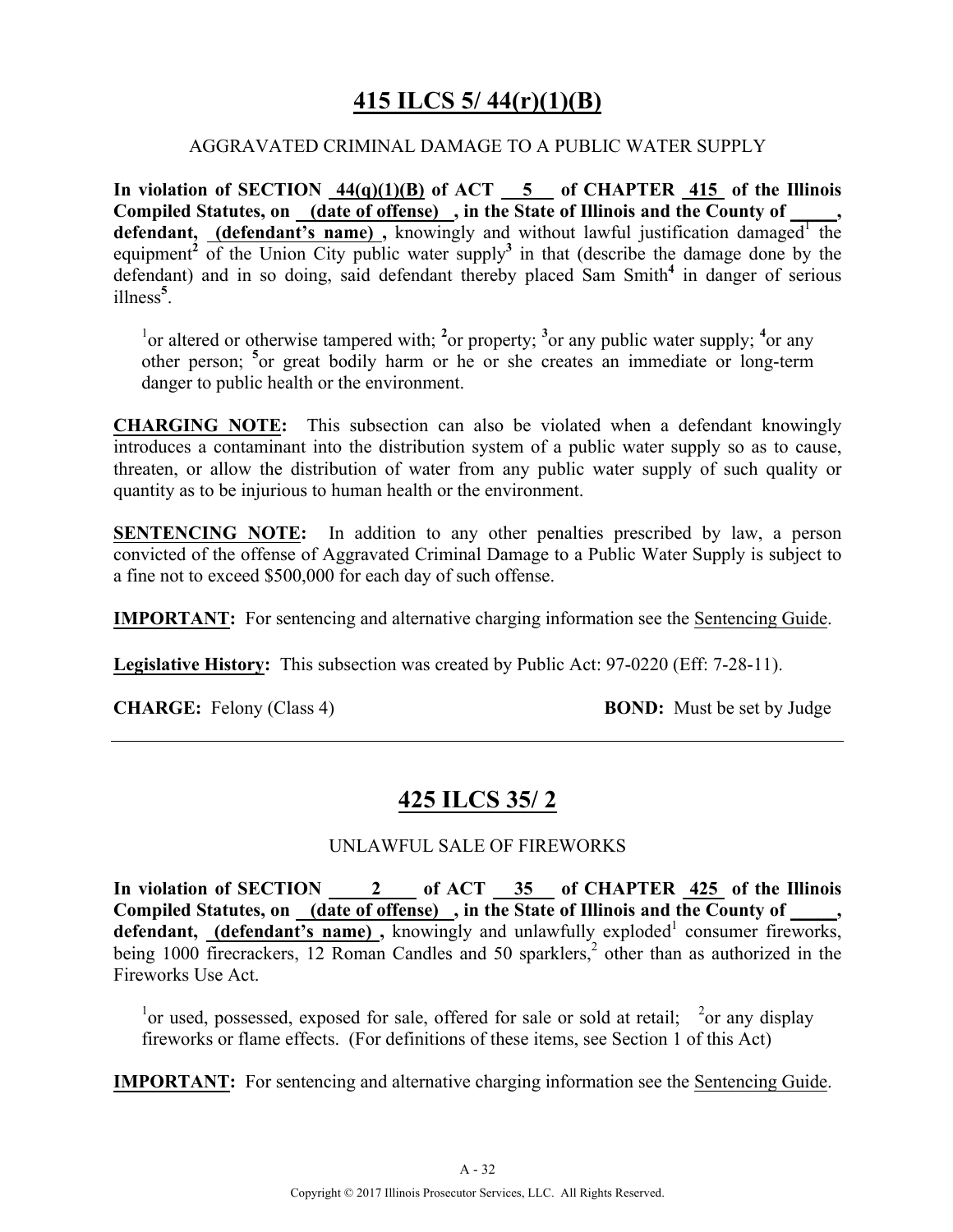**Legislative History:** Created - Laws 1941, p.430; Amended - P.A.s 81-623, 82-620, 86-1028, 93-263 and 94-658.

**CHARGE:** Misdemeanor (Class A) **BOND:** \$1,500

**(Added Note)**

### **430 ILCS 65/ 2(a)(1)**

#### POSSESSION OF FIREARM WITHOUT REQUISITE FIREARM OWNER'S I.D. CARD

In violation of SECTION  $2(a)(1)$  of ACT 65 of CHAPTER 430 of the Illinois **Compiled Statutes, on (date of offense) , in the State of Illinois and the County of \_\_\_\_\_, defendant, (defendant's name)**, knowingly possessed a firearm, a pistol, within this State, without having in his possession a Firearm Owner's identification card previously issued in his name by the Department of State Police under the provisions of the Firearm Owners Identification Card Act.

 $\frac{1}{2}$  or acquired;  $\frac{2}{2}$  specify firearm if possible

**NOTE:** Subsection 2(a)(2) now applies to firearm ammunition.

**NOTE:** When possession is the essence of the offense, knowledge is the mental state that must be alleged. People v. Smith (1960), 20 Ill. 2d 345 and People v. Farmer (1995), 165 Ill. 2d 194.

*NOTE: (c-5) The provisions of paragraphs (1) and (2) of subsection (a) of this Section regarding the possession of firearms and firearm ammunition do not apply to the holder of a*  valid concealed carry license issued under the Firearm Concealed Carry Act who is in *physical possession of the concealed carry license.*

**IMPORTANT: For sentencing and alternative charging information see the Sentencing Guide**.

#### *This complaint was amended by Public Act 99-29; Eff: 07/01/15.*

**Legislative History:** Created - Laws 1967, p.2600 (July 1, 1968); Amended - P.A.s 76-447, 76- 1918, 76-2074, 83-482, 84-25, 84-707, 84-1258, 84-1308, 84-1438, 85-1336, 87-240, 88-680, 89-445, 91-694, 92-839, 94-6, 96-7 & *99-29*.

**CHARGE:** Misdemeanor (Class A) **BOND:** \$1,500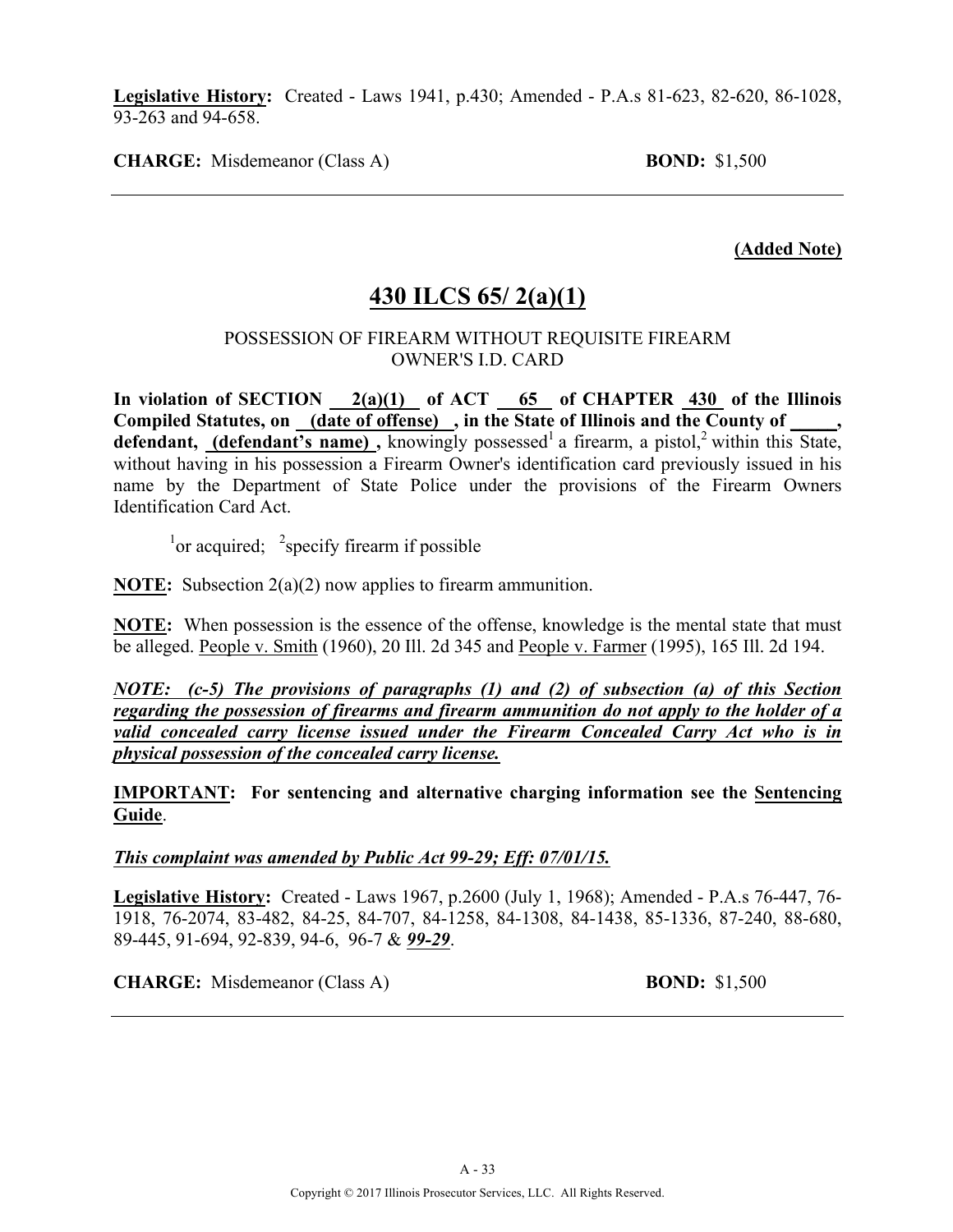# **430 ILCS 65/ 2(a)(2)**

#### POSSESSION OF FIREARM AMMUNITION WITHOUT REQUISITE FIREARM OWNER'S I.D. CARD

**In violation of SECTION 2(a)(2) of ACT 65 of CHAPTER 430 of the Illinois Compiled Statutes, on (date of offense) , in the State of Illinois and the County of \_\_\_\_\_, defendant, (defendant's name)**, knowingly possessed firearm ammunition, a 16-gauge shotgun shell, $<sup>2</sup>$  within this State, without having in his possession a Firearm Owner's</sup> identification card previously issued in his name by the Department of State Police under the provisions of the Firearm Owners Identification Card Act.

 $\frac{1}{1}$  or acquired;  $\frac{2}{3}$  specify firearm ammunition if possible

*NOTE: (c-5) The provisions of paragraphs (1) and (2) of subsection (a) of this Section regarding the possession of firearms and firearm ammunition do not apply to the holder of a valid concealed carry license issued under the Firearm Concealed Carry Act who is in physical possession of the concealed carry license.*

**IMPORTANT:** For sentencing and alternative charging information see the **Sentencing Guide.**

*This complaint was amended by Public Act 99-29; Eff: 07/01/15.*

**CHARGE:** Misdemeanor (Class A) **BOND:** \$1,500

### **430 ILCS 65/ 6.1(a)**

#### FORGERY OF A FIREARM OWNER'S IDENTIFICATION CARD

**In violation of SECTION 6.1(a) of ACT 65 of CHAPTER 430 of the Illinois**  Compiled Statutes, on <u>(date of offense)</u>, in the State of Illinois and the County of \_\_\_\_\_, **defendant, (defendant's name)**, knowingly<sup>1</sup> forged<sup>2</sup> a Firearm Owner's Identification Card.

 $\frac{1}{2}$  or intentionally or recklessly;  $\frac{2}{2}$  or materially altered or counterfeited

**NOTE:** "Counterfeit" as used in this Offense means to copy or imitate, without legal authority, with intent to deceive.  $(430$  ILCS  $65/1.1)$ 

**IMPORTANT:** For sentencing and alternative charging information see the Sentencing Guide.

**Legislative History:** Created: P.A. 92-414, § 5, eff. Jan. 1, 2002.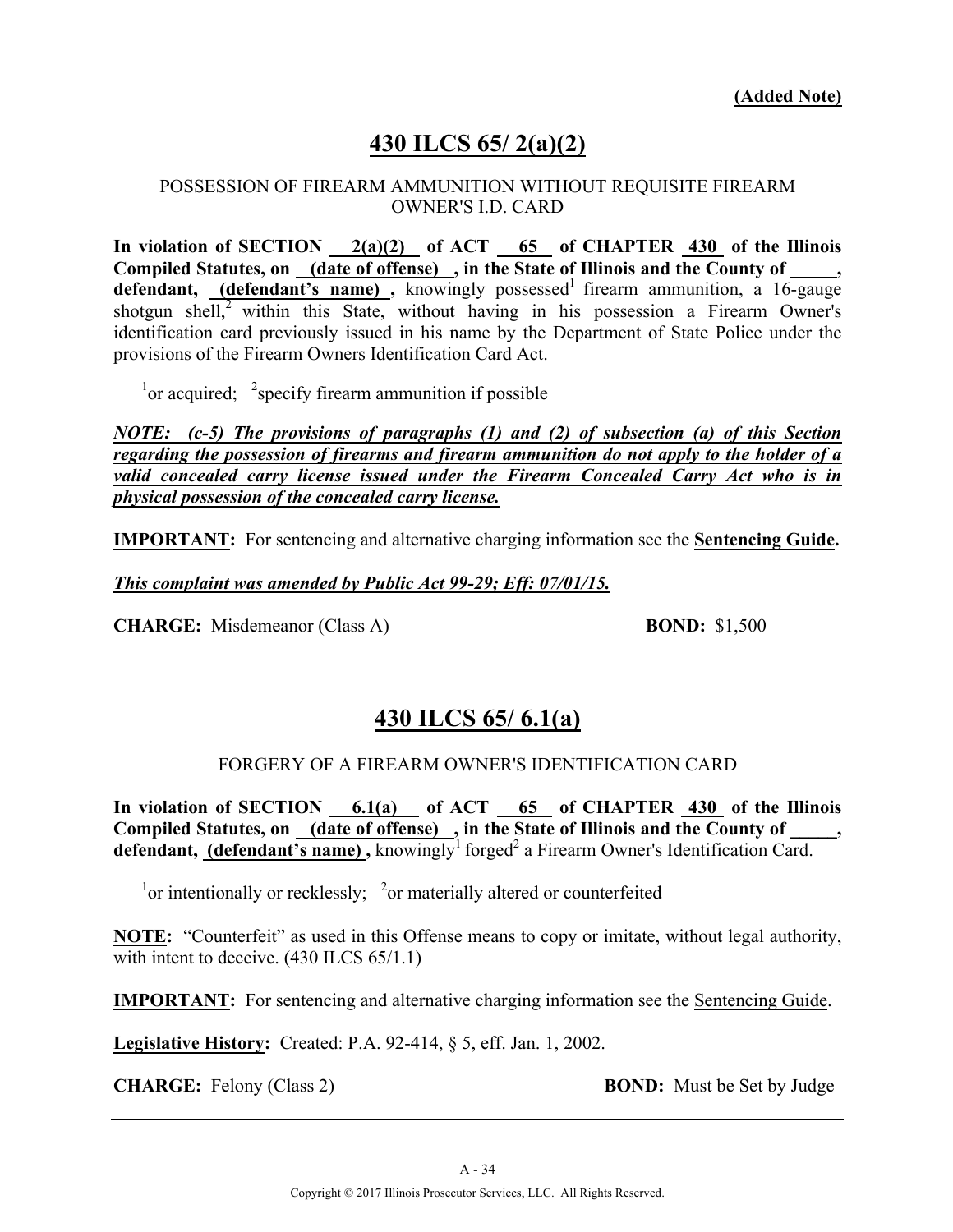### **430 ILCS 65/ 6.1(b)**

### POSSESSION OF A MATERIALLY ALTERED<sup>1</sup> FIREARM OWNER'S IDENTIFICATION CARD

In violation of SECTION 6.1(b) of ACT 65 of CHAPTER 430 of the Illinois Compiled Statutes, on (date of offense), in the State of Illinois and the County of, defendant, (defendant's name), knowingly possessed a materially altered<sup>1</sup> Firearm Owner's Identification Card with the intent to use it. $2$ 

<sup>1</sup>or a Forged FOID Card; <sup>2</sup>an alternative method of violating this subsection is to knowingly possess a counterfeit FOID Card. (Note: This provision does not contain the "with the intent to use it" language of the alternative violation.)

**NOTE:** "Counterfeit" as used in this subsection means to copy or imitate, without legal authority, with intent to deceive. (430 ILCS 65/1.1)

**IMPORTANT:** For sentencing and alternative charging information see the Sentencing Guide.

**CHARGE:** Felony (Class 2) **BOND:** Must be Set by Judge

# **430 ILCS 65/ 14(d-5)**

### ENTERING FALSE INFORMATION $1$  ON AN APPLICATION FOR AN FOID CARD

**In violation of SECTION 14(d-5) of ACT 65 of CHAPTER 430 of the Illinois Compiled Statutes, on (date of offense) , in the State of Illinois and the County of \_\_\_\_\_, defendant, (defendant's name)**, knowingly entered false information<sup>1</sup> on an application for a Firearm Owner's Identification Card in that (describe the false information).

<sup>1</sup> or who knowingly gives a false answer to any question on the application or who knowingly submits false evidence in connection with an application

**IMPORTANT:** For sentencing and alternative charging information see the Sentencing Guide.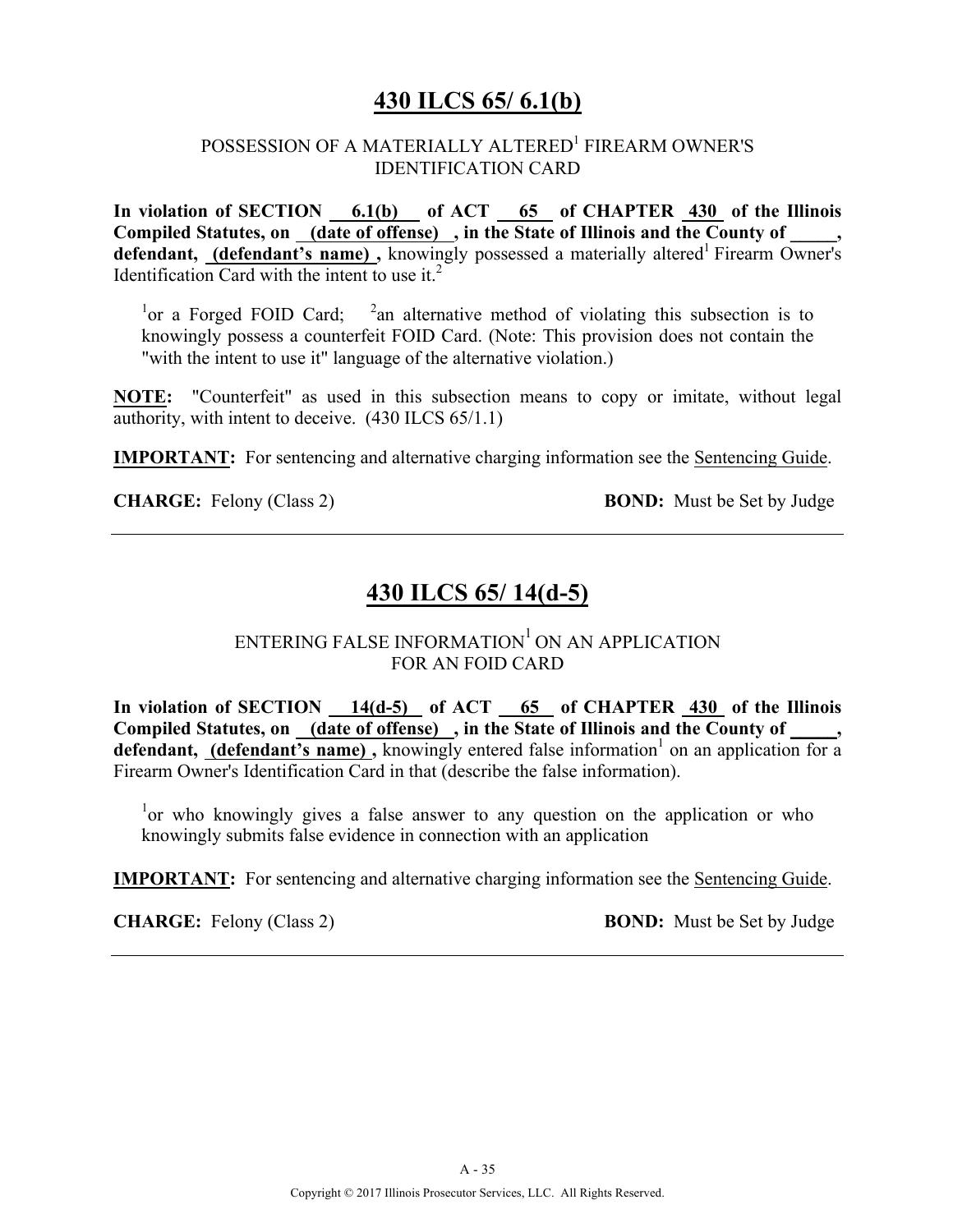### **430 ILCS 66/ 70(d)**

#### POSSESSION OF A CONCEALED CARRY FIREARM WHILE INTOXICATED

**In violation of SECTION 70(d) of ACT 66 of CHAPTER 430 of the Illinois**  Compiled Statutes, on (date of offense), in the State of Illinois and the County of **defendant, (defendant's name)** , a concealed carry licensee, knowingly carried a concealed firearm, a pistol, while said defendant was under the influence of alcohol<sup>2</sup>.

<sup>1</sup>specify firearm if possible; <sup>2</sup>or other drug or drugs, intoxicating compound or combination of compounds, or any combination thereof, under the standards set forth in subsection (a) of Section 11-501 of the Illinois Vehicle Code.

**CAVEAT:** The statute enacting this subsection provides the following: "(d) A licensee shall not carry a concealed firearm while under the influence of alcohol, other drug or drugs, intoxicating compound or combination of compounds, or any combination thereof, under the standards set forth in subsection (a) of Section 11-501 of the Illinois Vehicle Code." The construction of this provision is uncertain. For purposes of this publication, I have construed this provision to mean that a concealed carry license may not carry a concealed firearm while under the influence as defined in Section 11-501. However, it could also be construed to mean that carrying a concealed weapon while committing DUI pursuant to Section 11-501. Obviously, the second alternative would greatly narrow the application of this offense. You must decide which construction is appropriate and charge accordingly.

**NOTE:** When possession is the essence of the offense, knowledge is the mental state that must be alleged. People v. Smith (1960), 20 Ill. 2d 345 and People v. Farmer (1995), 165 Ill. 2d 194.

**CHARGING NOTE:** A subsequent conviction for a violation of this offense is a Class 4 felony. The charging instrument must state the prior conviction. See **Appendix A** in Volume II for discussion.

**SENTENCING NOTE:** The Department may suspend a license for up to 6 months for a second violation and shall permanently revoke a license for a third violation.

**IMPORTANT:** For sentencing and alternative charging information see the **Sentencing Guide**.

**Legislative History:** Created: P.A. 98-63, eff. 7-9-13; Amended: P.A. 98-756, eff. 7-16-14 & 98-899, eff. 8-15-14.)

**CHARGE:** Misdemeanor (Class A) **BOND:** \$1,500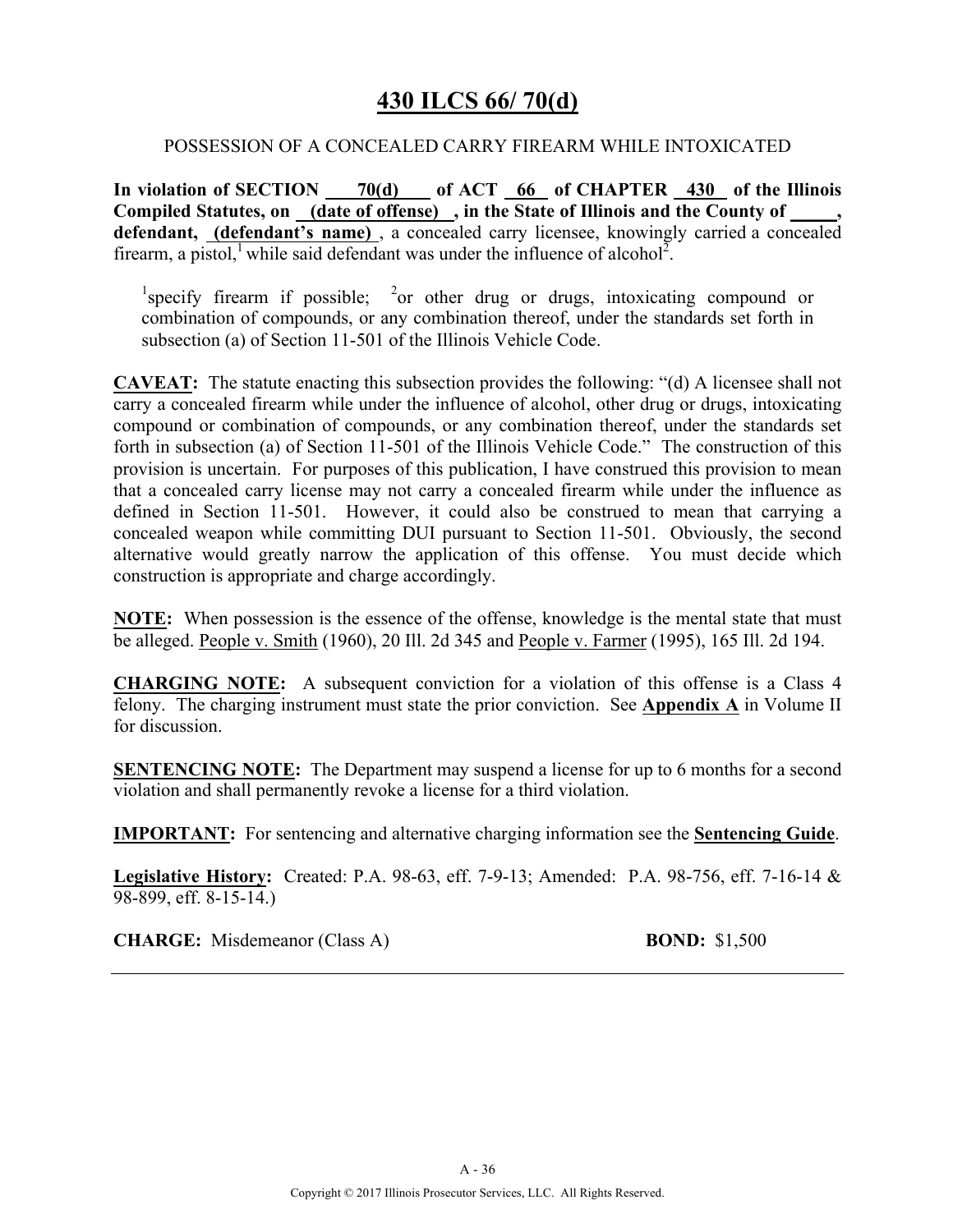### **430 ILCS 66/ 70(e)**

#### CARRYING A CONCEALED CARRY FIREARM IN A PROHIBITED AREA

**In violation of SECTION 70(e) of ACT 66 of CHAPTER 430 of the Illinois Compiled Statutes, on (date of offense) , in the State of Illinois and the County of \_\_\_\_\_, defendant, (defendant's name)** , a concealed carry licensee, knowingly carried a firearm, a pistol,<sup>1</sup> into a building under the control of the Union City Water Park, an amusement park<sup>2</sup>, an area in which the licensee was prohibited from carrying a concealed carry firearm.

<sup>1</sup>specify firearm if possible; <sup>2</sup>or any prohibited area as listed in 430 ILCS 66/65. See **CHARGING NOTE: PART I** below.

**NOTE:** When possession is the essence of the offense, knowledge is the mental state that must be alleged. People v. Smith (1960), 20 Ill. 2d 345 and People v. Farmer (1995), 165 Ill. 2d 194.

**CHARGING NOTE (PART I):** (a) A licensee under this Act shall not knowingly carry a firearm on or into:

(1) Any building, real property, and parking area under the control of a public or private elementary or secondary school. (2) Any building, real property, and parking area under the control of a pre-school or child care facility, including any room or portion of a building under the control of a pre-school or child care facility. Nothing in this paragraph shall prevent the operator of a child care facility in a family home from owning or possessing a firearm in the home or license under this Act, if no child under child care at the home is present in the home or the firearm in the home is stored in a locked container when a child under child care at the home is present in the home.

(3) Any building, parking area, or portion of a building under the control of an officer of the executive or legislative branch of government, provided that nothing in this paragraph shall prohibit a licensee from carrying a concealed firearm onto the real property, bikeway, or trail in a park regulated by the Department of Natural Resources or any other designated public hunting area or building where firearm possession is permitted as established by the Department of Natural Resources under Section 1.8 of the Wildlife Code.

(4) Any building designated for matters before a circuit court, appellate court, or the Supreme Court, or any building or portion of a building under the control of the Supreme Court.

(5) Any building or portion of a building under the control of a unit of local government.

(6) Any building, real property, and parking area under the control of an adult or juvenile detention or correctional institution, prison, or jail.

(7) Any building, real property, and parking area under the control of a public or private hospital or hospital affiliate, mental health facility, or nursing home.

(8) Any bus, train, or form of transportation paid for in whole or in part with public funds, and any building, real property, and parking area under the control of a public transportation facility paid for in whole or in part with public funds.

(9) Any building, real property, and parking area under the control of an establishment that serves alcohol on its premises, if more than 50% of the establishment's gross receipts within the prior 3 months is from the sale of alcohol. The owner of an establishment who knowingly fails to prohibit concealed firearms on its premises as provided in this paragraph or who knowingly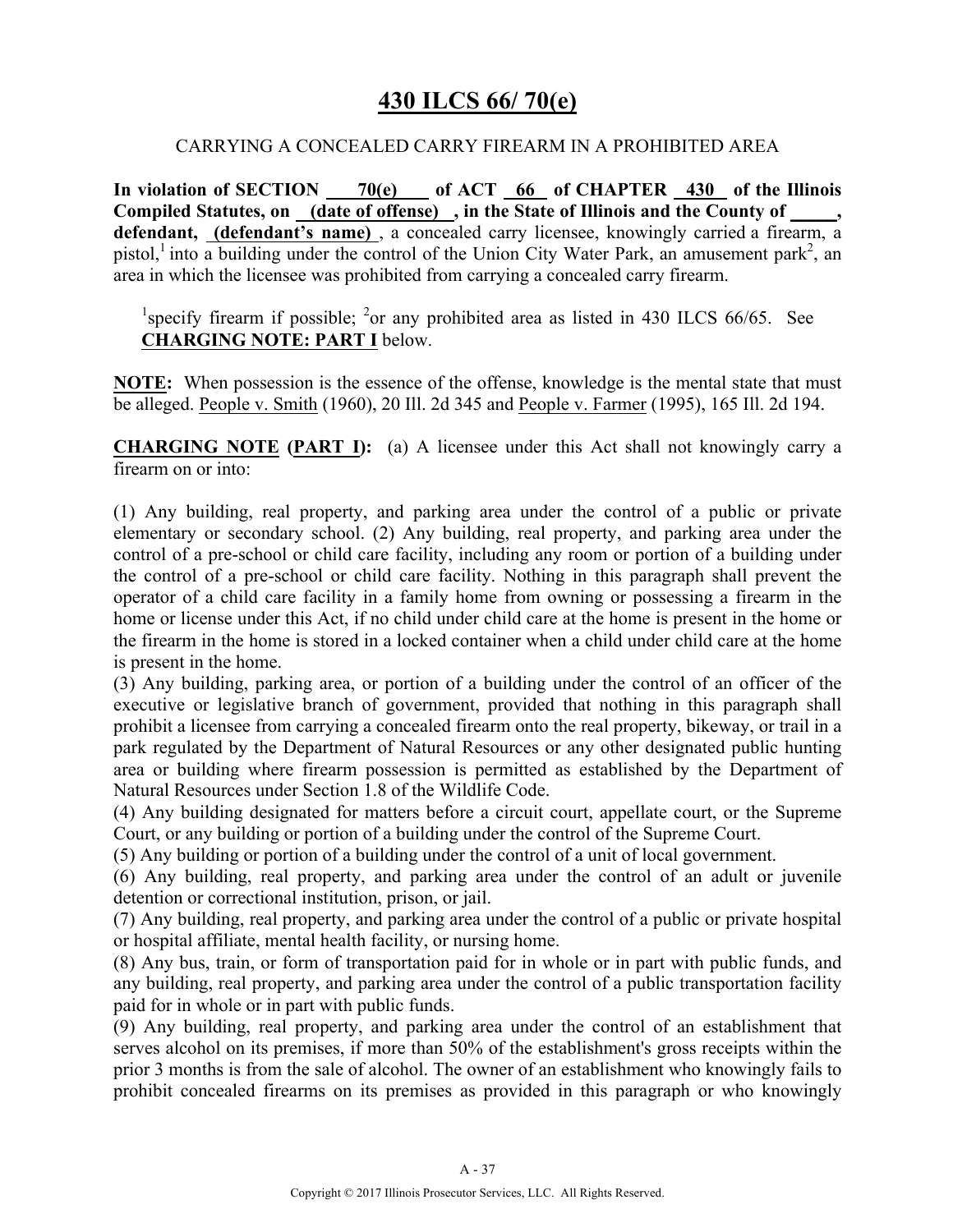makes a false statement or record to avoid the prohibition on concealed firearms under this paragraph is subject to the penalty under subsection (c-5) of Section 10-1 of the Liquor Control Act of 1934.

(10) Any public gathering or special event conducted on property open to the public that requires the issuance of a permit from the unit of local government, provided this prohibition shall not apply to a licensee who must walk through a public gathering in order to access his or her residence, place of business, or vehicle.

(11) Any building or real property that has been issued a Special Event Retailer's license as defined in Section 1-3.17.1 of the Liquor Control Act during the time designated for the sale of alcohol by the Special Event Retailer's license, or a Special use permit license as defined in subsection (q) of Section 5-1 of the Liquor Control Act during the time designated for the sale of alcohol by the Special use permit license.

(12) Any public playground.

(13) Any public park, athletic area, or athletic facility under the control of a municipality or park district, provided nothing in this Section shall prohibit a licensee from carrying a concealed firearm while on a trail or bikeway if only a portion of the trail or bikeway includes a public park.

(14) Any real property under the control of the Cook County Forest Preserve District.

(15) Any building, classroom, laboratory, medical clinic, hospital, artistic venue, athletic venue, entertainment venue, officially recognized artistic venue, athletic venue, entertainment venue, officially recognized university-related organization property, whether owned or leased, and any real property, including parking areas, sidewalks, and common areas under the control of a public or private community college, college, or university.

(16) Any building, real property, or parking area under the control of a gaming facility licensed under the Riverboat Gambling Act or the Illinois Horse Racing Act of 1975, including an intertrack wagering location licensee.

(17) Any stadium, arena, or the real property or parking area under the control of a stadium, arena, or any collegiate or professional sporting event.

(18) Any building, real property, or parking area under the control of a public library.

(19) Any building, real property, or parking area under the control of an airport.

(20) Any building, real property, or parking area under the control of an amusement park.

(21) Any building, real property, or parking area under the control of a zoo or museum.

(22) Any street, driveway, parking area, property, building, or facility, owned, leased, controlled, or used by a nuclear energy, storage, weapons, or development site or facility regulated by the federal Nuclear Regulatory Commission. The licensee shall not under any circumstance store a firearm or ammunition in his or her vehicle or in a compartment or container within a vehicle located anywhere in or on the street, driveway, parking area, property, building, or facility described in this paragraph.

(23) Any area where firearms are prohibited under federal law. **See: 430 ILCS 66/65**

**CHARGING NOTE (PART II):** A licensee convicted or found guilty of a violation of this Act who has a valid license and is otherwise eligible to carry a concealed firearm shall only be subject to the penalties under this Section and shall not be subject to the penalties under Section 21-6, paragraph  $(4)$ ,  $(8)$ , or  $(10)$  of subsection  $(a)$  of Section 24-1, or subparagraph  $(A-5)$  or  $(B-5)$ of paragraph (3) of subsection (a) of Section 24-1.6 of the Criminal Code of 2012. Except as otherwise provided in this subsection, nothing in this subsection prohibits the licensee from being subjected to penalties for violations other than those specified in this Act. See **430 ILCS 66/70(f)**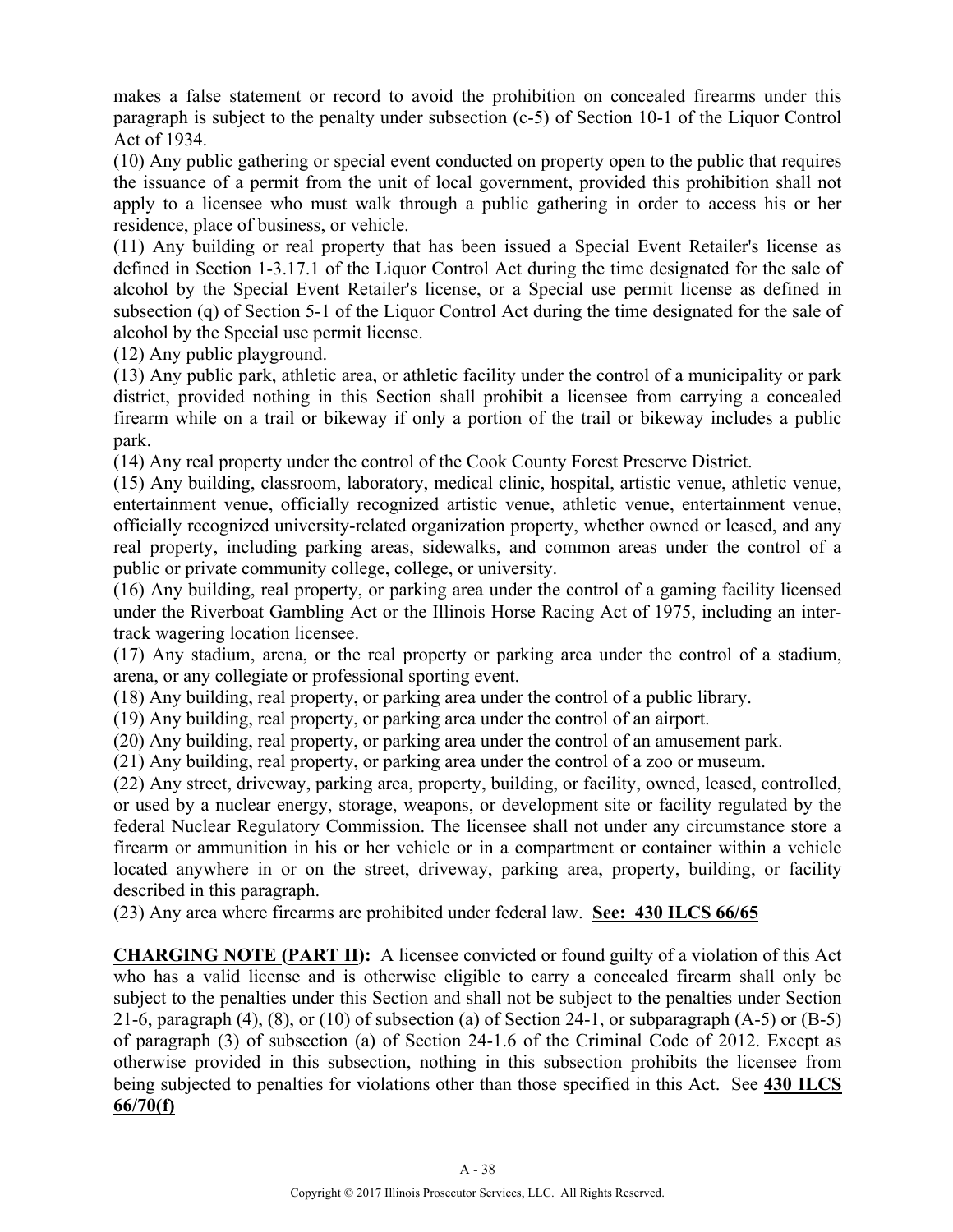**CHARGING NOTE: PART III:** A subsequent conviction for a violation of this offense is a Class A Misdemeanor. The charging instrument must state the prior conviction. See **Appendix A** in Volume II for discussion.

**SENTENCING NOTE:** The Department may suspend a license for up to 6 months for a second violation and shall permanently revoke a license for 3 or more violations of Section 65 of this Act. Any person convicted of a violation under this Section shall pay a \$150 fee to be deposited into the Mental Health Reporting Fund, plus any applicable court costs or fees.

**IMPORTANT:** For sentencing and alternative charging information see the **Sentencing Guide** in Volume II.

**Legislative History:** Created: P.A. 98-63, eff. 7-9-13; Amended: P.A. 98-756, eff. 7-16-14 & 98-899, eff. 8-15-14.)

**CHARGE:** Misdemeanor (Class B) **BOND:** \$1,500

# **430 ILCS 66/ 70(g)**

#### FAILURE TO SURRENDER A CONCEALED CARRY FIREARM LICENSE

**In violation of SECTION 70(g) of ACT 66 of CHAPTER 430 of the Illinois**  Compiled Statutes, on (date of offense), in the State of Illinois and the County of **defendant, (defendant's name)**, a concealed carry licensee, knowingly<sup>1</sup> failed to surrender his concealed carry license to a local law enforcement agency within 48 hours after receiving notice that his license had been revoked<sup>2</sup>.

<sup>1</sup> or intentionally or recklessly; <sup>2</sup> or suspended, or denied.

**IMPORTANT:** For sentencing and alternative charging information see the **Sentencing Guide**.

**Legislative History:** Created: P.A. 98-63, eff. 7-9-13; Amended: P.A. 98-756, eff. 7-16-14 & 98-899, eff. 8-15-14.)

**CHARGE:** Misdemeanor (Class A) **BOND:** \$1,500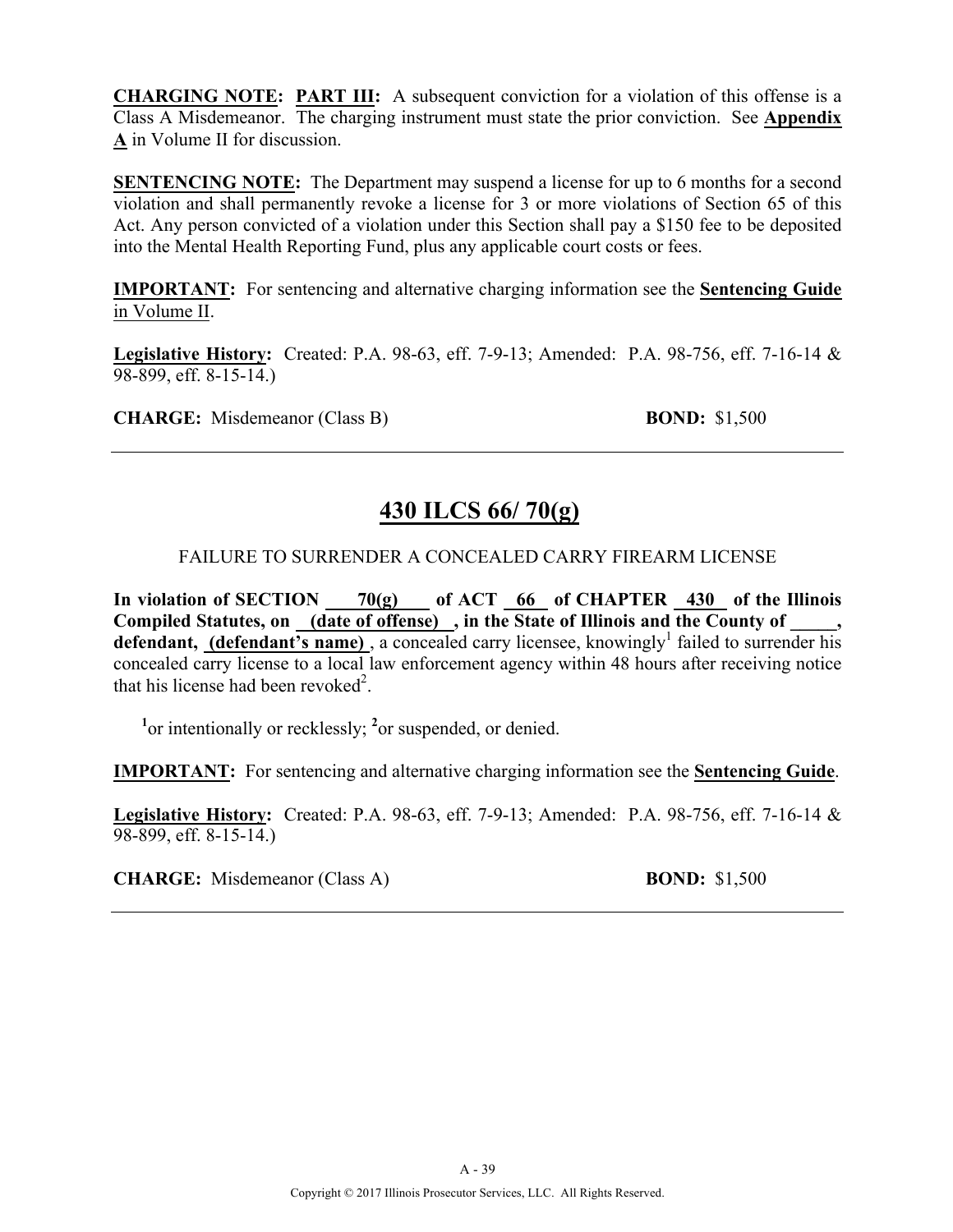# **430 ILCS 66/ 70(i)**

#### PROVIDING A FALSE CERTIFICATION OF FIREARMS TRAINING

**In violation of SECTION 70(i) of ACT 66 of CHAPTER 430 of the Illinois Compiled Statutes, on (date of offense) , in the State of Illinois and the County of \_\_\_\_\_, defendant, (defendant's name)** , a certified firearms instructor, knowingly provided**<sup>1</sup>** a false certification to Joe Doe, an applicant for a concealed carry firearm license, that Joe Doe had completed firearms training as required under the Firearm Concealed Carry Act.

<sup>1</sup> or offered to provide.

**IMPORTANT:** For sentencing and alternative charging information see the **Sentencing Guide**.

**SENTENCING NOTE:** A person guilty of a violation of this subsection (i) is not eligible for court supervision. The Department shall permanently revoke the firearms instructor certification of a person convicted under this subsection (i).

**Legislative History:** Created: P.A. 98-0899; Eff: 8-15-14.

**CHARGE:** Misdemeanor (Class A) **BOND:** \$1,500

**(Corrected Charge)**

### **510 ILCS 70/ 3.03(a)**

### ANIMAL TORTURE

**In violation of SECTION 3.03(a) of ACT 70 of CHAPTER 510 of the Illinois Compiled Statutes, on (date of offense) , in the State of Illinois and the County of \_\_\_\_\_, defendant, (defendant's name)**, knowingly<sup>1</sup> tortured an animal in that he (describe the act of torture).

<sup>1</sup>or intentionally

**NOTE:** "Torture" is defined as the infliction of or subjection to extreme physical pain, motivated by an intent to increase or prolong the pain, suffering, or agony of the animal.

**NOTE:** The phrase "without legal justification" has been viewed as creating an exception or exemption from this offense. For a discussion of whether it is necessary to allege and prove this "exception" to this criminal offense see **Appendix B**.

**CHARGING NOTE:** A second or subsequent offense is a Class 3 felony. The charging instrument must state prior conviction. See Appendix A for discussion.

**IMPORTANT:** For sentencing and alternative charging information see the **Sentencing Guide.**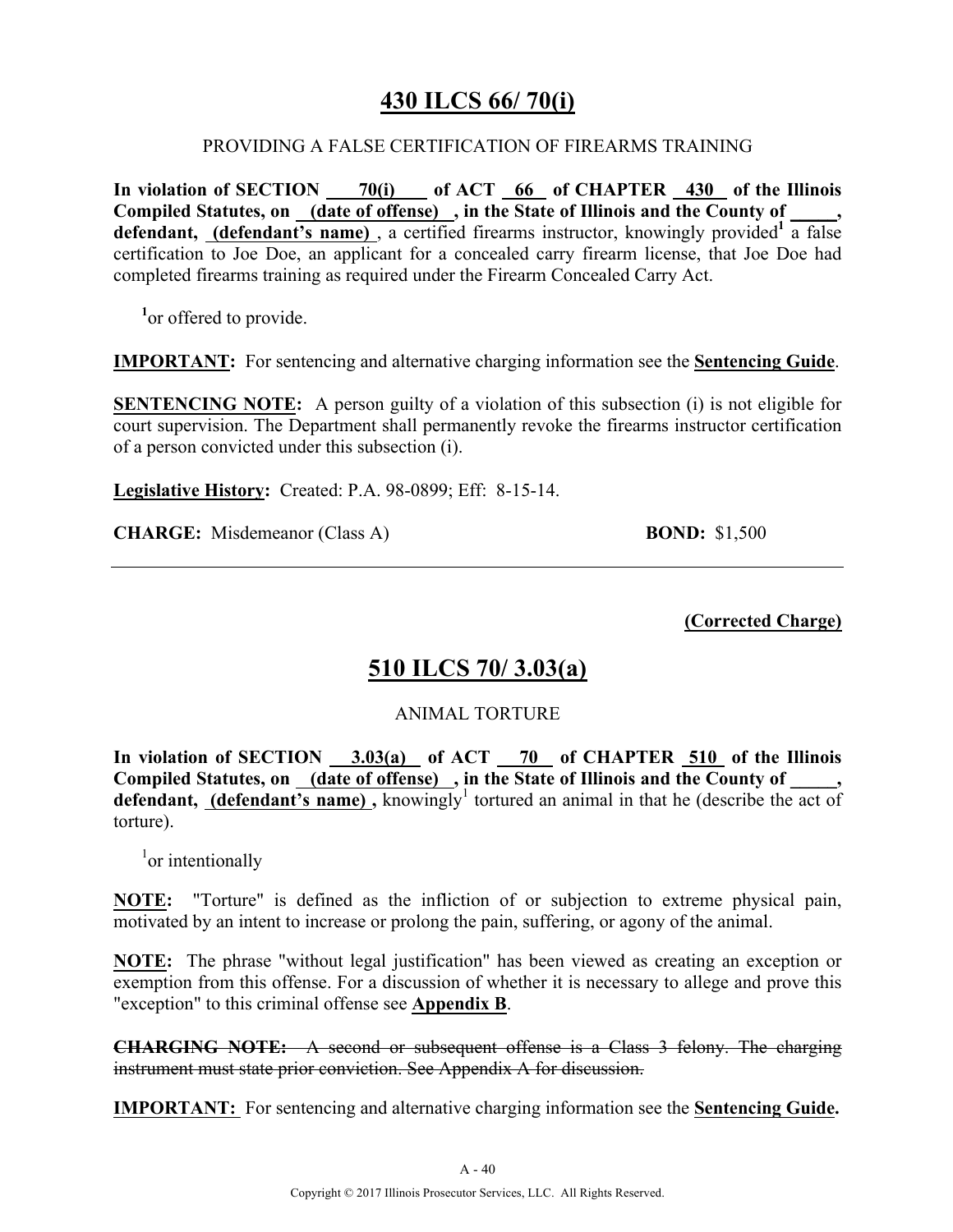**Legislative History:** Created - Public Act 91-351 (Eff: 7-29-99). Amended by Public Act 92- 650.